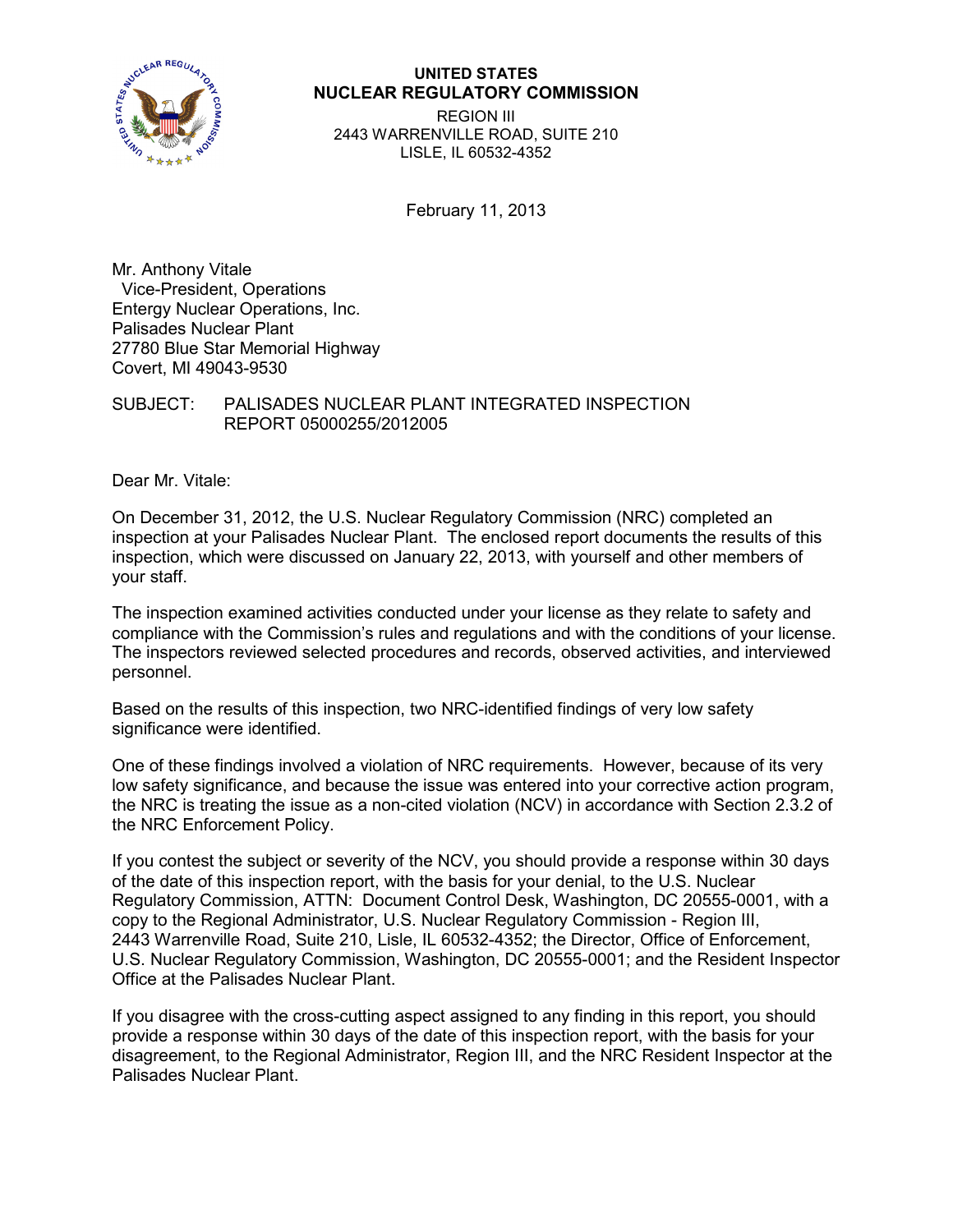A. Vitale  $-2$ -

In accordance with 10 CFR 2.390 of the NRC's "Rules of Practice," a copy of this letter, its enclosure, and your response (if any) will be available electronically for public inspection in the NRC Public Document Room or from the Publicly Available Records System (PARS) component of NRC's Agencywide Document Access and Management System (ADAMS). ADAMS is accessible from the NRC Web site at<http://www.nrc.gov/reading-rm/adams.html> (the Public Electronic Reading Room).

Sincerely,

### */RA/*

John B. Giessner, Chief Branch 4 Division of Reactor Projects

Docket No. 50-255 License No. DPR-20

- Enclosure: Inspection Report 05000255/2012005 w/Attachment: Supplemental Information
- cc w/encl: Distribution via ListServ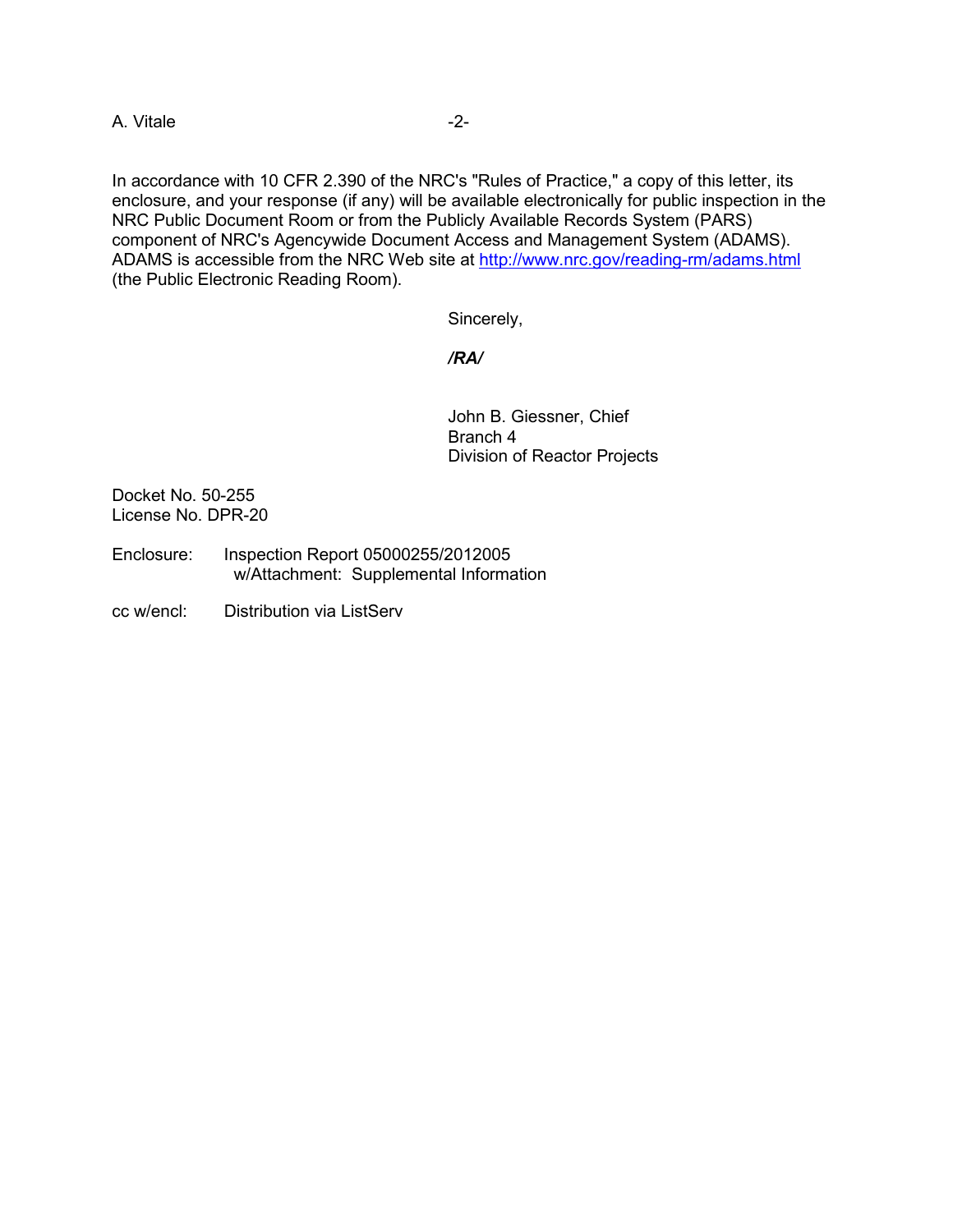# U.S. NUCLEAR REGULATORY COMMISSION

# REGION III

| Docket No:<br>License No: | 50-255<br><b>DPR-20</b>                                                                                                                                                                                                                                                                                                                                                                                                   |  |  |  |
|---------------------------|---------------------------------------------------------------------------------------------------------------------------------------------------------------------------------------------------------------------------------------------------------------------------------------------------------------------------------------------------------------------------------------------------------------------------|--|--|--|
| Report No:                | 05000255/2012005                                                                                                                                                                                                                                                                                                                                                                                                          |  |  |  |
| Licensee:                 | Entergy Nuclear Operations, Inc.                                                                                                                                                                                                                                                                                                                                                                                          |  |  |  |
| Facility:                 | <b>Palisades Nuclear Plant</b>                                                                                                                                                                                                                                                                                                                                                                                            |  |  |  |
| Location:                 | Covert, MI                                                                                                                                                                                                                                                                                                                                                                                                                |  |  |  |
| Dates:                    | October 1, 2012, through December 31, 2012                                                                                                                                                                                                                                                                                                                                                                                |  |  |  |
| Inspectors:               | T. Taylor, Resident Inspector<br>A. Scarbeary, Resident Inspector<br>D. Betancourt, Reactor Engineer<br>J. Cassidy, Senior Health Physicist<br>J. Corujo-Sandin, Reactor Engineer<br>M. Holmberg, Reactor Inspector<br>J. Laughlin, Emergency Preparedness Inspector<br>J. Lennartz, Project Engineer<br>S. Shah, Reactor Engineer<br>S. Sheldon, Senior Reactor Engineer<br>J. Beavers, Emergency Preparedness Inspector |  |  |  |
| Approved by:              | John B. Giessner, Chief<br>Branch 4<br>Division of Reactor Projects                                                                                                                                                                                                                                                                                                                                                       |  |  |  |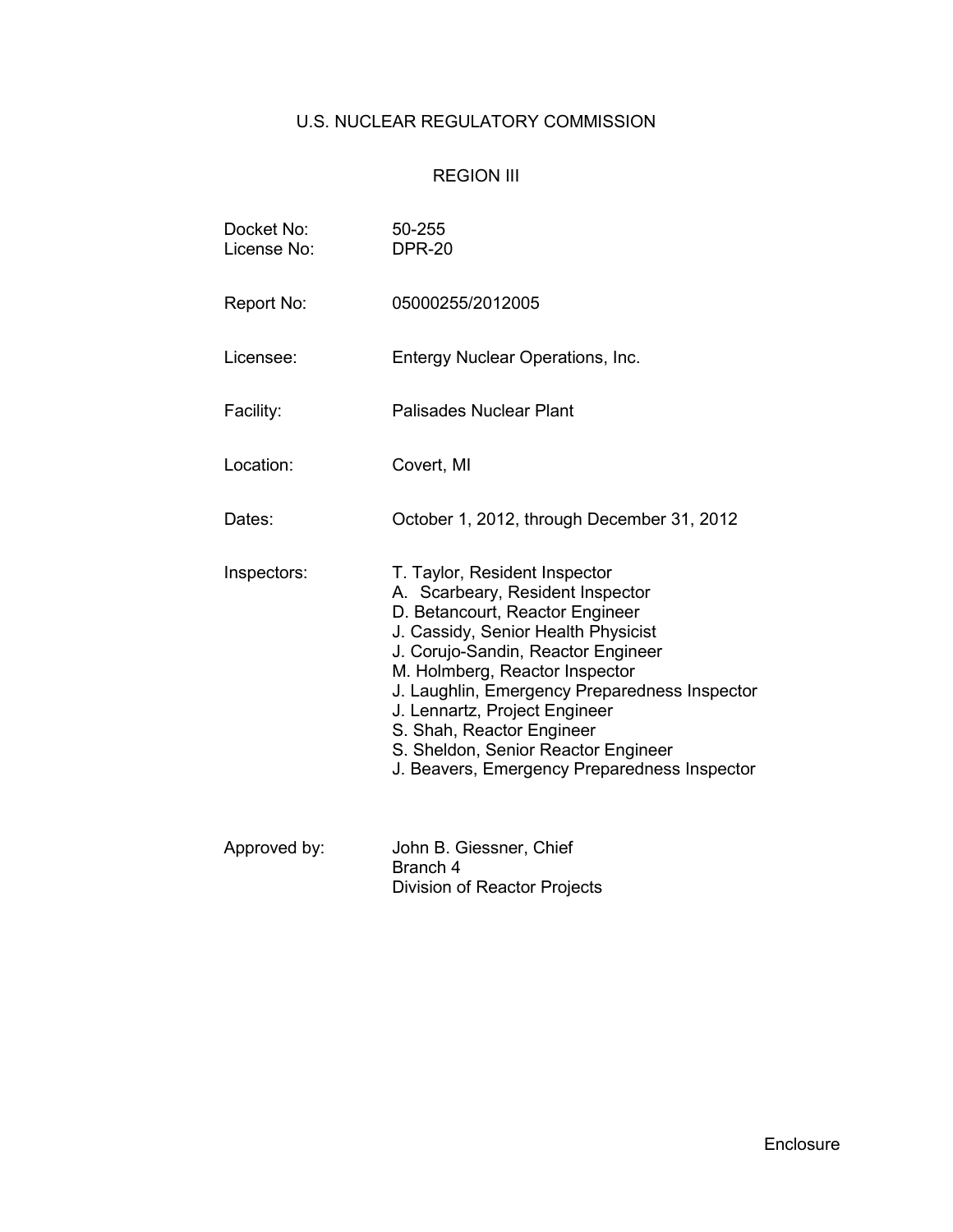# **TABLE OF CONTENTS**

| 1 <sub>1</sub><br>1R01<br>1R04<br>1R05<br>1R06<br>1R07<br>1R11<br>1R12<br>1R13<br>1R <sub>15</sub><br>1R19<br>1R20<br>1R22<br>1EP4<br>1EP6 | Maintenance Risk Assessments and Emergent Work Control (71111.13) 10<br>Operability Determinations and Functional Assessments (71111.15)10<br>Emergency Action Level and Emergency Plan Changes (IP 71114.04)15 |     |
|--------------------------------------------------------------------------------------------------------------------------------------------|-----------------------------------------------------------------------------------------------------------------------------------------------------------------------------------------------------------------|-----|
| 2.<br><b>2RS1</b>                                                                                                                          | Radiological Hazard Assessment and Exposure Controls (71124.01)16                                                                                                                                               |     |
| 4.<br>40A1<br>4OA2<br>4OA3<br>40A5<br>4OA6<br>40A7                                                                                         | Followup of Events and Notices of Enforcement Discretion (71153)30                                                                                                                                              |     |
|                                                                                                                                            |                                                                                                                                                                                                                 |     |
| Key Points of Contact.                                                                                                                     |                                                                                                                                                                                                                 | .39 |
|                                                                                                                                            |                                                                                                                                                                                                                 | .39 |
|                                                                                                                                            |                                                                                                                                                                                                                 | .40 |
|                                                                                                                                            |                                                                                                                                                                                                                 |     |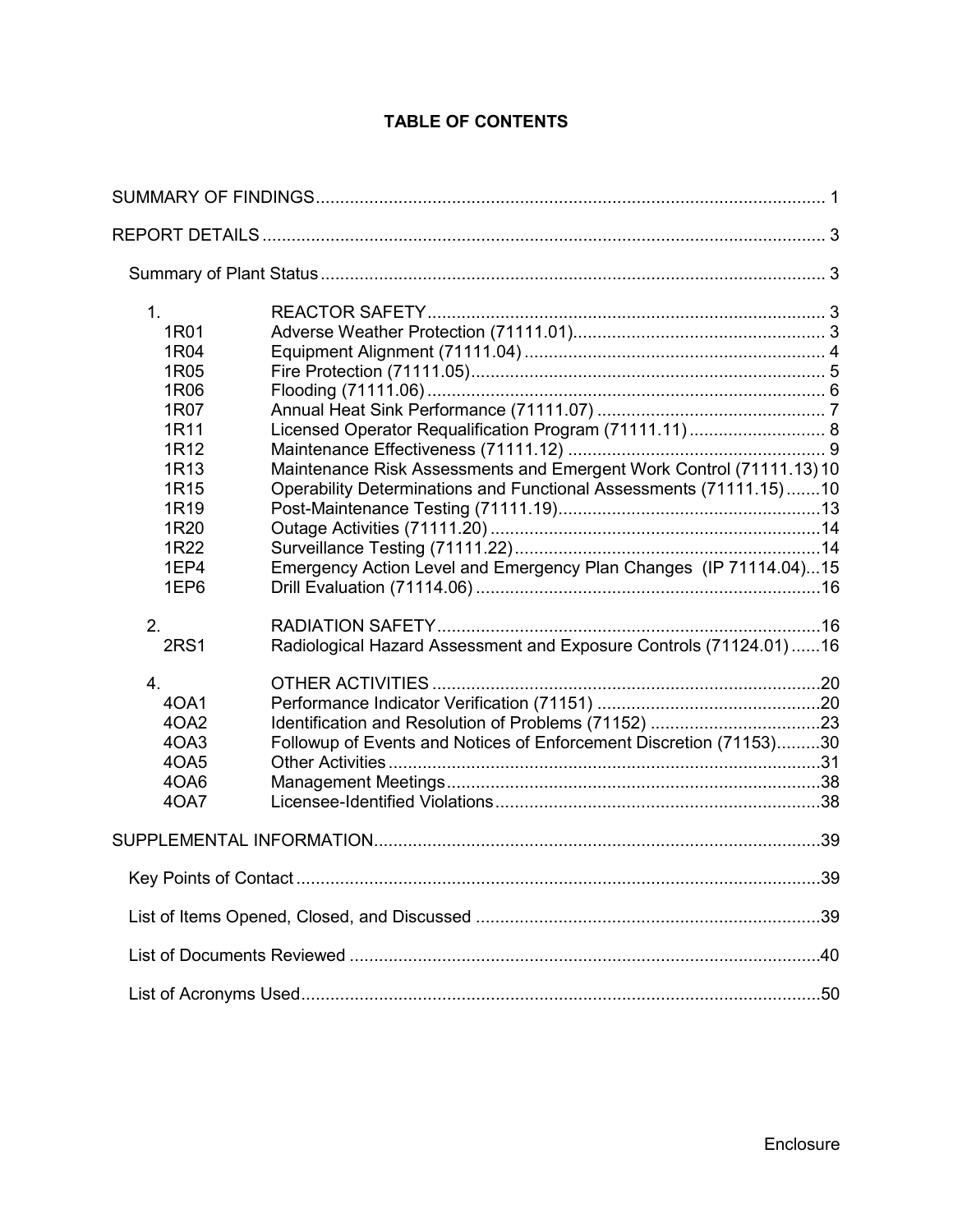# **SUMMARY OF FINDINGS**

<span id="page-4-0"></span>Inspection Report (IR) 05000255/2012005; 10/01/2012 – 12/31/2012; Palisades Nuclear Plant; Operability Determinations and Functional Assessments; Identification and Resolution of Problems.

This report covers a 3-month period of inspection by resident inspectors and announced baseline inspections by regional inspectors. Two Green findings were identified by the inspectors. One of the findings was considered a non-cited violation (NCV) of NRC regulations. The significance of inspection findings are indicated by their color (i.e., greater than Green, or Green, White, Yellow, Red) and determined using Inspection Manual Chapter (IMC) 0609, "Significance Determination Process," dated June 2, 2011. Cross-cutting aspects are determined using IMC 0310, "Components Within the Cross-cutting Areas," dated October 28, 2011. All violations of NRC requirements are dispositioned in accordance with the NRC's Enforcement Policy dated June 7, 2012. The NRC's program for overseeing the safe operation of commercial nuclear power reactors is described in NUREG-1649, "Reactor Oversight Process," Revision 4, dated December 2006.

#### **A. NRC-Identified and Self-Revealed Findings**

# **Cornerstone: Initiating Events**

Green. The inspectors identified a finding of very low safety significance (Green) and associated NCV of 10 CFR 50 Appendix B, Criterion V, for the failure to perform an immediate operability determination in accordance with EN-OP-104, Operability Determination Process. After discovering a non-isolable steam leak on a main steam header drain valve (an American Society of Mechanical Engineers (ASME) Class 2 system) at approximately 2:30 a.m., the licensee failed to perform the steps specified in EN-OP-104 to expeditiously evaluate and to document a basis for operability. In addition, EN-OP-104 required input from engineering to be obtained for an ASME Class 2 thru-wall leak. However, the night-shift operators did not obtain input from engineering and did not document the basis for operability. After day-shift took over in the morning around 6:30 am, engineering and management were contacted and more rigorous efforts to assess operability commenced. The licensee subsequently declared the associated primary coolant system (PCS) loop, which requires an operable steam generator, to be inoperable at 11:15 am (approximately 9 hours after the condition was initially documented) and shut down the plant to repair the leak. The inspectors determined that not completing an immediate determination in accordance with EN-OP-104 caused an unnecessary delay in commencing a plant shutdown to repair the non-isolable leak. The licensee entered this issue into their corrective action program as CR-PLP-2013-00158.

The issue was determined to be greater than minor in accordance with IMC 0612, Appendix B, because if left uncorrected, it could lead to a more significant safety concern. Specifically, the failure to perform an immediate operability determination when assessing safety-related components, including a delay in requesting assistance, could lead to more significant issues. The performance deficiency also affected the Initiating Events cornerstone attribute of Equipment Performance, adversely impacting the cornerstone objective to limit the likelihood of events that upset plant stability and challenge critical safety functions during shutdown as well as power operations. The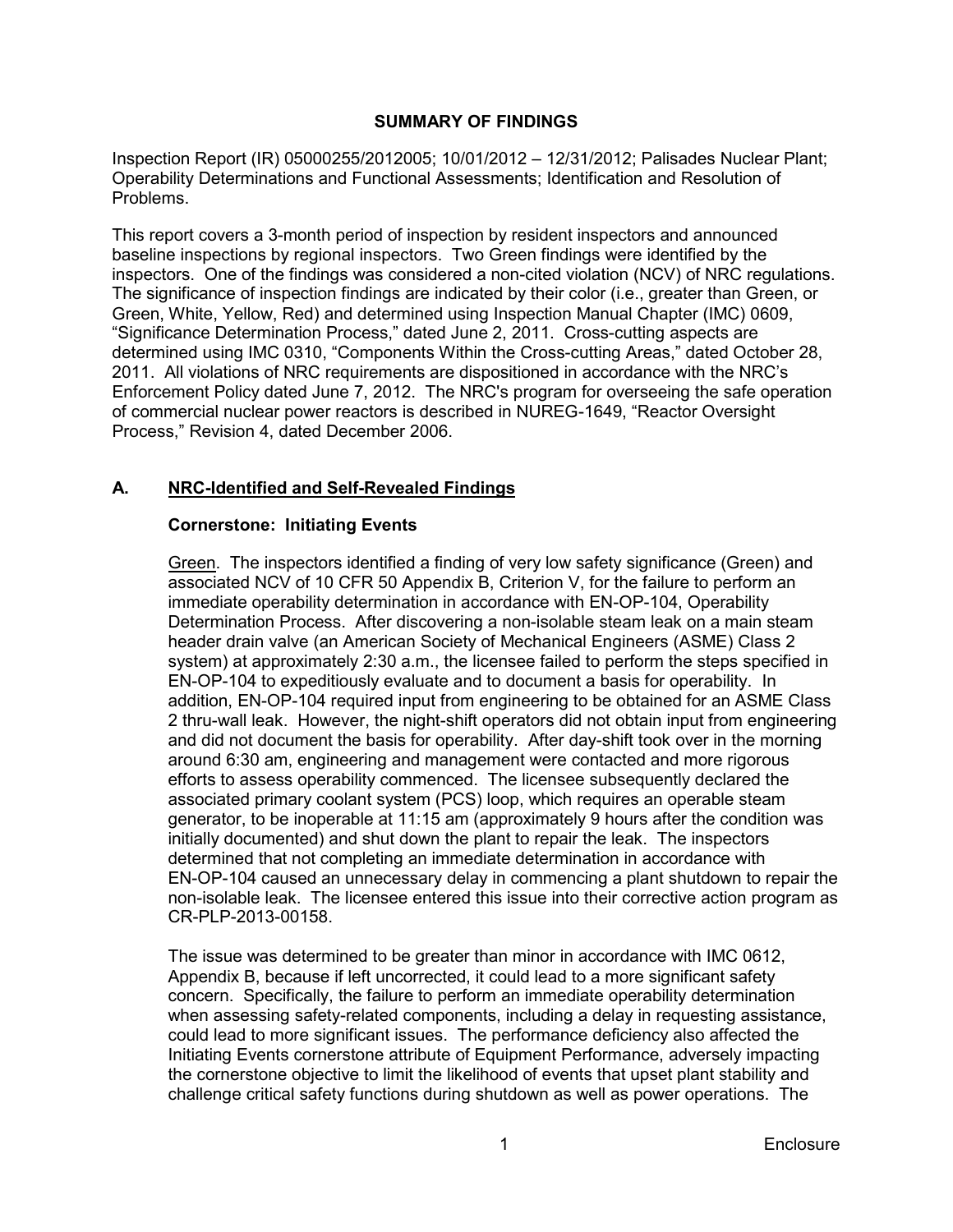issue was determined to be of very low safety significance (Green) because it did not cause a reactor trip AND a loss of accident mitigation equipment. The finding had an associated cross-cutting aspect in the decision-making component of the human performance area because the night-shift operators did not obtain interdisciplinary input and reviews on the safety-significant operability decision (H.1.a). (1R15)

• Green. A finding of very low safety significance was identified by the inspectors for the programmatic failure to appropriately implement procedure, EN-FAP-OM-006, "Working Hour Limits for Non-Covered Workers." Two non-covered supervisors and six individual contributors, performing work or overseeing work on a safety-related component, did not follow the procedural requirements of obtaining supervisor approval prior to exceeding working hour limits, document excess work hours in the payroll system, or initiate a condition report in a timely manner. An extent-of-condition review identified two additional instances of individuals, one contractor and one plant employee, not obtaining prior approval to exceed work hour limits nor completing the appropriate documentation. No violation of regulatory requirements occurred since the performance deficiency involved workers not covered by 10 CFR 26.205 through 26.209, which defines the work hour limitations and exceptions for covered workers. The licensee documented the programmatic weaknesses associated with the use of EN-FAP-OM-006 in their corrective action program. The "Working Hour Limits for Non-Covered Workers" procedure was revised to clarify when and by whom condition reports should be written when working hour limits are to be exceeded, as well as, who should write the report.

The finding was more than minor in accordance with IMC 0612, Appendix B, because if left uncorrected, the programmatic failure to appropriately implement work hour limitations for non-covered workers could lead to more significant safety concerns associated with fatigue potentially impacting the conduct and oversight of work on safety significant components. The performance deficiency also affected the Initiating Events cornerstone attribute of Equipment Performance, adversely impacting the cornerstone objective to limit the likelihood of events that upset plant stability and challenge critical safety functions during shutdown as well as power operations. Specifically, the individuals who exceeded the working hour limits for non-covered workers were involved in a forced outage for repair and inspection of a control rod drive mechanism housing (part of the primary coolant system pressure boundary) that had a thru-wall leak which caused an emergent plant shutdown. Management review of this issue per IMC 0609 Appendix M, "Significance Determination Process Using Qualitative Criteria," effective April 12, 2012, determined that this finding was of very low safety significance, or Green, since the performance deficiency did not directly contribute to the event. The finding had a cross-cutting aspect in the area of Problem Identification and Resolution, related to the cross-cutting component of Corrective Action Program, in that the licensee thoroughly evaluates problems such that the resolutions address causes and extent of conditions and also includes, for significant problems, conducting effectiveness reviews of corrective actions to ensure that the problems are resolved. In this finding, similar instances of non-covered workers not adhering to the standards for work hour limits and not initiating condition reports as required by EN-FAP-OM-006 were identified in 2011, and the corrective actions for those issues were not sufficient to prevent them from occurring again [P.1(c)]. (Section 4OA2)

#### **B. Licensee-Identified Violations**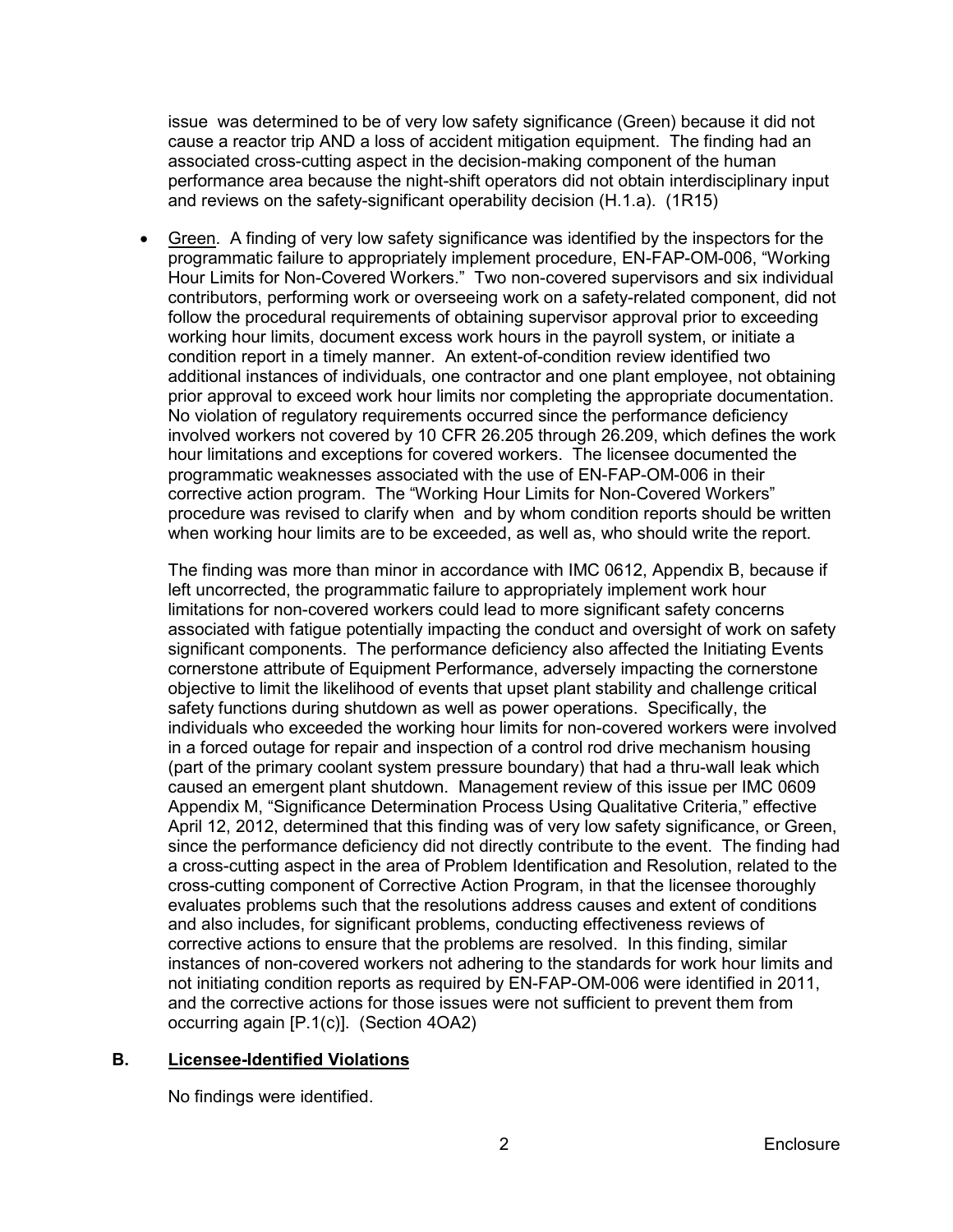# **REPORT DETAILS**

## <span id="page-6-1"></span><span id="page-6-0"></span>**Summary of Plant Status**

The plant began the inspection period operating at 100 percent power. On November 4, 2012, the plant was shut down for repairs on a non-isolable steam leak upstream of MV-MS526, the 'B' steam generator atmospheric steam dump inlet drain valve. The reactor was brought back to critical on November 7, 2012, and the plant was returned to 100 percent power on November 8, 2012. The plant remained at or near 100 percent power for the remainder of the inspection period.

### <span id="page-6-2"></span>**1. REACTOR SAFETY**

### **Cornerstone: Initiating Events, Mitigating Systems, and Barrier Integrity**

- <span id="page-6-3"></span>1R01 Adverse Weather Protection (71111.01)
- .1 Winter Seasonal Readiness Preparations
	- a. Inspection Scope

The inspectors conducted a review of the licensee's preparations for winter conditions to verify that the plant's design features and implementation of procedures were sufficient to protect mitigating systems from the effects of adverse weather. Documentation for selected risk-significant systems was reviewed to ensure that these systems would remain functional when challenged by inclement weather. During the inspection, the inspectors focused on plant specific design features and the licensee's procedures used to mitigate or respond to adverse weather conditions. Cold weather protection, such as heat tracing and area heaters, was verified to be in operation where applicable. The inspectors also reviewed Corrective Action Program (CAP) items to verify that the licensee was identifying adverse weather issues at an appropriate threshold and entering them into their CAP in accordance with station corrective action procedures. Specific documents reviewed during this inspection are listed in the Attachment to this report. The inspectors' reviews focused specifically on the following plant systems due to their risk significance or susceptibility to cold weather issues:

- ultimate heat sink/warm water recirculation system; and
- safety injection and refueling water tank.

This inspection constituted one winter seasonal readiness preparations sample as defined in Inspection Procedure (IP) 71111.01-05.

b. <u>Findings</u>

No findings were identified.

- .2 Readiness for Impending Adverse Weather Condition – High Wind Conditions
	- a. Inspection Scope

Since high winds were forecast in the vicinity of the facility for October 29-31, 2012, the inspectors reviewed the licensee's overall preparations/protection for the expected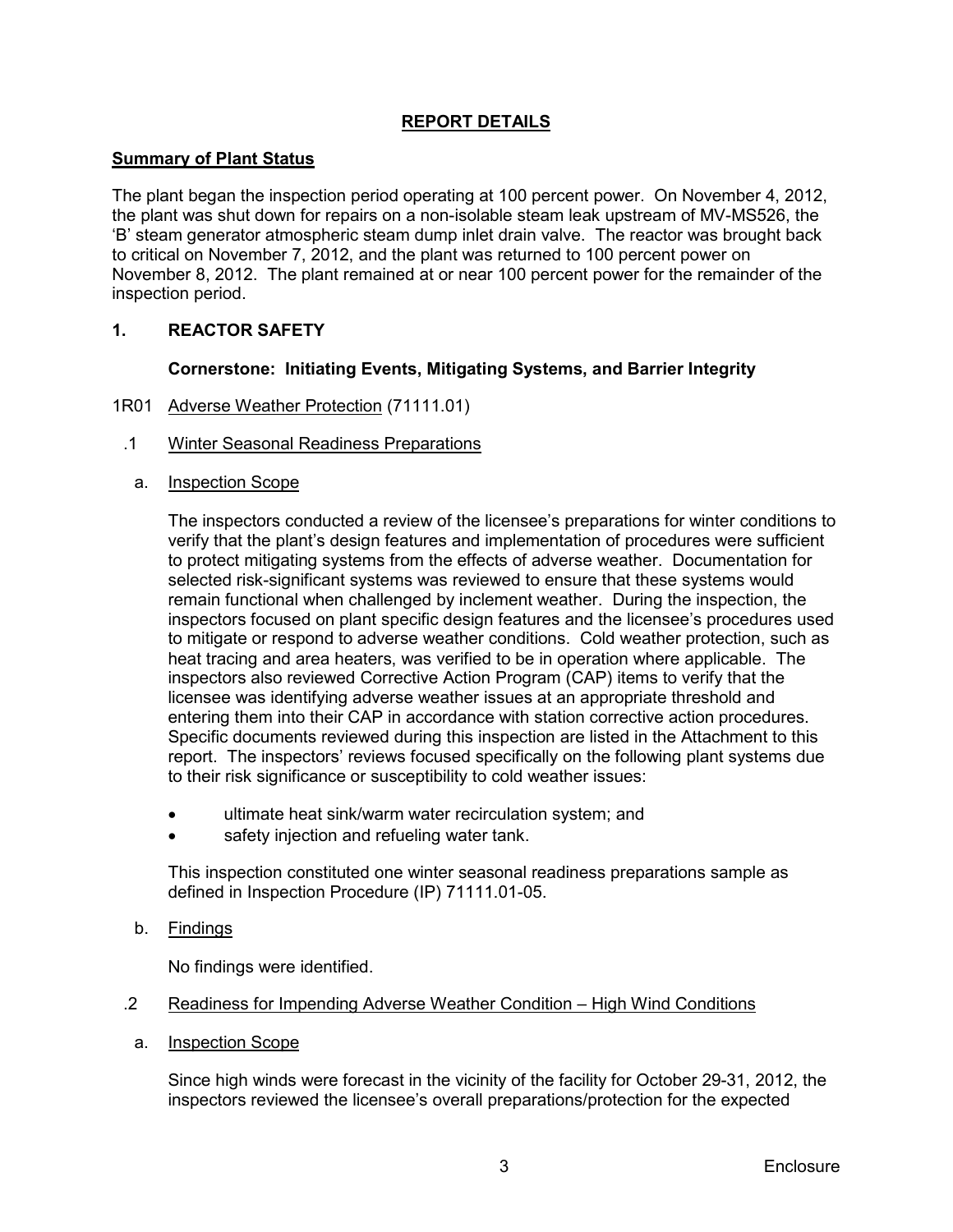weather conditions. On October 29, 2012, the inspectors walked down the 345 Kilo-Volt switchyard, transformer yard and screen house because their safety-related functions could be affected or required as a result of high winds or the loss of offsite power. The inspectors evaluated the licensee staff's preparations against the site's procedures and determined that the staff's actions were adequate. During the inspection, the inspectors focused on plant-specific design features and the licensee's procedures used to respond to specified adverse weather conditions. The inspectors also toured the plant grounds to look for any loose debris that could become missiles during a tornado. The inspectors evaluated operator staffing and accessibility of controls and indications for those systems required to control the plant. Additionally, the inspectors reviewed the Updated Final Safety Analysis Report (UFSAR) and performance requirements for systems selected for inspection, and verified that operator actions were appropriate as specified by plant specific procedures. The inspectors also reviewed a sample of CAP items to verify that the licensee identified adverse weather issues at an appropriate threshold and dispositioned them through the CAP in accordance with station corrective action procedures. Specific documents reviewed during this inspection are listed in the Attachment to this report.

This inspection constituted one readiness for impending adverse weather condition sample as defined in IP 71111.01-05.

b. <u>Findings</u>

No findings were identified.

- <span id="page-7-0"></span>1R04 Equipment Alignment (71111.04)
- .1 Quarterly Partial System Walkdowns
	- a. Inspection Scope

The inspectors performed partial system walkdowns of the following risk-significant systems:

- containment spray trains 'B' and 'C';
- switchyard during relay upgrades on one off-site power source line;
- alternate chemical reactivity paths during makeup water outage; and
- 1-2 emergency diesel generator (EDG) during 1-1 EDG overhaul.

The inspectors selected these systems based on their risk significance relative to the Reactor Safety Cornerstones at the time they were inspected. The inspectors attempted to identify any discrepancies that could impact the function of the system and, therefore, potentially increase risk. The inspectors reviewed applicable operating procedures, system diagrams, UFSAR, Technical Specification (TS) requirements, outstanding work orders, condition reports, and the impact of ongoing work activities on redundant trains of equipment in order to identify conditions that could have rendered the systems incapable of performing their intended functions. The inspectors also walked down accessible portions of the systems to verify system components and support equipment were aligned correctly and operable. The inspectors examined the material condition of the components and observed operating parameters of equipment to verify that there were no obvious deficiencies. The inspectors also verified that the licensee had properly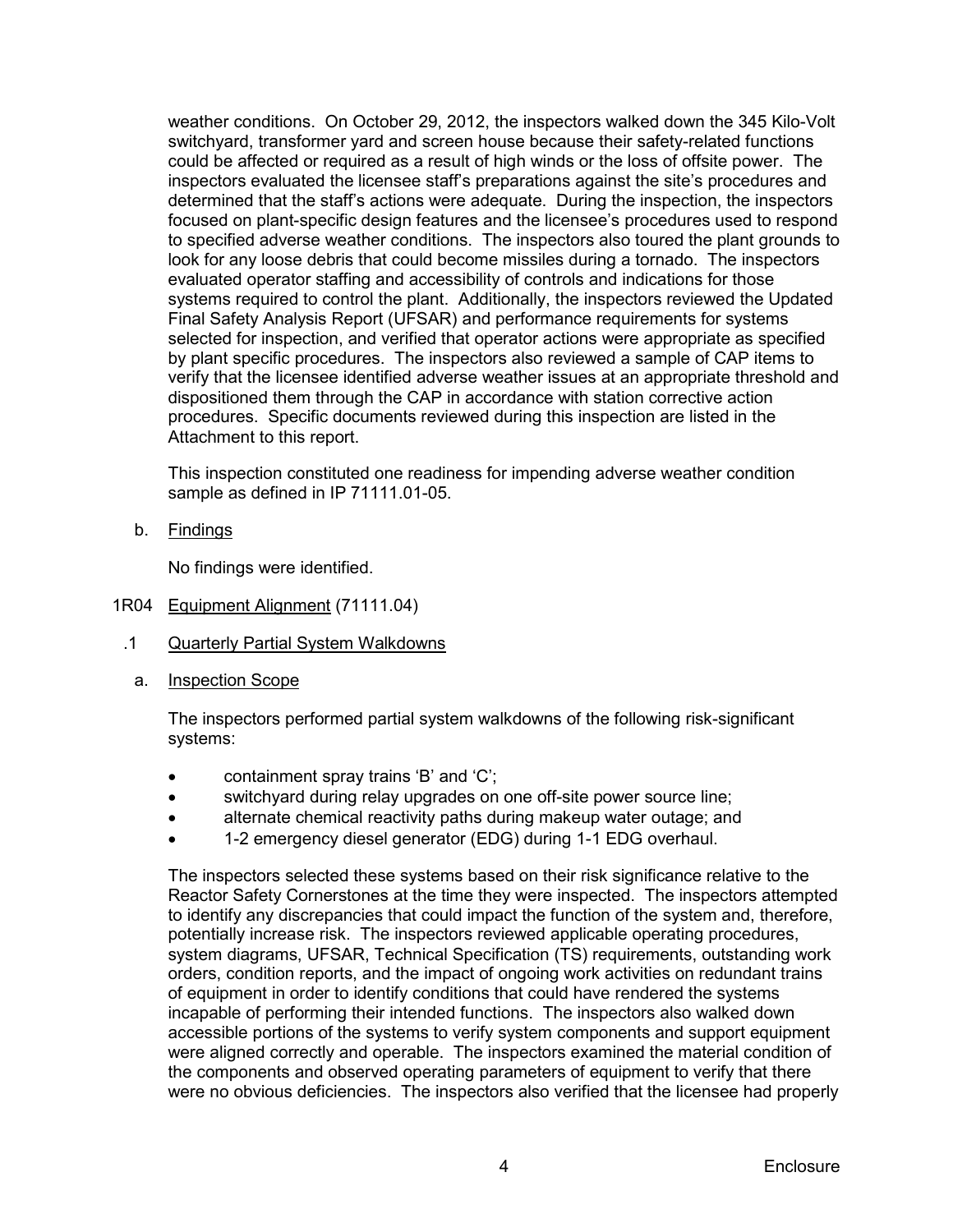identified and resolved equipment alignment problems that could cause initiating events or impact the capability of mitigating systems or barriers and entered them into the CAP with the appropriate significance characterization. Documents reviewed are listed in the Attachment to this report.

These activities constituted four partial system walkdown samples as defined in IP 71111.04-05.

b. <u>Findings</u>

No findings were identified.

- .2 Semiannual Complete System Walkdown
- a. Inspection Scope

On November 8, 2012*,* the inspectors performed a complete system alignment inspection of the service water system to verify the functional capability of the system. This system was selected because it was considered both safety significant and risk significant in the licensee's probabilistic risk assessment. The inspectors walked down the system to review mechanical and electrical equipment lineups; electrical power availability; system pressure and temperature indications, as appropriate; component labeling; component lubrication; component and equipment cooling; hangers and supports; operability of support systems; and to ensure that ancillary equipment or debris did not interfere with equipment operation. A review of a sample of past and outstanding work orders was performed to determine whether any deficiencies significantly affected the system function. In addition, the inspectors reviewed the CAP database to ensure that system equipment alignment problems were being identified and appropriately resolved. Documents reviewed are listed in the Attachment to this report.

These activities constituted one complete system walkdown sample as defined in IP 71111.04-05.

b. <u>Findings</u>

No findings were identified.

- <span id="page-8-0"></span>1R05 Fire Protection (71111.05)
	- a. Inspection Scope

The inspectors conducted fire protection walkdowns which were focused on availability, accessibility, and the condition of firefighting equipment in the following risk-significant plant areas:

- Fire Area 6: 1-2 diesel generator room;
- Fire Area 17: spent fuel pool area;
- Fire Area 10: east engineered safeguards; and
- Fire Area 19: track alley.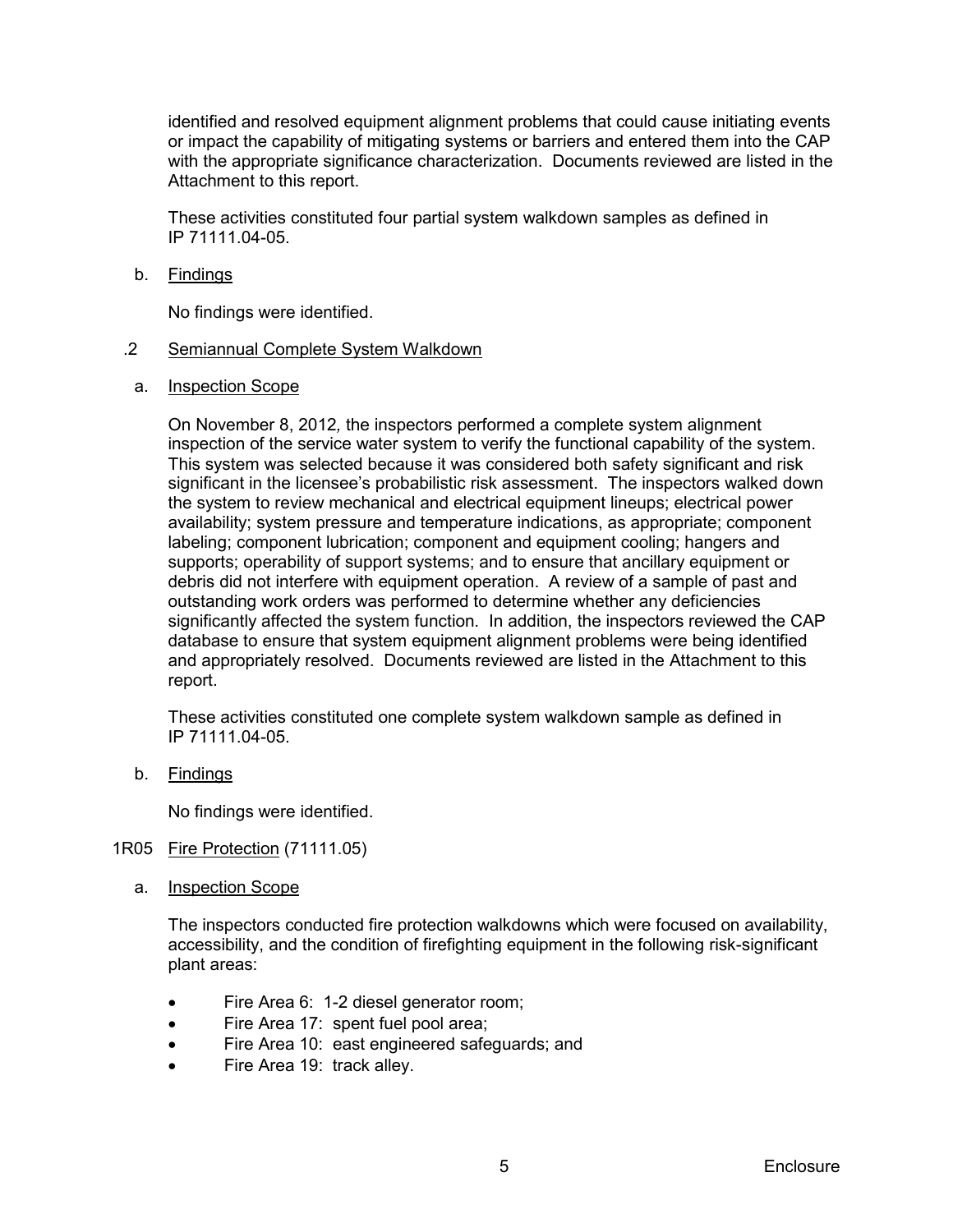The inspectors reviewed areas to assess if the licensee had implemented a fire protection program that adequately controlled combustibles and ignition sources within the plant, effectively maintained fire detection and suppression capability, maintained passive fire protection features in good material condition, and implemented adequate compensatory measures for out-of-service, degraded or inoperable fire protection equipment, systems, or features in accordance with the licensee's fire plan. The inspectors selected fire areas based on their overall contribution to internal fire risk as documented in the plant's Individual Plant Examination of External Events with later additional insights, their potential to impact equipment which could initiate or mitigate a plant transient, or their impact on the plant's ability to respond to a security event. Using the documents listed in the Attachment to this report, the inspectors verified that fire hoses and extinguishers were in their designated locations and available for immediate use; that fire detectors and sprinklers were unobstructed; that transient material loading was within the analyzed limits; and fire doors, dampers, and penetration seals appeared to be in satisfactory condition. The inspectors also verified that minor issues identified during the inspection were entered into the licensee's CAP. Documents reviewed are listed in the Attachment to this report.

These activities constituted four quarterly fire protection inspection samples as defined in IP 71111.05-05.

b. <u>Findings</u>

No findings were identified.

- <span id="page-9-0"></span>1R06 Flooding (71111.06)
	- .1 Internal Flooding
		- a. Inspection Scope

The inspectors reviewed selected risk important plant design features and licensee procedures intended to protect the plant and its safety-related equipment from internal flooding events. The inspectors reviewed flood analyses and design documents, including the UFSAR, engineering calculations, and abnormal operating procedures to identify licensee commitments. The specific documents reviewed are listed in the Attachment to this report. In addition, the inspectors reviewed licensee drawings to identify areas and equipment that may be affected by internal flooding caused by the failure or misalignment of nearby sources of water, such as the fire suppression or the circulating water systems. The inspectors also reviewed the licensee's corrective action documents with respect to past flood-related items identified in the corrective action program to verify the adequacy of the corrective actions. The inspectors performed a walkdown of the following plant area to assess the adequacy of watertight doors and verify drains and sumps were clear of debris and were operable, and that the licensee complied with its commitments:

• Flood Protection Zone 90: screen house.

Specific documents reviewed during this inspection are listed in the Attachment to this report. This inspection constituted one internal flooding sample as defined in IP 71111.06-05.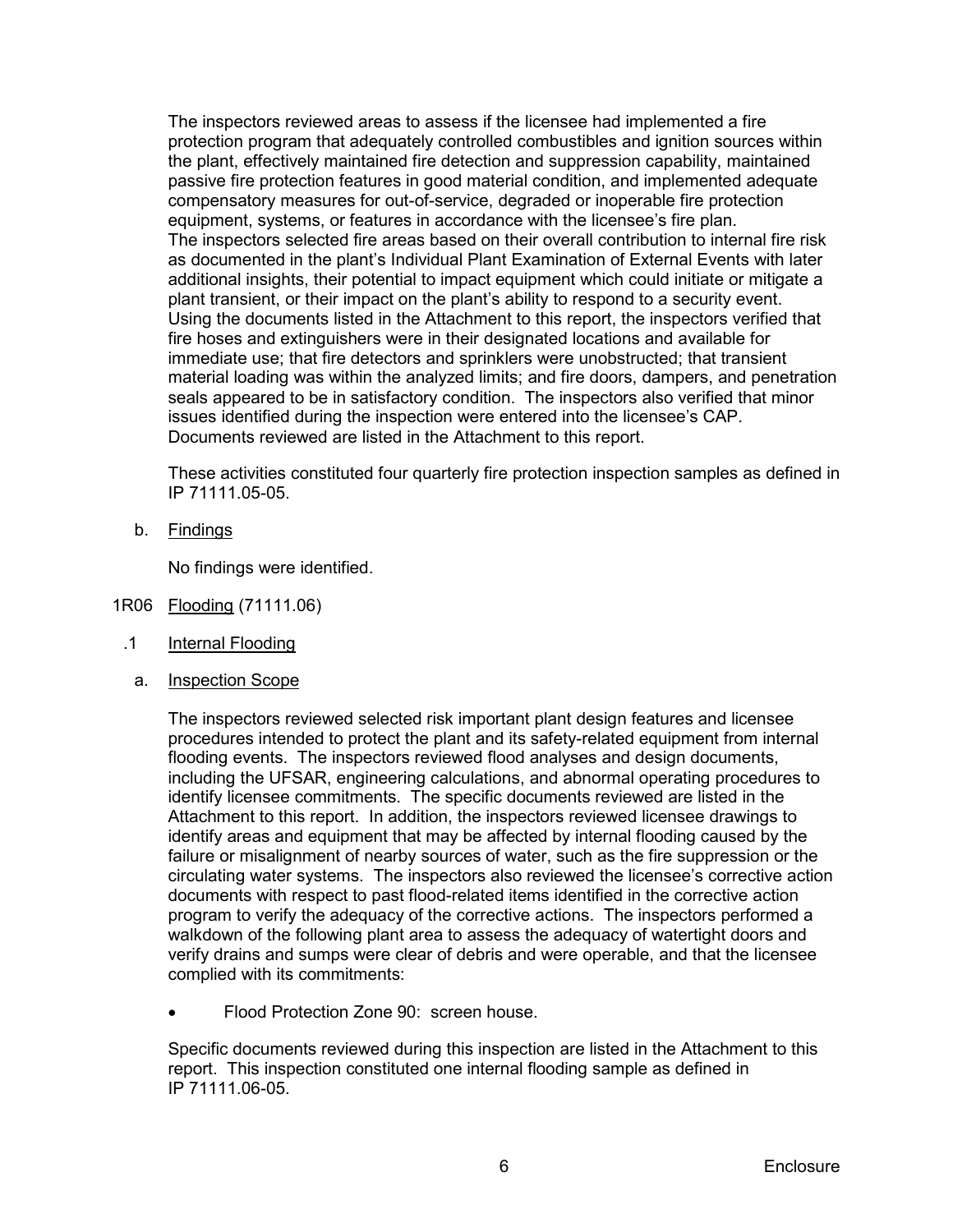## b. <u>Findings</u>

No findings were identified.

- .2 Underground Vaults
- a. Inspection Scope

The inspectors selected underground bunkers/manholes subject to flooding that contained cables whose failure could disable risk-significant equipment. The inspectors determined that the cables were not submerged, that splices were intact, and that appropriate cable support structures were in place. In those areas where dewatering devices were used, such as a sump pump, the device was operable and level alarm circuits were set appropriately to ensure that the cables would not be submerged. In those areas without dewatering devices, the inspectors verified that drainage of the area was available, or that the cables were qualified for submergence conditions. The inspectors also reviewed the licensee's corrective action documents with respect to past submerged cable issues identified in the corrective action program to verify the adequacy of the corrective actions. The inspectors performed a walkdown of the following underground bunkers/manholes subject to flooding:

• 'C' switchgear cable vault.

Specific documents reviewed during this inspection are listed in the Attachment to this report. This inspection constituted one underground vaults sample as defined in IP 71111.06-05.

b. <u>Findings</u>

No findings were identified.

#### <span id="page-10-0"></span>1R07 Annual Heat Sink Performance (71111.07)

a. Inspection Scope

The inspectors reviewed the licensee's testing of the emergency diesel generator jacket water heat exchangers to verify that potential deficiencies did not mask the licensee's ability to detect degraded performance, to identify any common cause issues that had the potential to increase risk, and to ensure that the licensee was adequately addressing problems that could result in initiating events that would cause an increase in risk. The inspectors reviewed the licensee's observations as compared against acceptance criteria, the correlation of scheduled testing and the frequency of testing, and the impact of instrument inaccuracies on test results. Inspectors also verified that test acceptance criteria considered differences between test conditions, design conditions, and testing conditions. Documents reviewed for this inspection are listed in the Attachment to this report.

This annual heat sink performance inspection constituted one sample as defined in IP 71111.07-05.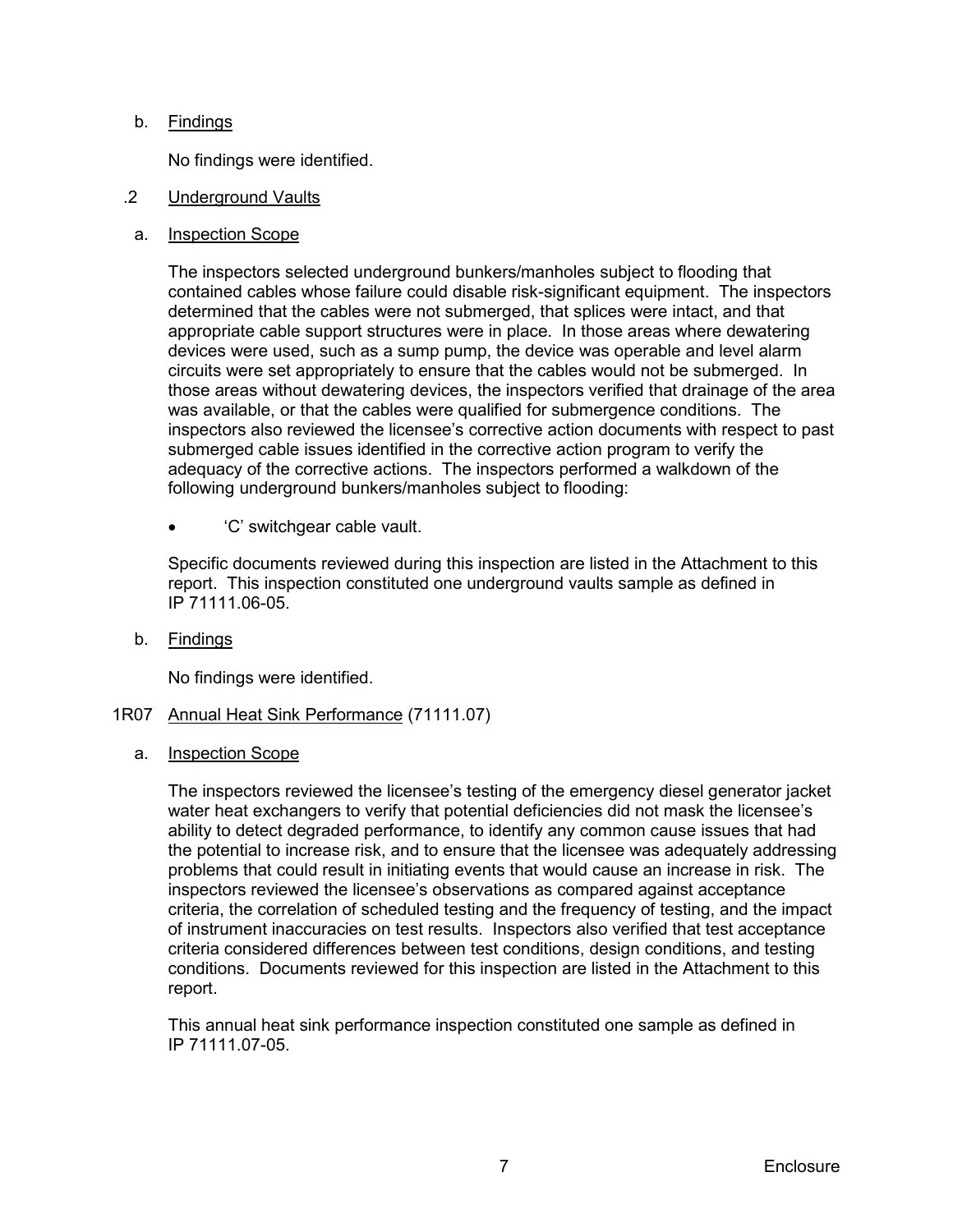# b. <u>Findings</u>

No findings were identified.

- <span id="page-11-0"></span>1R11 Licensed Operator Requalification Program (71111.11)
- .1 Resident Inspector Quarterly Review of Licensed Operator Requalification (71111.11Q)
	- a. Inspection Scope

On November 15, 2012, the inspectors observed a crew of licensed operators in the plant's simulator during licensed operator requalification training to verify that operator performance was adequate, evaluators were identifying and documenting crew performance problems and training was being conducted in accordance with licensee procedures. The inspectors evaluated the following areas:

- licensed operator performance;
- crew's clarity and formality of communications;
- ability to take timely actions in the conservative direction;
- prioritization, interpretation, and verification of annunciator alarms;
- correct use and implementation of abnormal and emergency procedures;
- control board manipulations;
- oversight and direction from supervisors; and
- ability to identify and implement appropriate TS actions and Emergency Plan actions and notifications.

The crew's performance in these areas was compared to pre-established operator action expectations and successful critical task completion requirements. Documents reviewed are listed in the Attachment to this report.

This inspection constituted one quarterly licensed operator requalification program simulator sample as defined in IP 71111.11

b. <u>Findings</u>

No findings were identified.

# .2 Resident Inspector Quarterly Observation of Heightened Activity or Risk (71111.11Q)

a. Inspection Scope

On November 7, 2012, the inspectors observed the reactor startup at the conclusion of the forced outage to address a non-isolable secondary side steam leak from MS-MV526, the 'B' steam generator atmospheric steam dump control valve inlet drain valve. This was an activity that required heightened awareness or was related to increased risk. The inspectors evaluated the following areas:

- licensed operator performance;
- crew's clarity and formality of communications;
- ability to take timely actions in the conservative direction;
- prioritization, interpretation, and verification of annunciator alarms;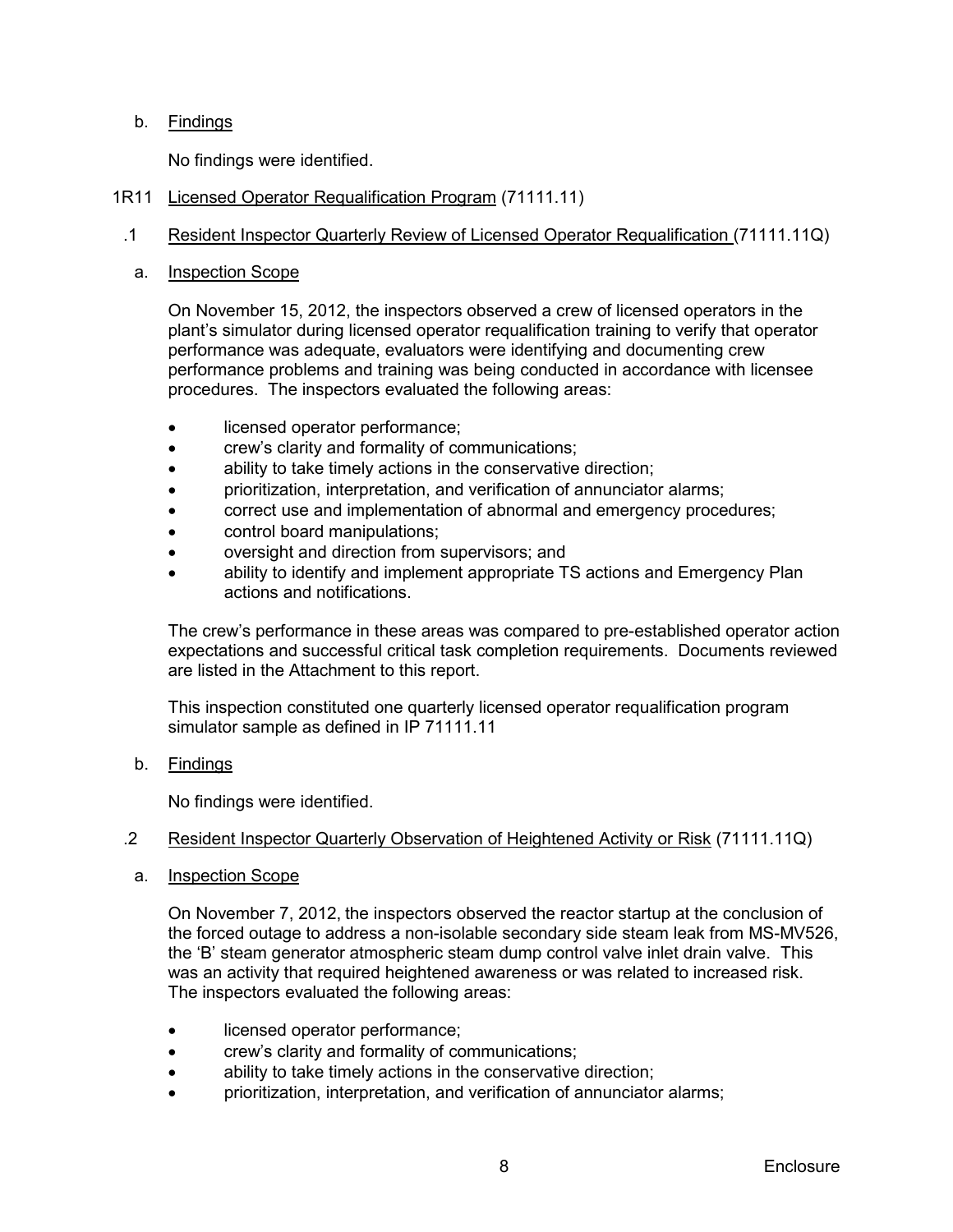- correct use and implementation of procedures;
- control board manipulations; and
- oversight and direction from supervisors.

The performance in these areas was compared to pre-established operator action expectations, procedural compliance, and task completion requirements. Documents reviewed are listed in the Attachment to this report.

This inspection constituted one quarterly licensed operator heightened activity/risk sample as defined in IP 71111.11.

b. <u>Findings</u>

No findings were identified.

#### <span id="page-12-0"></span>1R12 Maintenance Effectiveness (71111.12)

a. Inspection Scope

The inspectors evaluated degraded performance issues involving the following risk-significant systems:

- emergency diesel generators;
- 125 Volt vital direct current power; and
- chemical and volume control system.

The inspectors reviewed events such as where ineffective equipment maintenance had resulted in valid or invalid automatic actuations of engineered safeguards systems and independently verified the licensee's actions to address system performance or condition problems in terms of the following:

- implementing appropriate work practices;
- identifying and addressing common cause failures;
- scoping of systems in accordance with 10 CFR 50.65(b) of the maintenance rule;
- characterizing system reliability issues for performance;
- charging unavailability for performance;
- trending key parameters for condition monitoring;
- ensuring 10 CFR 50.65(a)(1) or (a)(2) classification or re-classification; and
- verifying appropriate performance criteria for structures, systems, and components (SSCs)/functions classified as (a)(2), or appropriate and adequate goals and corrective actions for systems classified as (a)(1).

The inspectors assessed performance issues with respect to the reliability, availability, and condition monitoring of the system. In addition, the inspectors verified maintenance effectiveness issues were entered into the CAP with the appropriate significance characterization. Documents reviewed are listed in the Attachment to this report.

This inspection constituted three quarterly maintenance effectiveness samples as defined in IP 71111.12-05.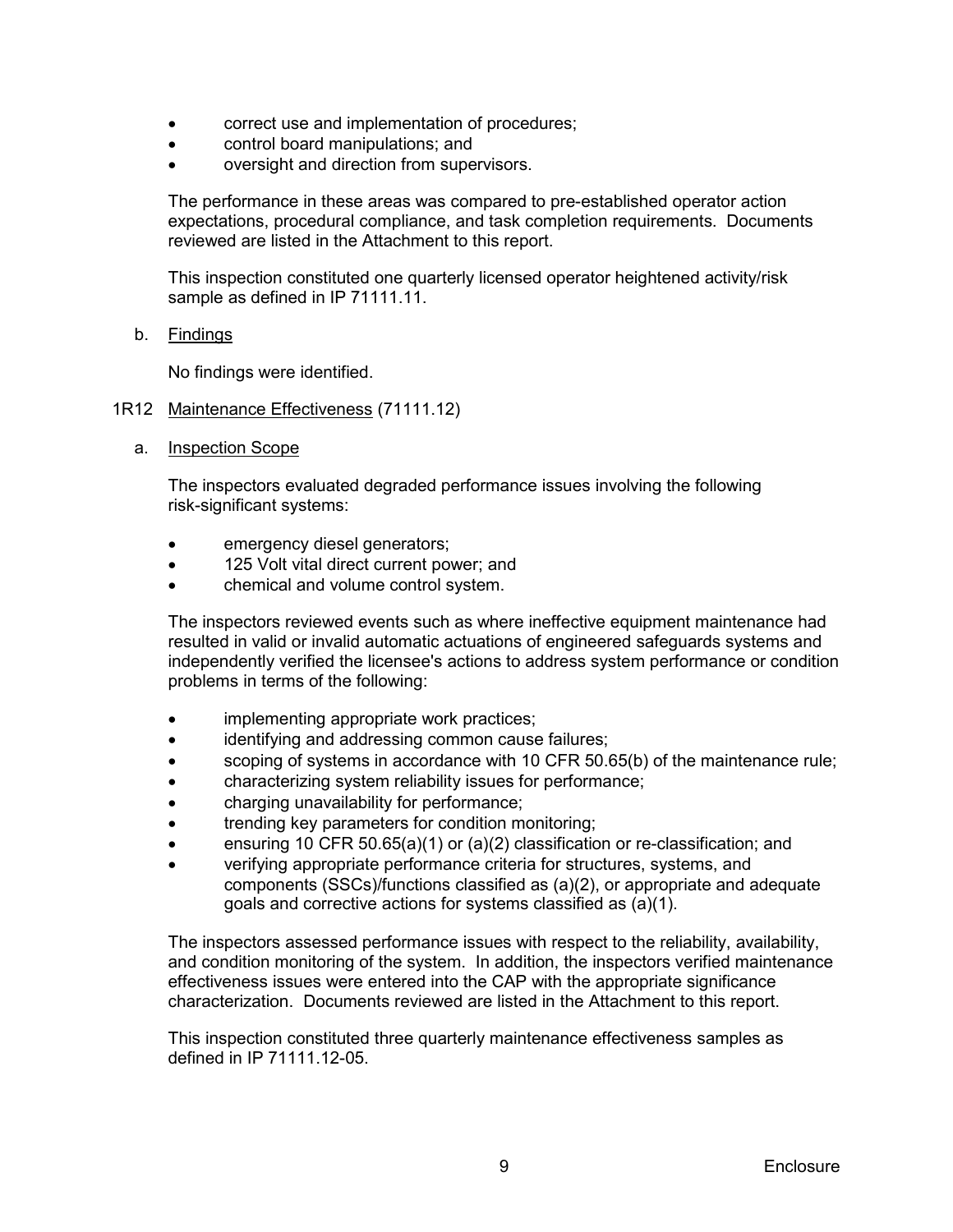# b. <u>Findings</u>

No findings were identified.

## <span id="page-13-0"></span>1R13 Maintenance Risk Assessments and Emergent Work Control (71111.13)

### a. Inspection Scope

The inspectors reviewed the licensee's evaluation and management of plant risk for the maintenance and emergent work activities affecting risk-significant and safety-related equipment listed below to verify that the appropriate risk assessments were performed prior to removing equipment for work:

- overhaul of the 1-1 EDG;
- switchyard work during week of October 8-12, 2012;
- modifications to datalogger system and direct current breaker replacements; and
- troubleshooting an electrical failure of a screenwash pump breaker.

These activities were selected based on their potential risk significance relative to the Reactor Safety Cornerstones. As applicable for each activity, the inspectors verified that risk assessments were performed as required by 10 CFR 50.65(a)(4) and were accurate and complete. When emergent work was performed, the inspectors verified that the plant risk was promptly reassessed and managed. The inspectors reviewed the scope of maintenance work, discussed the results of the assessment with the licensee's probabilistic risk analyst or shift technical advisor, and verified plant conditions were consistent with the risk assessment. The inspectors also reviewed TS requirements and walked down portions of redundant safety systems, when applicable, to verify risk analysis assumptions were valid and applicable requirements were met.

Specific documents reviewed during this inspection are listed in the Attachment to this report. These maintenance risk assessments and emergent work control activities constituted four samples as defined in IP 71111.13-05.

b. <u>Findings</u>

No findings were identified.

## <span id="page-13-1"></span>1R15 Operability Determinations and Functional Assessments (71111.15)

a. Inspection Scope

The inspectors reviewed the following issues:

- 1-1 EDG jacket water heat exchanger degradation;
- operability of both control room heating and air conditioning trains due to open door;
- pinhole leak in MV-SW136 valve;
- steam leak in main steam system (MV-MS526); and
- 'B' thermal margin monitor inoperability due to human error.

The inspectors selected these potential operability issues based on the risk significance of the associated components and systems. The inspectors evaluated the technical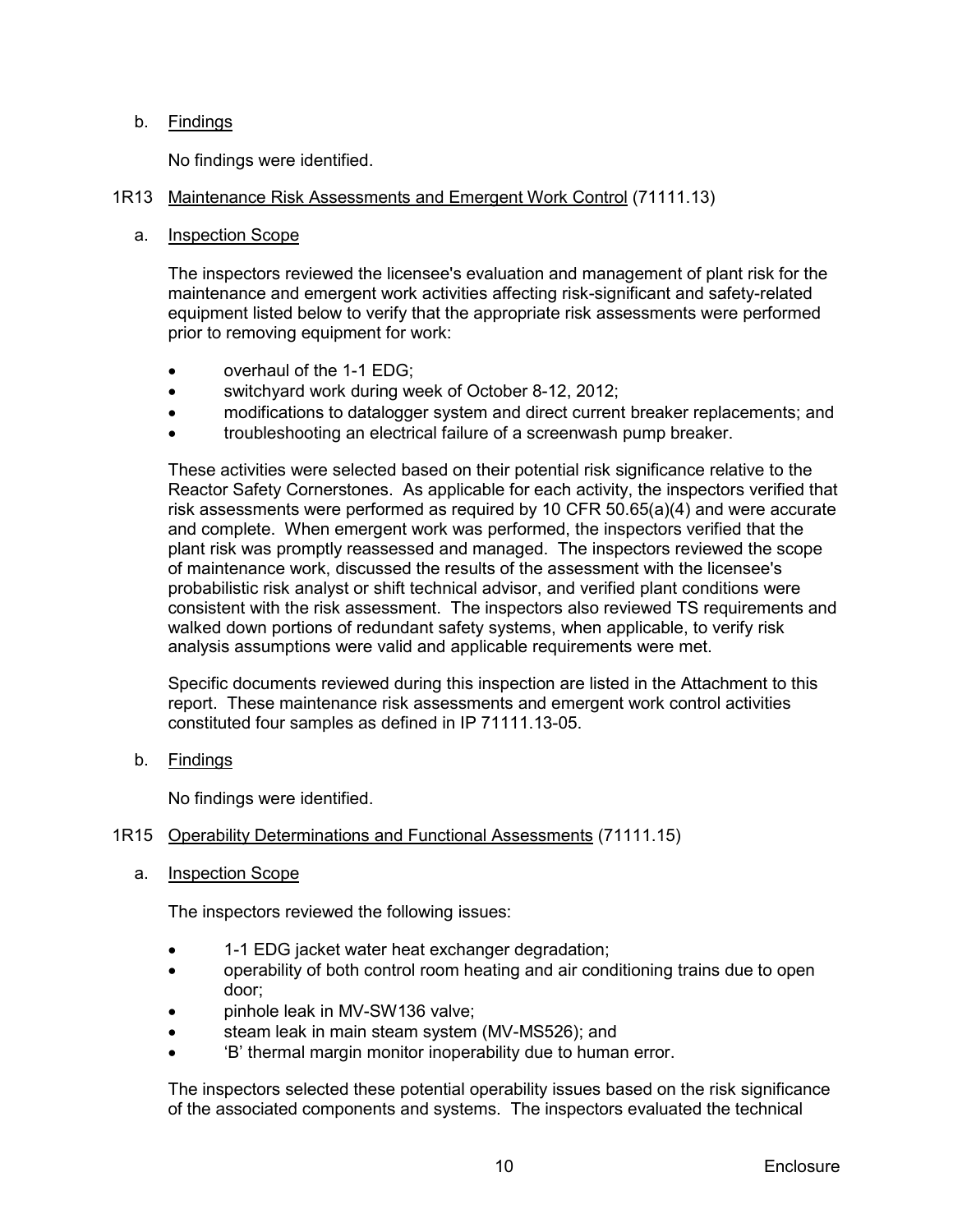adequacy of the evaluations to ensure that TS operability was properly justified and the subject component or system remained available such that no unrecognized increase in risk occurred. The inspectors compared the operability and design criteria in the appropriate sections of the TS and UFSAR to the licensee's evaluations to determine whether the components or systems were operable. Where compensatory measures were required to maintain operability, the inspectors determined whether the measures in place would function as intended and were properly controlled. The inspectors determined, where appropriate, compliance with bounding limitations associated with the evaluations. Additionally, the inspectors reviewed a sampling of corrective action documents to verify that the licensee was identifying and correcting any deficiencies associated with operability evaluations. Documents reviewed are listed in the Attachment to this report.

This operability inspection constituted five samples as defined in IP 71111.15-05.

### b. Findings

Introduction: The inspectors identified a finding of very low safety significance (Green) and associated NCV of 10 CFR 50 Appendix B, Criterion V, for the failure to perform an immediate operability determination in accordance with EN-OP-104, Operability Determination Process. After discovery of a non-isolable steam leak on a main steam header drain valve, the licensee failed to accomplish the steps specified in EN-OP-104 to expeditiously evaluate and to document a basis for operablility. This delayed completing the appropriate assessment on the need to shut down the plant to repair the non-isolable steam leak.

Description: During the night shift on November 4, 2012, plant operators identified a steam leak on the inlet weld of a drain valve in the main steam system (an American Society of Mechanical Engineers (ASME) Class 2 system). The drain line was connected to one of the two atmospheric steam dump lines, which tie into the steam piping associated with the 'B' steam generator and the leak was non-isolable from the steam generator. Plant operators documented the location and nature of the leak in a condition report at approximately 2:30 am. In accordance with the immediate determination requirements outlined in EN-OP-104, Operability Determination Process, input from engineering is to be obtained for an ASME Class 2 thru-wall leak. Further, the procedure required the basis for considering a system operable to be formally documented. However, the night-shift did not obtain engineering input and did not document the basis for operability. The inspectors considered this especially important in this case since a review of relevant licensing basis documents to support operability (also required by EN-OP-104) included a test procedure for the affected piping. The test procedure clearly stated that the piping should be declared inoperable if a thru-wall leak existed. In addition, the Operating Requirements Manual stated that the plant should be shut down for thru-wall flaws on the main steam lines located in the room that this leak was in if the leak could not be isolated. Despite this information, and contrary to EN-OP-104, the night-shift did not request for engineering support and did not document the basis for operability. After day-shift took over in the morning around 6:30 am, engineering and management were contacted and more rigorous efforts to assess operability commenced. The licensee subsequently declared the associated PCS loop, which requires an operable steam generator, to be inoperable at 11:15 am (approximately 9 hours after the condition was initially documented) and the plant was shut down to repair the leak. The inspectors determined that not completing an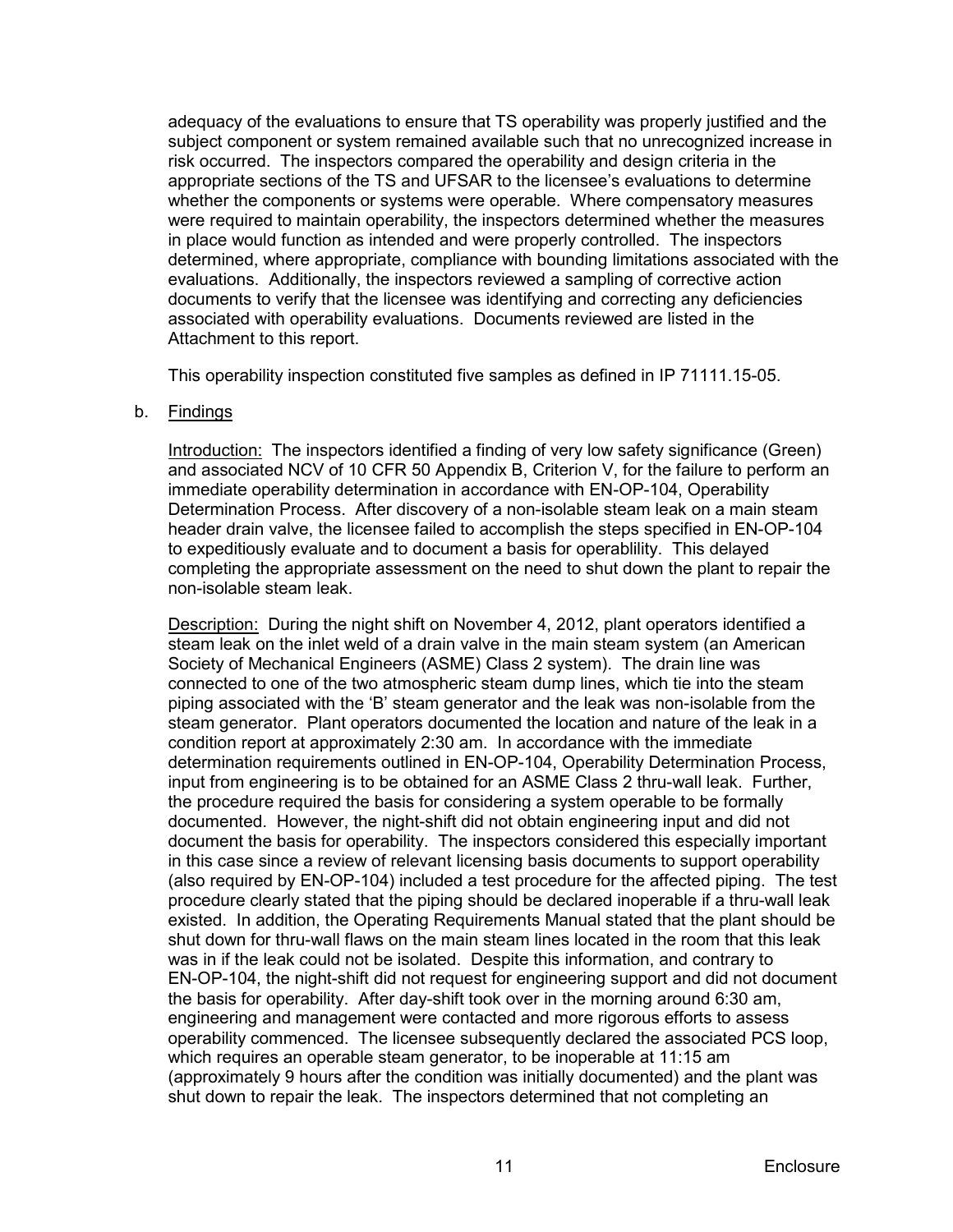immediate determination in accordance with EN-OP-104 caused an unnecessary delay in declaring the loop inoperable and in commencing a plant shutdown to repair the nonisolable leak.

Analysis: The failure to follow the requirements of EN-OP-104 was a performance deficiency warranting further assessment in the significance determination process. The issue was determined to be greater than minor because if left uncorrected, it could lead to a more significant safety concern. Specifically, the failure to perform an immediate operability determination when assessing safety-related components, including a delay in requesting assistance, could lead to more significant issues.

Utilizing Inspection Manual Chapter (IMC) 0609, Attachment 4, "Initial Characterization of Findings," effective July 1, 2012, the inspectors determined the Initiating Events cornerstone was adversely affected. Using Exhibit One, "Initiating Events Screening Questions," of IMC 0609 Appendix A, "The Significance Determination Process for Findings at Power," effective July 1, 2012, the finding screened as Green, or very low safety significance, because the condition was classified as a Transient Initiator and the finding did not result in a reactor trip AND the loss of mitigation equipment.

The inspectors determined the finding had an associated cross-cutting aspect in the decision-making component of the human performance area. Specifically, the night-shift operators did not obtain interdisciplinary input and reviews on the safety-significant operability decision (H.1.a).

Enforcement: 10 CFR 50 Appendix B, Criterion V, requires, in part, that activities affecting quality shall be accomplished in accordance with instructions, procedures, or drawings appropriate to the circumstances. EN-OP-104, Operability Determination Process, Revision 6, implements quality activities for operability. Contrary to this, on November 4, 2012, the licensee failed to accomplish the steps specified in EN-OP-104 to conduct an immediate operability determination and to document the basis of operability while assessing a non-isolable thru-wall leak in a main steam system piping drain valve. The basis for operability was not documented during the approximate nine hours the system was considered operable and the necessary resources to assess the condition were not requested until several hours after discovery. Consequently, the decision to declare the piping inoperable and shut down the plant to repair the nonisolable steam leak was inappropriately delayed. Licensee personnel subsequently shut down the plant to repair the leak. The licensee generated a condition report to evaluate the issue (CR-PLP-2013-00158). This violation is being treated as an NCV, consistent with section 2.3.2 of the Enforcement Policy because it was of very low safety significance and was entered into the licensee's CAP (NCV 05000255/2012005-01, Failure to Perform Immediate Operability Determination).

# 1R18 Plant Modifications (71111.18)

### a. Inspection Scope

The inspectors reviewed the following modification:

spent fuel pool fuel liberation project.

The inspectors reviewed the configuration changes and associated 10 CFR 50.59 safety evaluation screening against the design basis, the UFSAR, and the TS, as applicable, to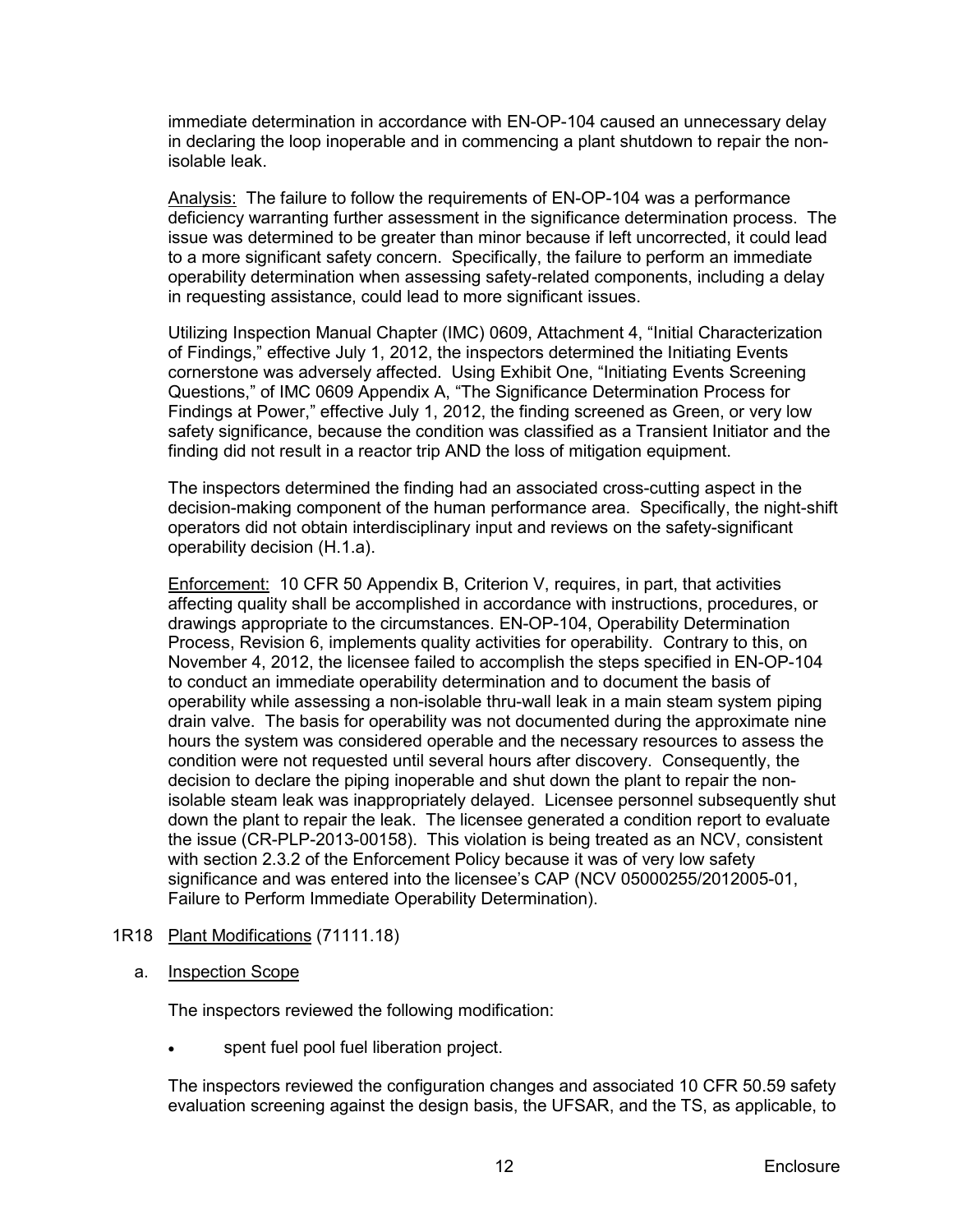verify that the modification did not affect the operability or availability of the affected system. The inspectors, as applicable, observed ongoing and completed work activities to ensure that the modifications were installed as directed and consistent with the design control documents; the modifications operated as expected; post-modification testing adequately demonstrated continued system operability, availability, and reliability; and that operation of the modifications did not impact the operability of any interfacing systems. As applicable, the inspectors verified that relevant procedure, design, and licensing documents were properly updated. Lastly, the inspectors discussed the plant modification with operations, engineering, and training personnel to ensure that the individuals were aware of how the operation with the plant modification in place could impact overall plant performance. Documents reviewed in the course of this inspection are listed in the Attachment to this report.

This inspection constituted one temporary modification sample as defined in IP 71111.18-05.

b. <u>Findings</u>

No findings were identified.

### <span id="page-16-0"></span>1R19 Post-Maintenance Testing (71111.19)

a. Inspection Scope

The inspectors reviewed the following post-maintenance activities to verify that procedures and test activities were adequate to ensure system operability and functional capability:

- 1-1 EDG following overhaul maintenance work;
- replacement of auxiliary feedwater actuation system power supplies;
- replacement of leaking service water valve MV-SW136;
- 'B' auxiliary feedwater pump maintenance window; and
- breaker 52-1214 replacement.

These activities were selected based upon the structure, system, or component's ability to impact risk. The inspectors evaluated these activities for the following (as applicable): the effect of testing on the plant had been adequately addressed; testing was adequate for the maintenance performed; acceptance criteria were clear and demonstrated operational readiness; test instrumentation was appropriate; tests were performed as written in accordance with properly reviewed and approved procedures; equipment was returned to its operational status following testing (temporary modifications or jumpers required for test performance were properly removed after test completion); and test documentation was properly evaluated. The inspectors evaluated the activities against TSs, the UFSAR, 10 CFR Part 50 requirements, licensee procedures, and various NRC generic communications to ensure that the test results adequately ensured that the equipment met the licensing basis and design requirements. In addition, the inspectors reviewed corrective action documents associated with post-maintenance tests to determine whether the licensee was identifying problems and entering them in the CAP and that the problems were being corrected commensurate with their importance to safety. Documents reviewed are listed in the Attachment to this report.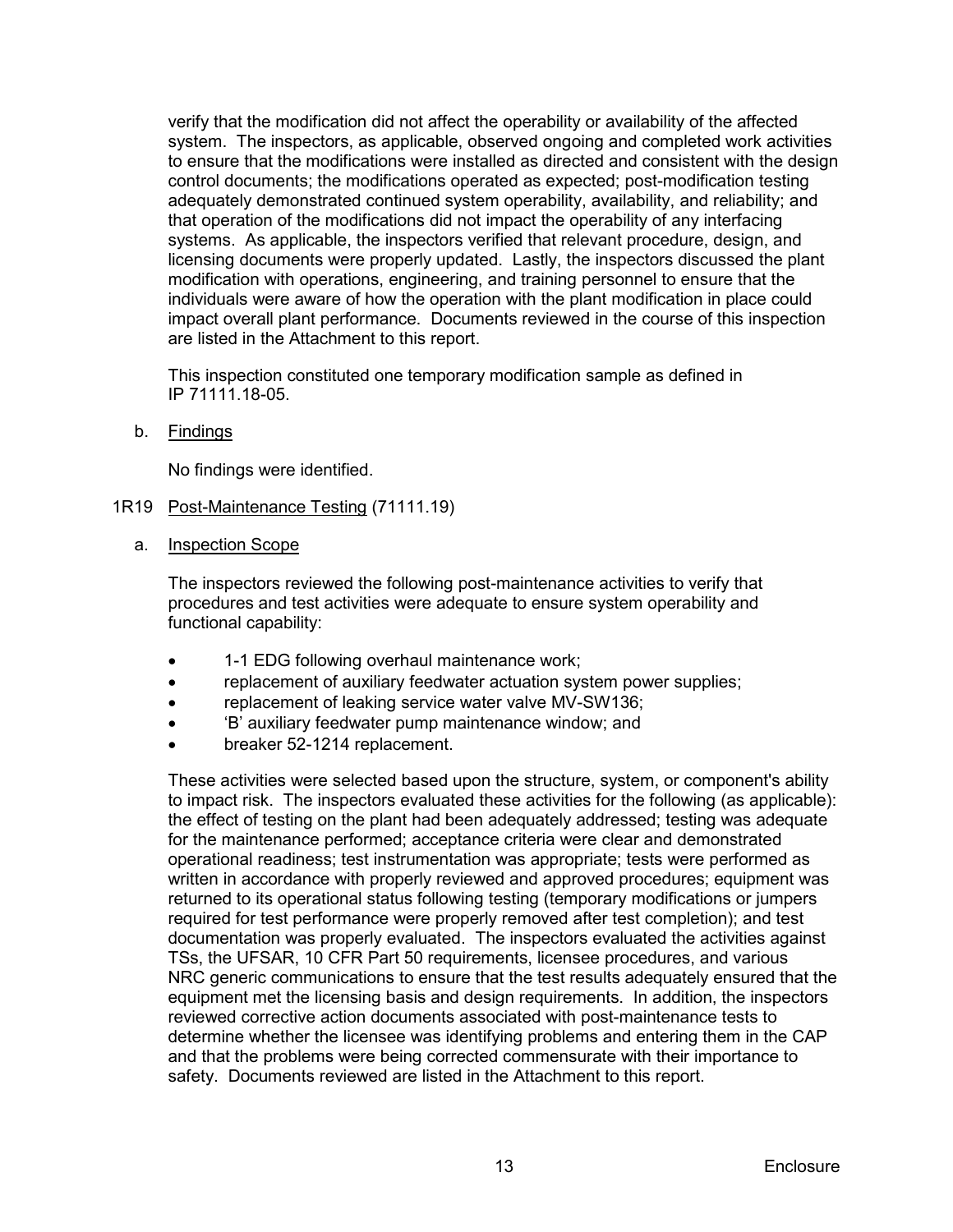This inspection constituted five post-maintenance testing sample as defined in IP 71111.19-05.

b. <u>Findings</u>

No findings were identified.

- <span id="page-17-0"></span>1R20 Outage Activities (71111.20)
- .1 Forced Outage due to Non-Isolable Main Steam Leakage
	- a. Inspection Scope

The inspectors evaluated outage activities for a forced outage that began on November 4, 2012 due to thru-wall leakage from a weld on manual valve MV-MS526. The valve is located on a drain line in the main steam system. The leakage was discovered by operators and was non-isolable from the 'B' steam generator. The plant was cooled-down and the valve replaced. Initial assessment by the licensee concluded the flaw developed because of inadequate welding when the valve was installed in 1986. The licensee is evaluating the issue further in the CAP. A finding and associated NCV related to the operability assessment performed by the licensee is discussed in Section 1R15 of this report. The plant was restored to 100 percent power on November 8, 2012.

This inspection constituted one other outage sample as defined in IP 71111.20-05.

b. <u>Findings</u>

No findings were identified.

- <span id="page-17-1"></span>1R22 Surveillance Testing (71111.22)
	- a. Inspection Scope

The inspectors reviewed the test results for the following activities to determine whether risk-significant systems and equipment were capable of performing their intended safety function and to verify testing was conducted in accordance with applicable procedural and TS requirements:

- ME-12A, station battery checks (routine);
- 'C' thermal margin monitor testing (routine); and
- 1-2 EDG surveillance testing (routine).

The inspectors observed in-plant activities and reviewed procedures and associated records to determine the following:

- did preconditioning occur;
- the effects of the testing were adequately addressed by control room personnel or engineers prior to the commencement of the testing;
- acceptance criteria were clearly stated, demonstrated operational readiness, and consistent with the system design basis;
- plant equipment calibration was correct, accurate, and properly documented;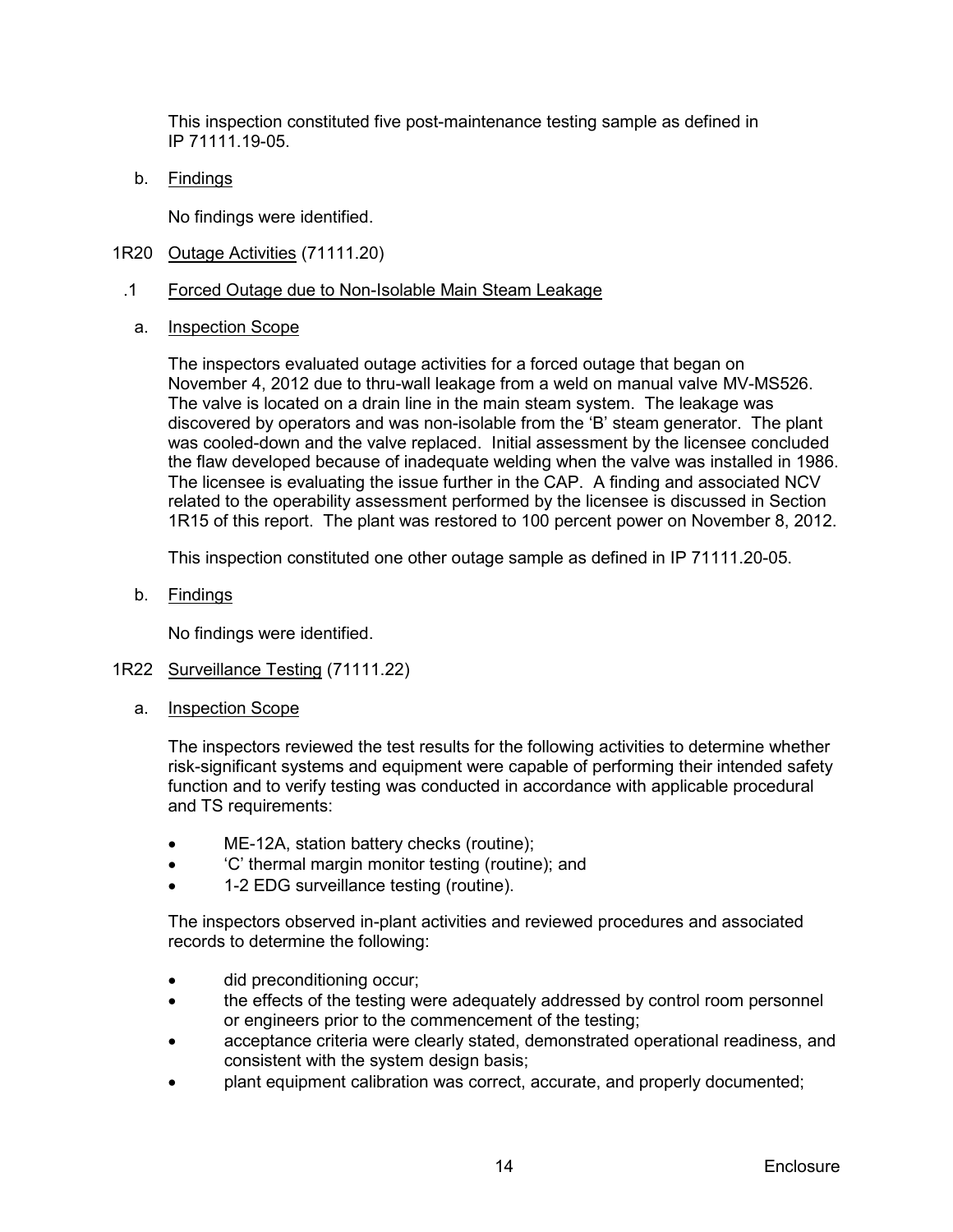- as-left setpoints were within required ranges; and the calibration frequency was in accordance with TSs, the UFSAR, procedures, and applicable commitments;
- measuring and test equipment calibration was current;
- test equipment was used within the required range and accuracy; applicable prerequisites described in the test procedures were satisfied;
- test frequencies met TS requirements to demonstrate operability and reliability; tests were performed in accordance with the test procedures and other applicable procedures; jumpers and lifted leads were controlled and restored where used;
- test data and results were accurate, complete, within limits, and valid;
- test equipment was removed after testing;
- where applicable for inservice testing activities, testing was performed in accordance with the applicable version of Section XI, ASMEs code, and reference values were consistent with the system design basis;
- where applicable, test results not meeting acceptance criteria were addressed with an adequate operability evaluation or the system or component was declared inoperable;
- where applicable for safety-related instrument control surveillance tests, reference setting data were accurately incorporated in the test procedure;
- where applicable, actual conditions encountering high resistance electrical contacts were such that the intended safety function could still be accomplished;
- prior procedure changes had not provided an opportunity to identify problems encountered during the performance of the surveillance or calibration test;
- equipment was returned to a position or status required to support the performance of its safety functions; and
- all problems identified during the testing were appropriately documented and dispositioned in the CAP.

Documents reviewed are listed in the Attachment to this report.

This inspection constituted three routine surveillance testing samples as defined in IP 71111.22, Sections -02 and -05.

b. <u>Findings</u>

No findings were identified.

### <span id="page-18-0"></span>1EP4 Emergency Action Level and Emergency Plan Changes (IP 71114.04)

a. Inspection Scope

The Nuclear Security and Incident Response (NSIR) headquarters staff performed an in-office review of the latest revisions of the Emergency Plan and various Emergency Plan Implementing Procedures (EPIPs) located under ADAMS accession numbers ML12019A197, ML12202A061, and ML12227A423 as listed in the Attachment.

The licensee transmitted the EPIP revisions to the NRC pursuant to the requirements of 10 CFR Part 50, Appendix E, Section V, "Implementing Procedures." The NRC review was not documented in a safety evaluation report and did not constitute approval of licensee-generated changes; therefore, this revision is subject to future inspection. The specific documents reviewed during this inspection are listed in the Attachment.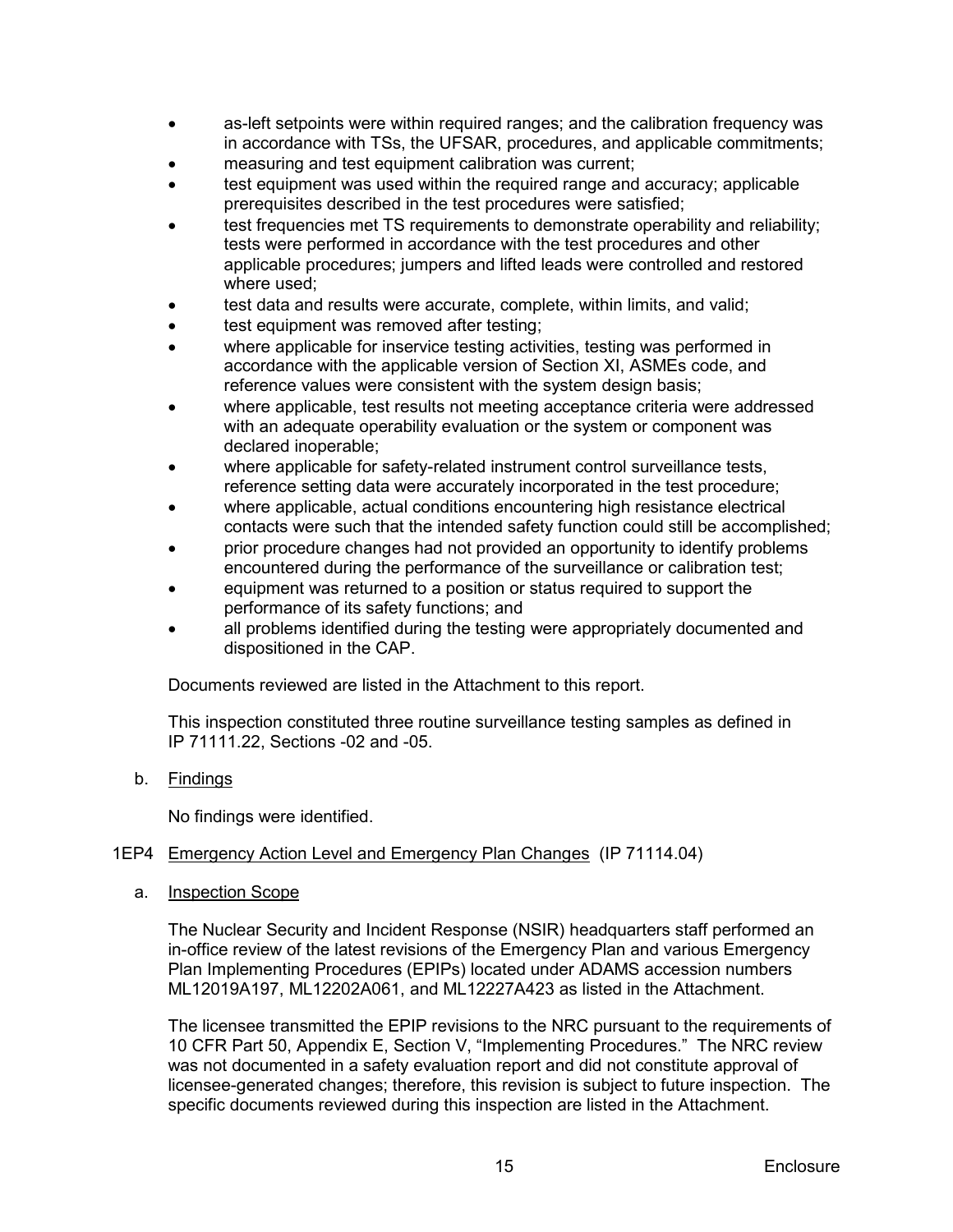This inspection constituted one other emergency action level and emergency plan changes sample as defined in IP 71114.04-05.

b. <u>Findings</u>

No findings were identified.

- <span id="page-19-0"></span>1EP6 Drill Evaluation (71114.06)
	- .1 Emergency Preparedness Drill Observation
		- a. Inspection Scope

The inspectors evaluated the conduct of a routine licensee emergency drill on December 13, 2012*,* to identify any weaknesses and deficiencies in classification, notification, and protective action recommendation development activities. The inspectors observed emergency response operations in the Control Room Simulator, Technical Support Center, and Operations Support Center to determine whether the event classification, notifications, and protective action recommendations were performed in accordance with procedures. The inspectors also attended the licensee drill critique to compare any inspector-observed weakness with those identified by the licensee staff in order to evaluate the critique and to verify whether the licensee staff was properly identifying weaknesses and entering them into the corrective action program. As part of the inspection, the inspectors reviewed the drill package and other documents listed in the Attachment to this report.

This emergency preparedness drill inspection constituted one sample as defined in IP 71114.06-05.

b. <u>Findings</u>

No findings were identified.

# <span id="page-19-1"></span>**2. RADIATION SAFETY**

#### **Cornerstones: Public Radiation Safety and Occupational Radiation Safety**

<span id="page-19-2"></span>2RS1 Radiological Hazard Assessment and Exposure Controls (71124.01)

The inspection activities supplement those documented in Inspection Report 05000255/2012003 and constitute one complete sample as defined in IP 71124.01-05.

- .1 Inspection Planning (02.01)
	- a. Inspection Scope

The inspectors reviewed all licensee performance indicators for the occupational exposure cornerstone for followup. The inspectors reviewed the results of Radiation Protection Program audits (e.g., licensee's quality assurance audits or other independent audits). The inspectors reviewed any reports of operational occurrences related to occupational radiation safety since the last inspection. The inspectors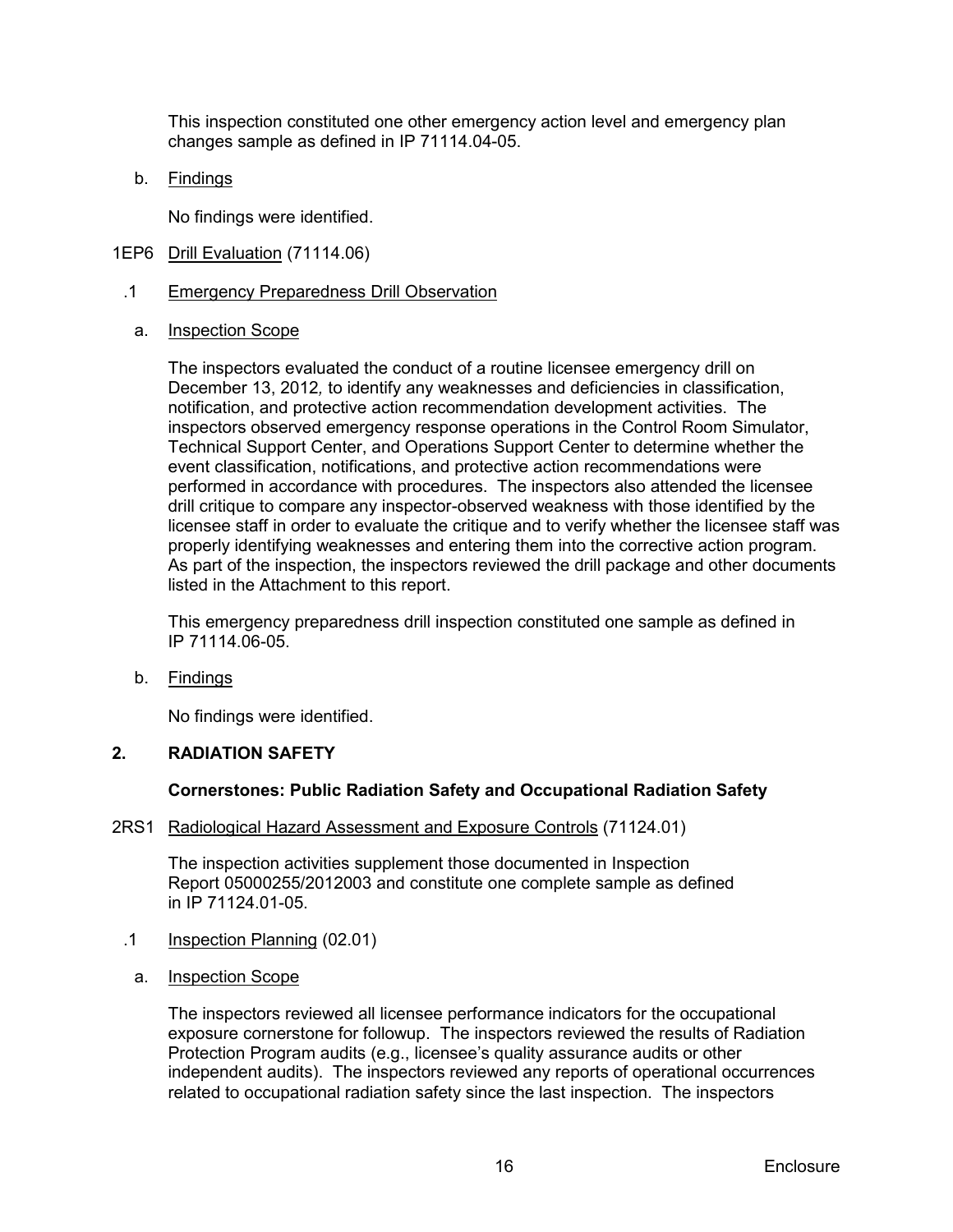reviewed the results of the audit and operational report reviews to gain insights into overall licensee performance.

b. <u>Findings</u>

No findings were identified.

- .2 Radiological Hazard Assessment (02.02)
- a. Inspection Scope

The inspectors determined if there have been changes to plant operations since the last inspection that may result in a significant new radiological hazard for onsite workers or members of the public. The inspectors evaluated whether the licensee assessed the potential impact of these changes and has implemented periodic monitoring, as appropriate, to detect and quantify the radiological hazard.

b. Findings

No findings were identified.

- .3 Instructions to Workers (02.03)
- a. Inspection Scope

The inspectors reviewed the following radiation work permits used to access high radiation areas and evaluated the specified work control instructions or control barriers.

- Radiation Work Permit (RWP) 20120454; Steam Generator Primary Side Activities;
- RWP 20120319; Forced Outage: Repair of Control Rod Drive (CRD)-24 Housing Including Project Support Activities; and
- RWP 20120313; Forced Outage T-58 Safety Injection Refueling Water Tank (SIRW) and Catacomb Maintenance.

For these radiation work permits, the inspectors assessed whether allowable stay times or permissible dose (including from the intake of radioactive material) for radiologically significant work under each radiation work permit were clearly identified. The inspectors evaluated whether electronic personal dosimeter alarm set-points were in conformance with survey indications and plant policy.

The inspectors reviewed selected occurrences where a worker's electronic personal dosimeter noticeably malfunctioned or alarmed. The inspectors evaluated whether workers responded appropriately to the off-normal condition. The inspectors assessed whether the issue was included in the CAP and dose evaluations were conducted as appropriate.

For work activities that could suddenly and severely increase radiological conditions, the inspectors assessed the licensee's means to inform workers of changes that could significantly impact their occupational dose.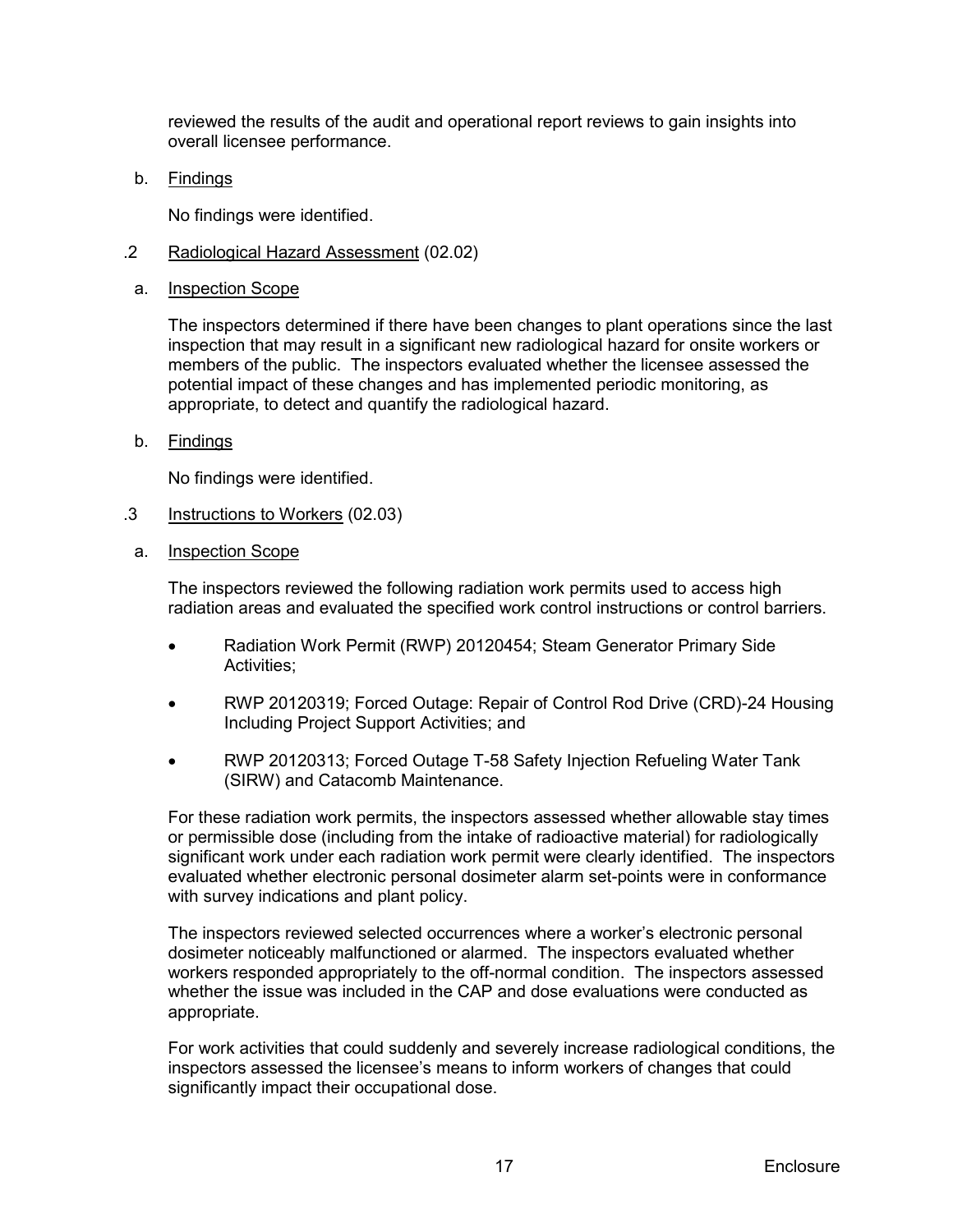### b. Findings

No findings were identified.

#### .4 Contamination and Radioactive Material Control (02.04)

#### a. Inspection Scope

The inspectors reviewed the licensee's criteria for the survey and release of potentially contaminated material. The inspectors evaluated whether there was guidance on how to respond to an alarm that indicates the presence of licensed radioactive material.

The inspectors reviewed the licensee's procedures and records to verify that the radiation detection instrumentation was used at its typical sensitivity level based on appropriate counting parameters. The inspectors assessed whether or not the licensee has established a de facto "release limit" by altering the instrument's typical sensitivity through such methods as raising the energy discriminator level or locating the instrument in a high radiation background area.

The inspectors selected several sealed sources from the licensee's inventory records and assessed whether the sources were accounted for and verified to be intact.

The inspectors evaluated whether any transactions, since the last inspection, involving nationally tracked sources were reported in accordance with 10 CFR 20.2207.

b. Findings

No findings were identified.

#### .5 Radiological Hazards Control and Work Coverage (02.05)

a. Inspection Scope

The inspectors examined the licensee's physical and programmatic controls for highly activated or contaminated materials (nonfuel) stored within spent fuel and other storage pools. The inspectors assessed whether appropriate controls (i.e., administrative and physical controls) were in place to preclude inadvertent removal of these materials from the pool.

b. Findings

No findings were identified.

#### .6 Risk-Significant High Radiation Area and Very High Radiation Area Controls (02.06)

a. Inspection Scope

The inspectors discussed with the radiation protection manager the controls and procedures for high-risk high radiation areas and very high radiation areas. The inspectors discussed methods employed by the licensee to provide stricter control of very high radiation area access as specified in 10 CFR 20.1602, "Control of Access to Very High Radiation Areas," and Regulatory Guide 8.38, "Control of Access to High and Very High Radiation Areas of Nuclear Plants." The inspectors assessed whether any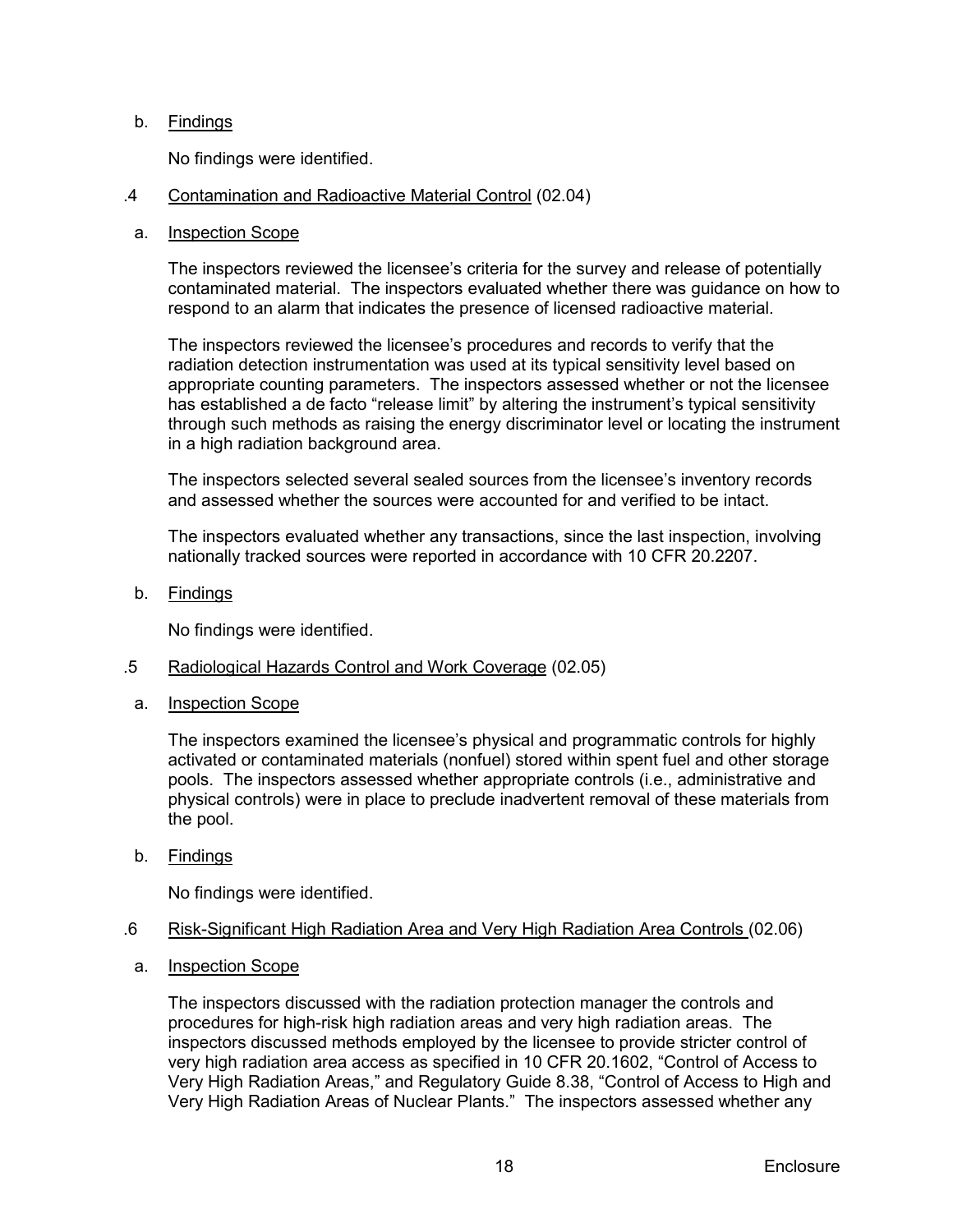changes to licensee procedures substantially reduce the effectiveness and level of worker protection.

The inspectors discussed the controls in place for special areas that have the potential to become very high radiation areas during certain plant operations with first-line health physics supervisors (or equivalent positions having backshift health physics oversight authority). The inspectors assessed whether these plant operations require communication before hand with the health physics group, so as to allow corresponding timely actions to properly post, control, and monitor the radiation hazards including re-access authorization.

The inspectors evaluated licensee controls for very high radiation areas and areas with the potential to become very high radiation areas to ensure that an individual was not able to gain unauthorized access to the very high radiation area.

b. Findings

No findings were identified.

- .7 Radiation Worker Performance (02.07)
	- a. Inspection Scope

The inspectors reviewed radiological problem reports since the last inspection that found the cause of the event to be human performance errors. The inspectors evaluated whether there was an observable pattern traceable to a similar cause. The inspectors assessed whether this perspective matched the corrective action approach taken by the licensee to resolve the reported problems. The inspectors discussed with the radiation protection manager any problems with the corrective actions planned or taken.

b. Findings

No findings were identified.

- .8 Radiation Protection Technician Proficiency (02.08)
- a. Inspection Scope

The inspectors reviewed radiological problem reports since the last inspection that found the cause of the event to be radiation protection technician error. The inspectors evaluated whether there was an observable pattern traceable to a similar cause. The inspectors assessed whether this perspective matched the corrective action approach taken by the licensee to resolve the reported problems.

b. Findings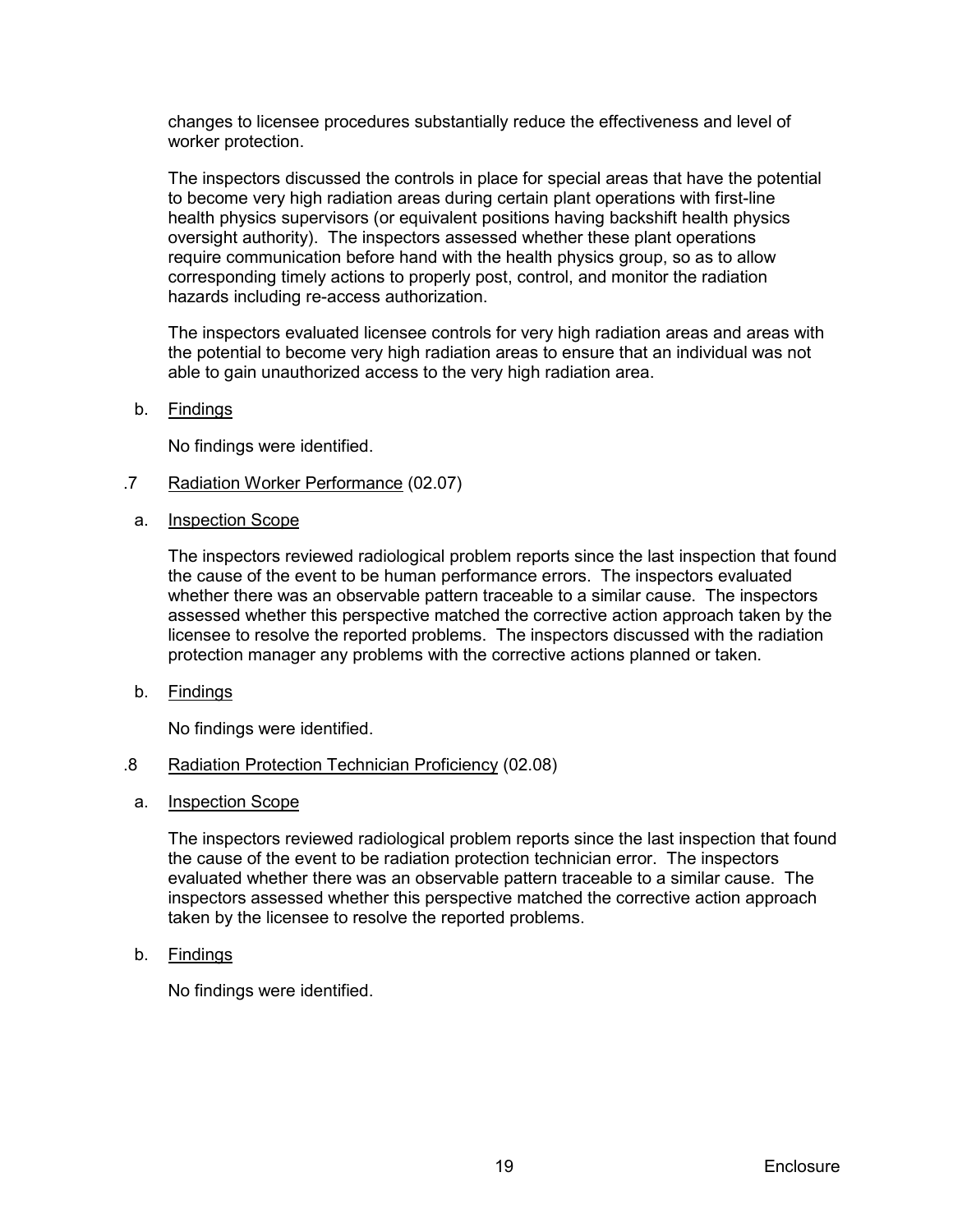# .9 Problem Identification and Resolution (02.09)

#### a. Inspection Scope

The inspectors evaluated whether problems associated with radiation monitoring and exposure control were being identified by the licensee at an appropriate threshold and were properly addressed for resolution in the licensee's CAP. The inspectors assessed the appropriateness of the corrective actions for a selected sample of problems documented by the licensee that involve radiation monitoring and exposure controls. The inspectors assessed the licensee's process for applying operating experience to their plant.

b. Findings

No findings were identified.

# <span id="page-23-0"></span>**4. OTHER ACTIVITIES**

**Cornerstones: Initiating Events, Mitigating Systems, Barrier Integrity, and Emergency Preparedness**

- <span id="page-23-1"></span>4OA1 Performance Indicator Verification (71151)
	- .1 Reactor Coolant System Leakage
		- a. Inspection Scope

The inspectors sampled licensee submittals for the Reactor Coolant System (RCS) Leakage performance indicator for the period from the first quarter of 2012 through the third quarter of 2012. To determine the accuracy of the Performance Indicator (PI) data reported during those periods, PI definitions and guidance contained in the Nuclear Energy Institute (NEI) Document 99-02, "Regulatory Assessment Performance Indicator Guideline," Revision 6, dated October 2009, were used. The inspectors reviewed the licensee's operator logs and RCS leakage tracking data for the period of the first quarter of 2012 through the third quarter of 2012 to validate the accuracy of the submittals. The inspectors also reviewed the licensee's issue report database to determine if any problems had been identified with the PI data collected or transmitted for this indicator and none were identified. Documents reviewed are listed in the Attachment to this report.

This inspection constituted one reactor coolant system leakage sample as defined in IP 71151-05.

b. Findings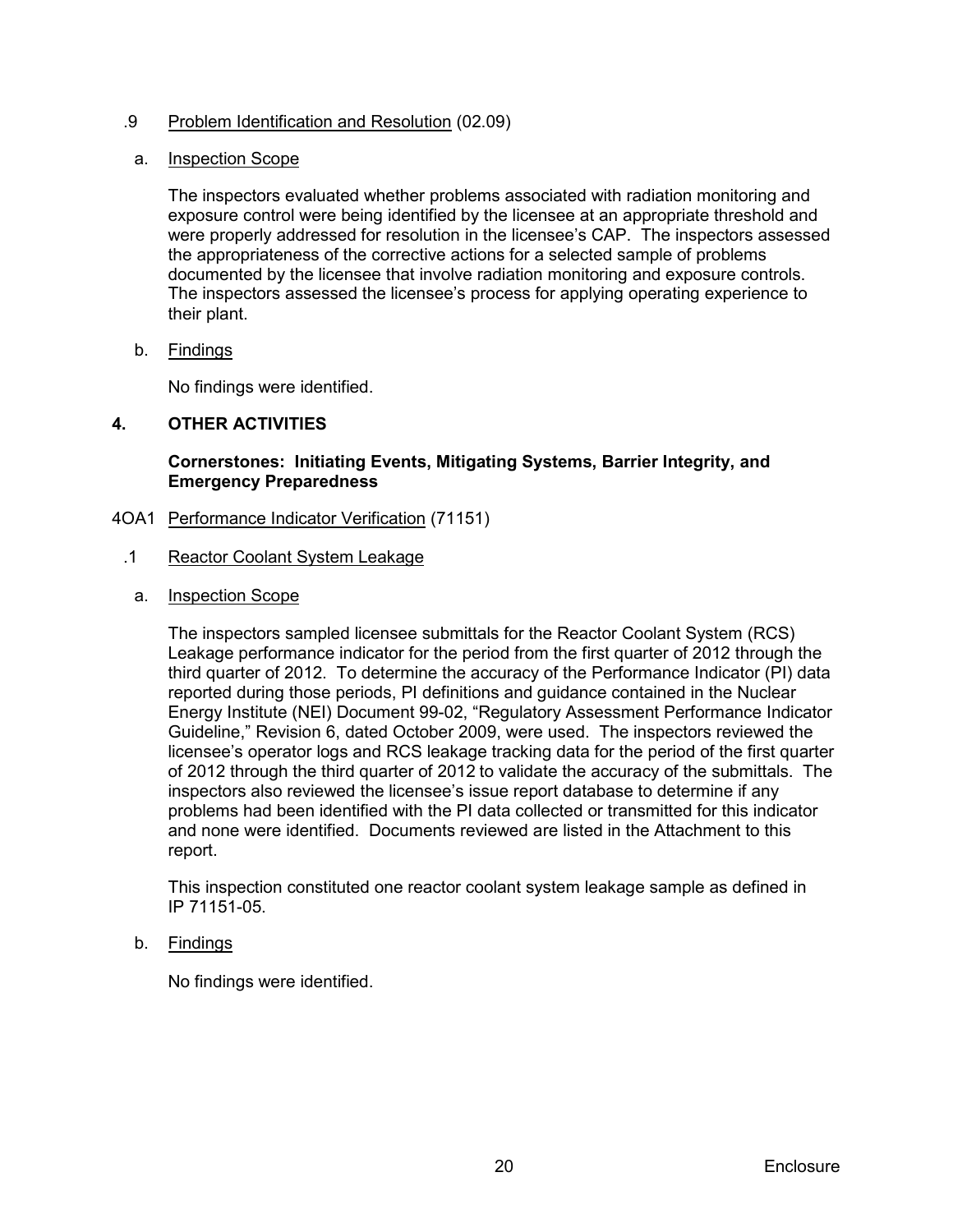# .2 Mitigating Systems Performance Index - Emergency Alternating Current Power System

# a. Inspection Scope

The inspectors sampled licensee submittals for the Mitigating Systems Performance Index (MSPI) - Emergency Alternating Current (AC) Power System performance indicator for the period from the third quarter 2011 through the third quarter 2012. To determine the accuracy of the PI data reported during those periods, PI definitions and guidance contained in the NEI Document 99-02, "Regulatory Assessment Performance Indicator Guideline," Revision 6, dated October 2009, were used. The inspectors reviewed the licensee's operator narrative logs, MSPI derivation reports, issue reports, event reports and NRC Integrated Inspection Reports for the period of second quarter 2011 through the second quarter of 2012 to validate the accuracy of the submittals. The inspectors reviewed the MSPI component risk coefficient to determine if it had changed by more than 25 percent in value since the previous inspection, and if so, that the change was in accordance with applicable NEI guidance. The inspectors also reviewed the licensee's issue report database to determine if any problems had been identified with the PI data collected or transmitted for this indicator and none were identified. Documents reviewed are listed in the Attachment to this report.

This inspection constituted one MSPI emergency AC power system sample as defined in IP 71151-05.

b. Findings

No findings were identified.

# .3 Mitigating Systems Performance Index - Cooling Water Systems

a. Inspection Scope

The inspectors sampled licensee submittals for the MSPI - Cooling Water Systems PI for the period from the fourth quarter of 2011 through the third quarter of 2012. To determine the accuracy of the PI data reported during those periods, PI definitions and guidance contained in the NEI Document 99-02, "Regulatory Assessment Performance Indicator Guideline," Revision 6, dated October 2009, were used. The inspectors reviewed the licensee's operator narrative logs, issue reports, MSPI derivation reports, event reports and NRC Integrated IRs for the period of fourth quarter of 2011 through the third quarter of 2012 to validate the accuracy of the submittals. The inspectors reviewed the MSPI component risk coefficient to determine if it had changed by more than 25 percent in value since the previous inspection, and if so, that the change was in accordance with applicable NEI guidance. The inspectors also reviewed the licensee's issue report database to determine if any problems had been identified with the PI data collected or transmitted for this indicator and none were identified. Documents reviewed are listed in the Attachment to this report.

This inspection constituted one MSPI cooling water system sample as defined in IP 71151-05.

# b. Findings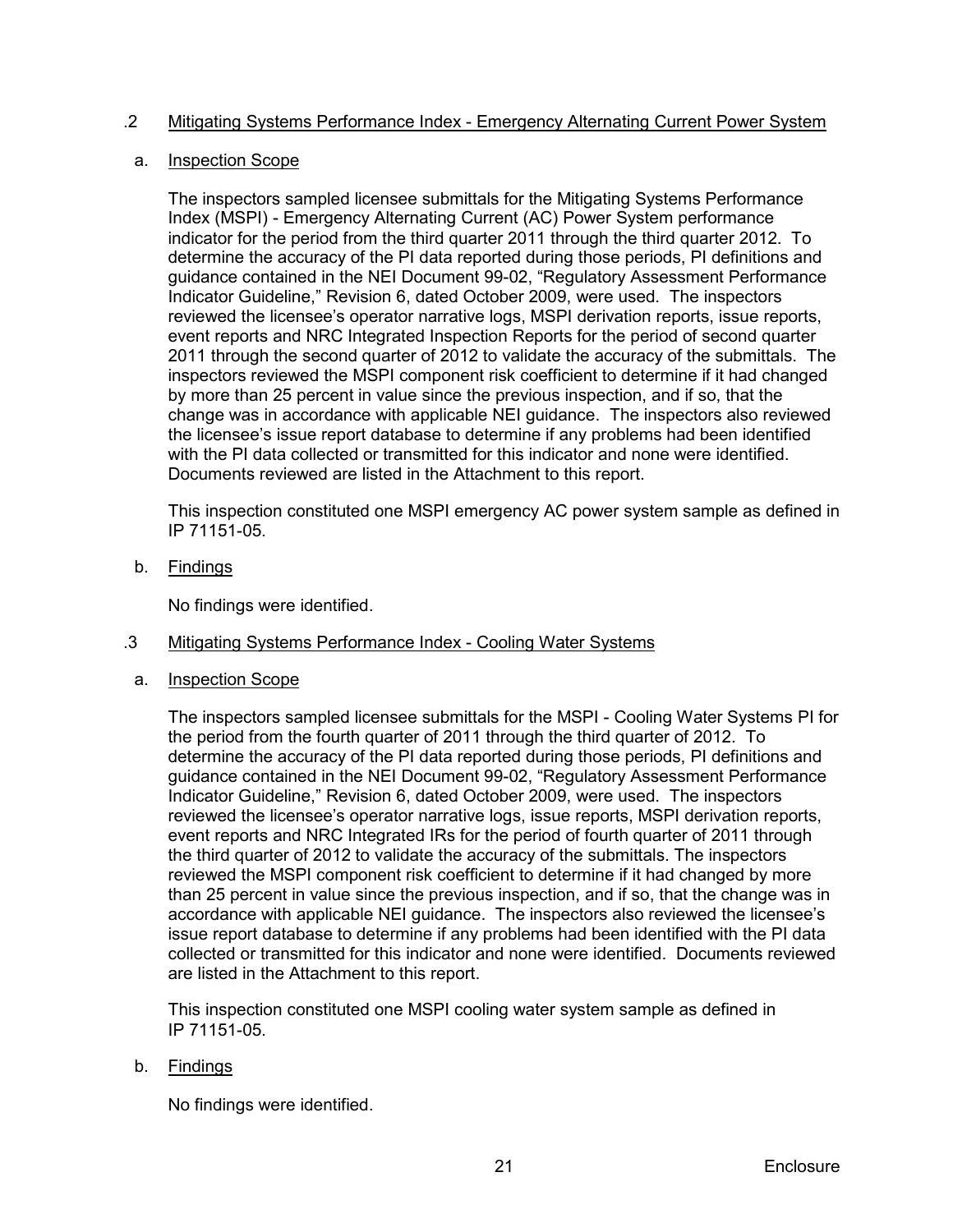## .4 Reactor Coolant System Specific Activity

#### a. Inspection Scope

The inspectors sampled licensee submittals for the RCS specific activity PI for Palisades Nuclear Plant for the period from the third quarter 2011 through the third quarter 2012. The inspectors used PI definitions and guidance contained in the NEI Document 99-02, "Regulatory Assessment Performance Indicator Guideline," Revision 6, dated October 2009, to determine the accuracy of the PI data reported during those periods. The inspectors reviewed the licensee's RCS chemistry samples, TS requirements, issue reports, event reports, and NRC Integrated Inspection Reports to validate the accuracy of the submittals. The inspectors also reviewed the licensee's issue report database to determine if any problems had been identified with the PI data collected or transmitted for this indicator and none were identified. Documents reviewed are listed in the Attachment to this report.

This inspection constituted one RCS specific activity sample as defined in IP 71151-05.

### b. Findings

No findings were identified.

### .5 Occupational Exposure Control Effectiveness

#### a. Inspection Scope

The inspectors sampled licensee submittals for the occupational radiological occurrences PI for the period from the third quarter 2011 through the third quarter 2012. The inspectors used PI definitions and guidance contained in the NEI Document 99-02, "Regulatory Assessment Performance Indicator Guideline," Revision 6, dated October 2009, to determine the accuracy of the PI data reported during those periods. The inspectors reviewed the licensee's assessment of the PI for occupational radiation safety to determine if indicator related data was adequately assessed and reported. To assess the adequacy of the licensee's PI data collection and analyses, the inspectors discussed with radiation protection staff, the scope, and breadth of its data review and the results of those reviews. The inspectors independently reviewed electronic personal dosimetry dose rate and accumulated dose alarms and dose reports and the dose assignments for any intakes that occurred during the time period reviewed to determine if there were potentially unrecognized occurrences. The inspectors also conducted walkdowns of numerous locked high and very high radiation area entrances to determine the adequacy of the controls in place for these areas. Documents reviewed are listed in the Attachment to this report.

This inspection constituted one occupational exposure control effectiveness sample as defined in IP 71151-05.

# b. Findings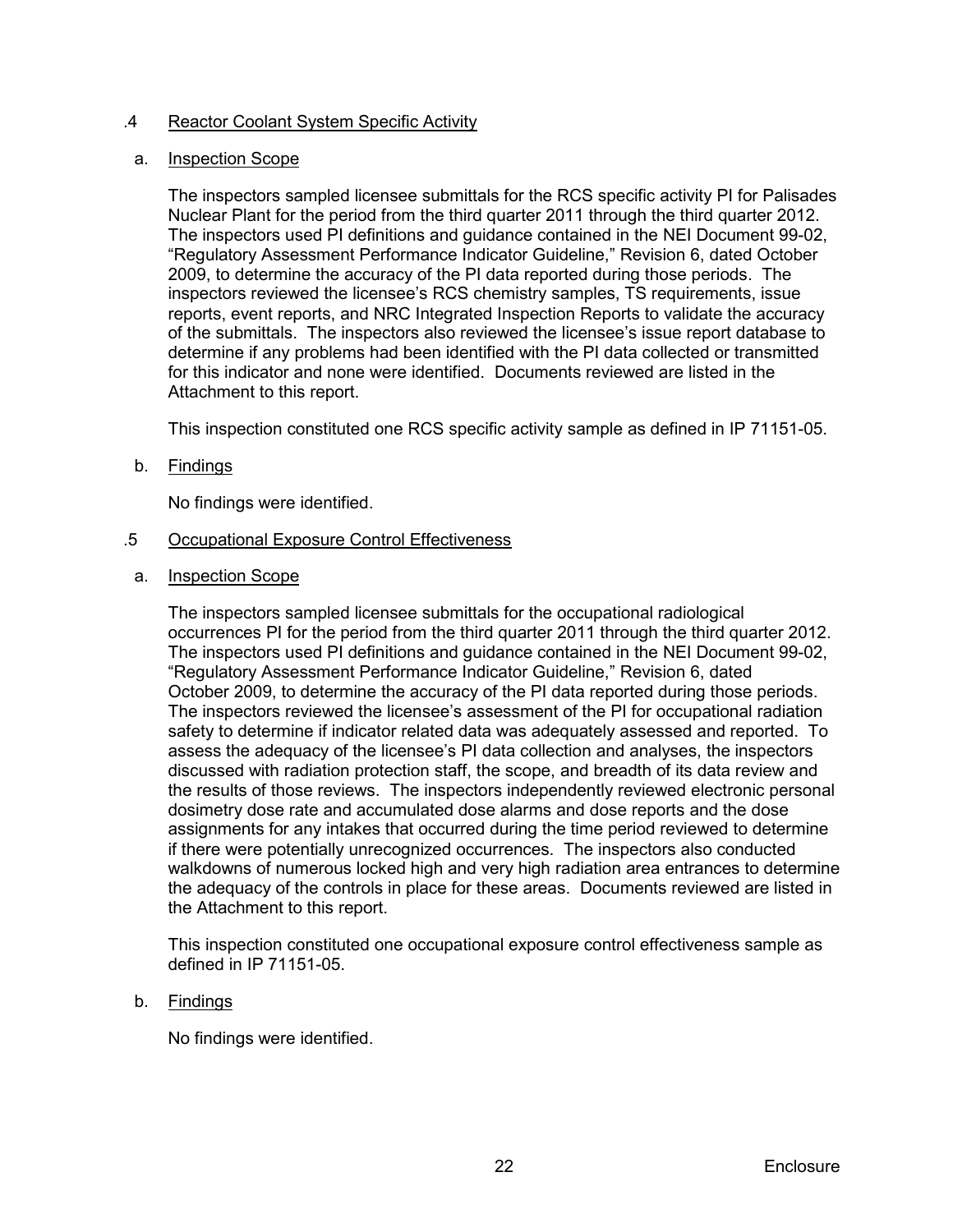## .6 Radiological Effluent Technical Specification/Offsite Dose Calculation Manual Radiological Effluent Occurrences

a. Inspection Scope

The inspectors sampled licensee submittals for the radiological effluent Technical Specification/Offsite Dose Calculation Manual radiological effluent occurrences PI for the period from the third quarter 2011 through the third quarter 2012. The inspectors used PI definitions and guidance contained in the NEI Document 99-02, "Regulatory Assessment Performance Indicator Guideline," Revision 6, dated October 2009, to determine the accuracy of the PI data reported during those periods. The inspectors reviewed the licensee's issue report database and selected individual reports generated since this indicator was last reviewed to identify any potential occurrences such as unmonitored, uncontrolled, or improperly calculated effluent releases that may have impacted offsite dose. The inspectors reviewed gaseous effluent summary data and the results of associated offsite dose calculations for selected dates to determine if indicator results were accurately reported. The inspectors also reviewed the licensee's methods for quantifying gaseous and liquid effluents and determining effluent dose. Documents reviewed are listed in the Attachment to this report.

This inspection constituted one Radiological Effluent Technical Specification/Offsite Dose Calculation Manual Radiological Effluent occurrences sample as defined in IP 71151-05.

b. Findings

No findings were identified.

<span id="page-26-0"></span>4OA2 Identification and Resolution of Problems (71152)

**Cornerstones: Initiating Events, Mitigating Systems, Barrier Integrity, Emergency Preparedness, Public Radiation Safety, Occupational Radiation Safety, and Physical Protection**

- .1 Routine Review of Items Entered into the Corrective Action Program
	- a. Inspection Scope

As part of the various baseline inspection procedures discussed in previous sections of this report, the inspectors routinely reviewed issues during baseline inspection activities and plant status reviews to verify they were being entered into the licensee's CAP at an appropriate threshold, that adequate attention was being given to timely corrective actions, and that adverse trends were identified and addressed. Attributes reviewed included: identification of the problem was complete and accurate; timeliness was commensurate with the safety significance; evaluation and disposition of performance issues, generic implications, common causes, contributing factors, root causes, extent-of-condition reviews, and previous occurrences reviews were proper and adequate; and that the classification, prioritization, focus, and timeliness of corrective actions were commensurate with safety and sufficient to prevent recurrence of the issue. Minor issues entered into the licensee's CAP as a result of the inspectors' observations are included in the Attachment to this report.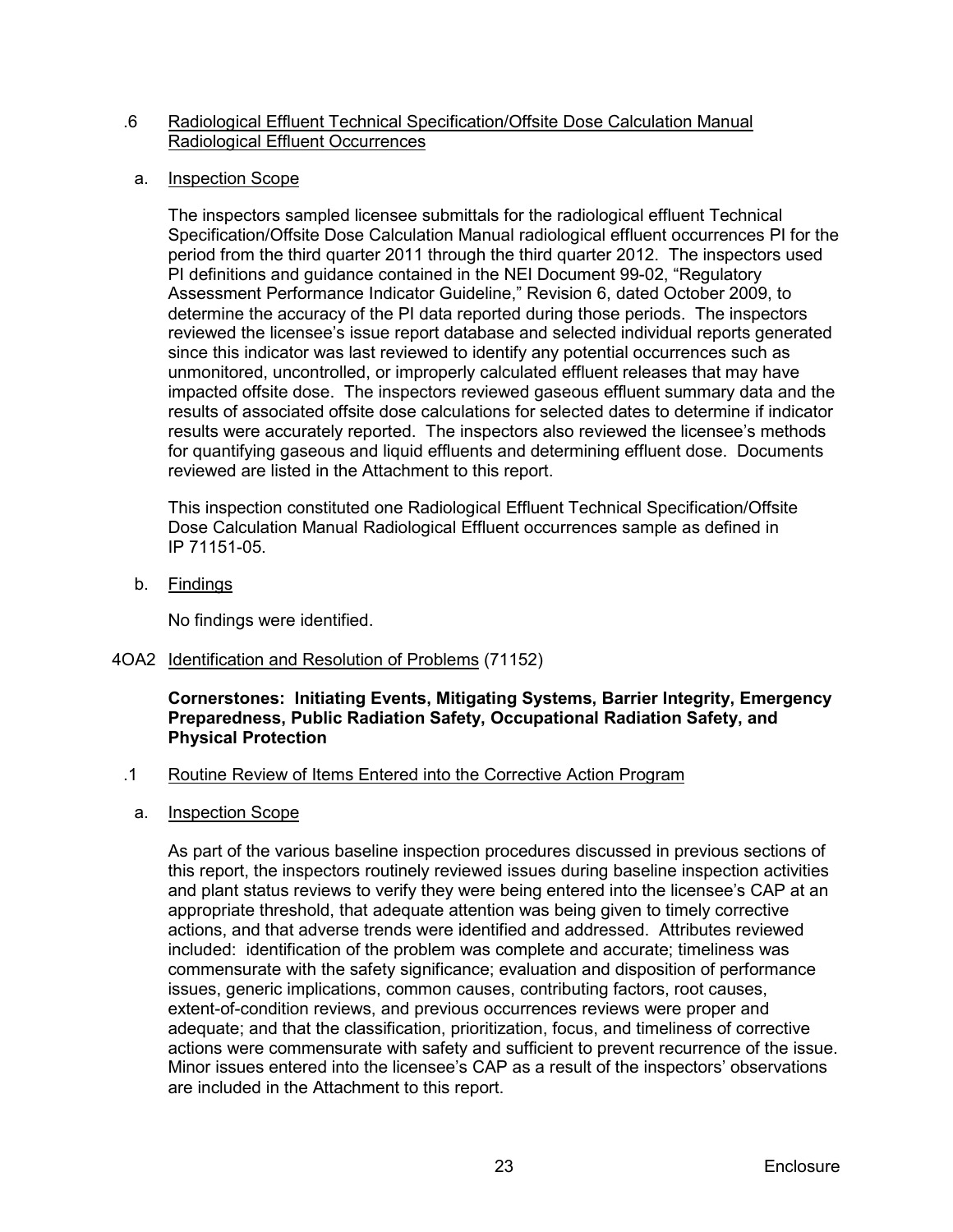These routine reviews for the identification and resolution of problems did not constitute any additional inspection samples. Instead, by procedure they were considered an integral part of the inspections performed during the quarter and documented in Section 1 of this report.

b. Findings

No findings were identified.

- .2 Daily Corrective Action Program Reviews
- a. Inspection Scope

In order to assist with the identification of repetitive equipment failures and specific human performance issues for followup, the inspectors performed a daily screening of items entered into the licensee's CAP. This review was accomplished through inspection of the station's daily condition report packages.

These daily reviews were performed by procedure as part of the inspectors' daily plant status monitoring activities and, as such, did not constitute any separate inspection samples.

b. Findings

No findings were identified.

- .3 Semiannual Trend Review
- a. Inspection Scope

The inspectors performed a review of the licensee's CAP and associated documents to identify trends that could indicate the existence of a more significant safety issue. The inspectors' review was focused on repetitive equipment issues, but also considered the results of daily inspector CAP item screening discussed in Section 4OA2.2 above, licensee trending efforts, and licensee human performance results. The inspectors' review nominally considered the 6-month period of the third and fourth quarters of 2012, although some examples expanded beyond those dates where the scope of the trend warranted.

The reviews also included issues documented outside the normal CAP in major equipment problem lists, repetitive and/or rework maintenance lists, departmental problem/challenges lists, system health reports, quality assurance audit/surveillance reports, self-assessment reports, and Maintenance Rule assessments. The inspectors compared and contrasted their results with the results contained in the licensee's CAP trending reports. Corrective actions associated with a sample of the issues identified in the licensee's trending reports were reviewed for adequacy. The inspectors identified a potential issue with respect to the preventative maintenance program associated with 480V breakers. The inspectors noted there had been some recent failures and a previous issue with a loss of tracking data associated with the overhaul frequencies of the breakers. The inspectors discussed the issue with the licensee and will continue to follow the issue under the Maintenance Effectiveness inspection module during the first quarter of 2013.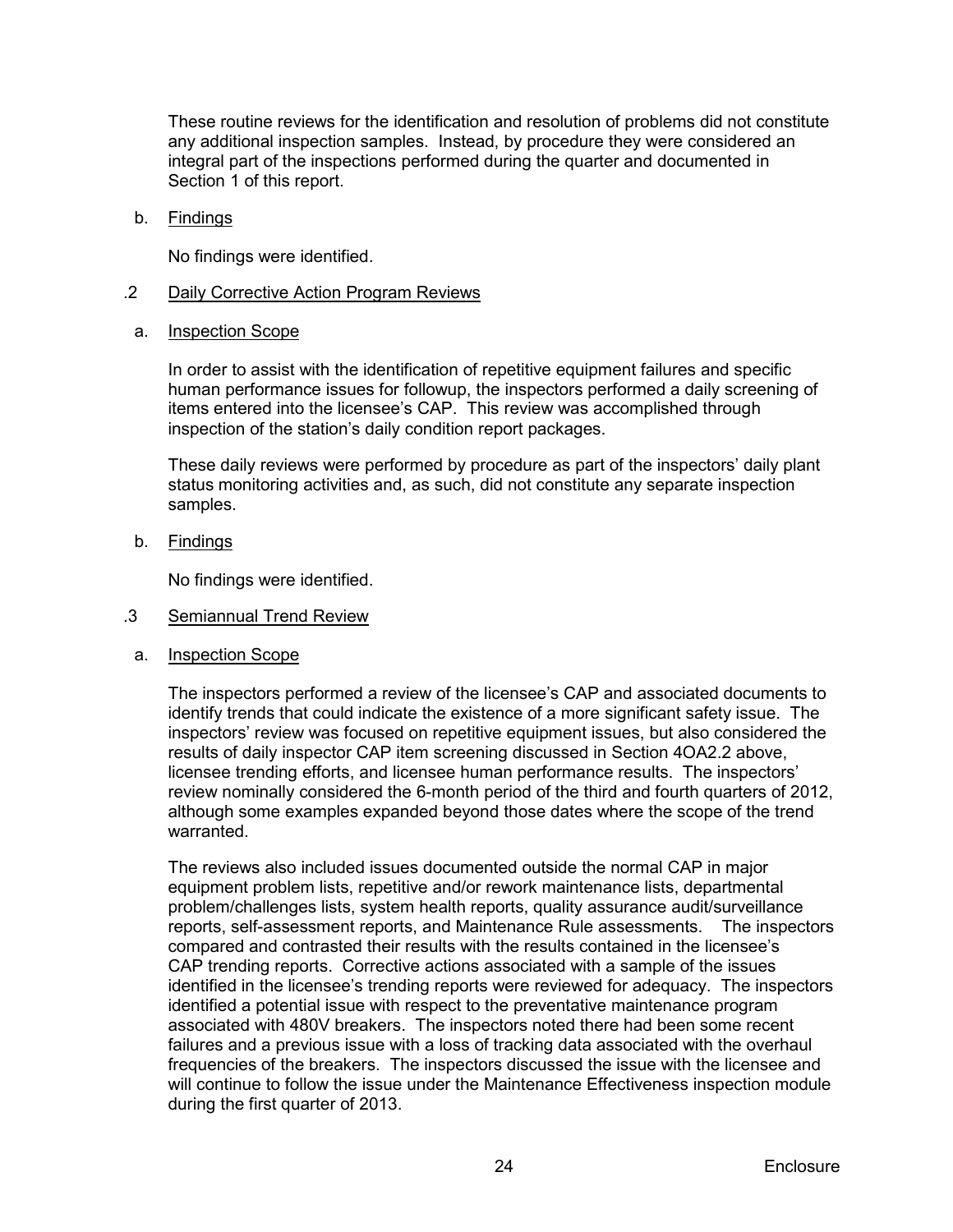The inspectors also performed a review of actions taken to address the open substantative cross-cutting theme in the Human Performance aspect of Conservative Assumptions. The inspectors noted an overall positive trend in plant personnel exhibiting a good "stop when unsure" attitude when faced with incomplete or questionable information, such as in work instructions or in plant operational response. In situations observed by the inspectors pertaining to emergent work items, the inspectors noted methodical approaches utilized by the licensee which incorporated the appropriate risk insights. However, the inspectors also noted some weaknesses in the aspect over the last six months. One issue was documented in Section 1R13 of Inspection Report 05000255/2012004 regarding improper assumptions made during troubleshooting. Additionally, the inspectors had concerns with the assumptions made in assessing service water system leaks for operability. The inspectors also reviewed actions taken by the licensee to close gaps in the corrective action program associated with addressing the Conservative Assumptions theme discovered during the mid-cycle assessment. The inspectors concluded the gaps had been adequately addressed.

This review constituted a single semiannual trend inspection sample as defined in IP 71152-05.

b. Findings

No findings were identified.

#### .4 Annual Sample: Review of Operator Workarounds

a. Inspection Scope

The inspectors evaluated the licensee's implementation of their process used to identify, document, track, and resolve operational challenges. Inspection activities included, but were not limited to, a review of the cumulative effects of the operator workarounds on system availability and the potential for improper operation of the system, for potential impacts on multiple systems, and on the ability of operators to respond to plant transients or accidents.

The inspectors performed a review of the cumulative effects of operator work-arounds. The documents listed in the Attachment to this report were reviewed to accomplish the objectives of the inspection procedure. The inspectors reviewed both current and historical operational challenge records to determine whether the licensee was identifying operator challenges at an appropriate threshold, had entered them into their CAP and proposed or implemented appropriate and timely corrective actions which addressed each issue. Reviews were conducted to determine if any operator challenge could increase the possibility of an Initiating Event, if the challenge was contrary to training, required a change from long-standing operational practices, or created the potential for inappropriate compensatory actions. Daily plant and equipment status logs, degraded instrument logs, and operator aids or tools being used to compensate for material deficiencies were also assessed to identify any potential sources of unidentified operator workarounds.

This review constituted one operator workaround annual inspection sample as defined in IP 71152-05.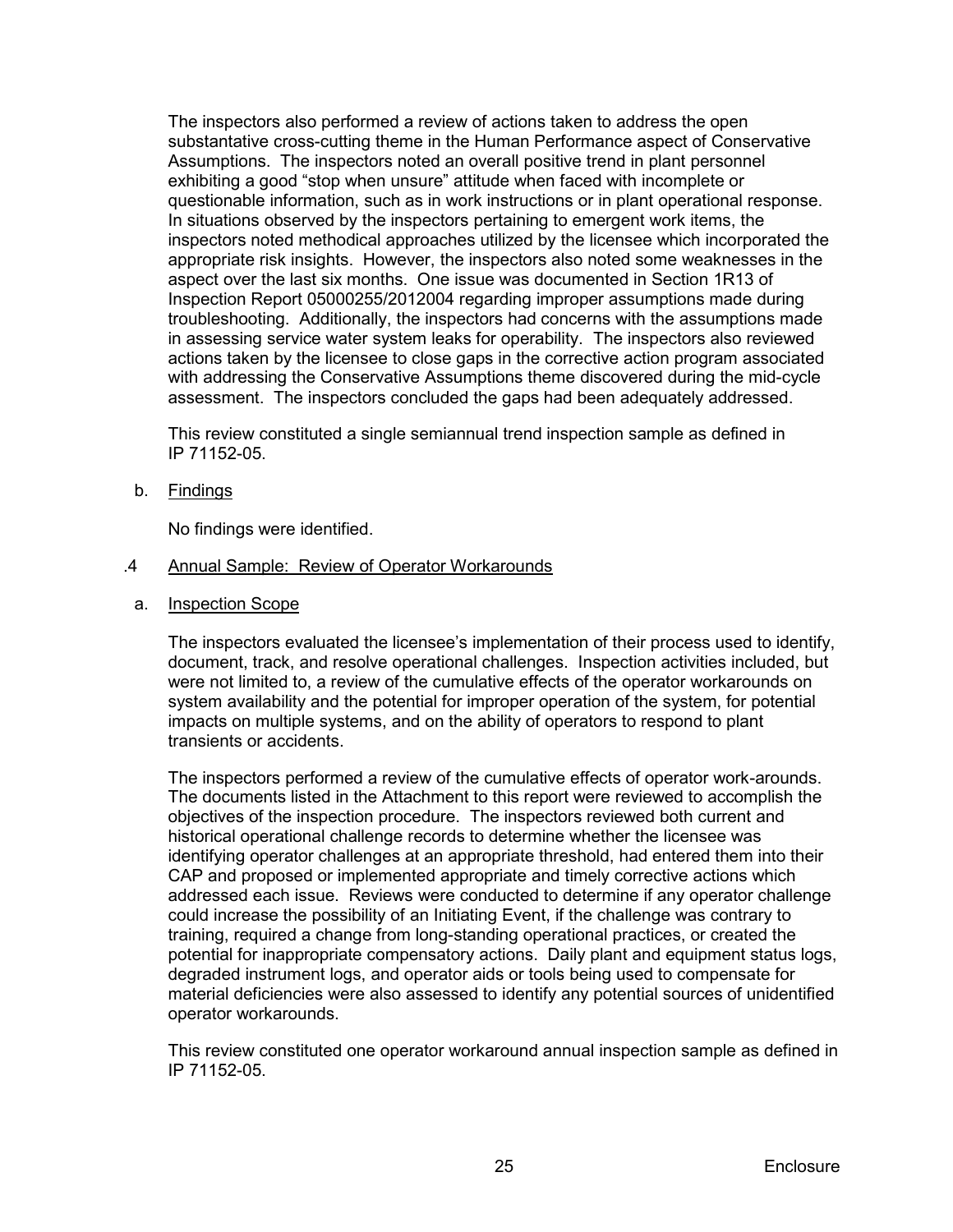# b. Findings

No findings were identified.

# .5 Selected Issue Followup Inspection: Failure to Comply with Work Hour Limits for Non-Covered Workers

# a. Inspection Scope

During a followup review of corrective actions related to work hour limitations being exceeded, the inspectors identified multiple condition reports written for similar issues. Looking into what corrective actions were established for a prior finding, it was identified that these actions did not correct the problem and there were still issues at the plant with work hours being exceeded for non-covered workers. Further inspection identified multiple instances of programmatic deficiencies and failures to follow the procedure that governs work hours for non-covered workers.

This review constituted one in-depth problem identification and resolution sample as defined in IP 71152-05.

b. Findings

Introduction: A finding of very low safety significance, or Green, was identified by the inspectors for the programmatic failure to appropriately implement procedure, EN-FAP-OM-006, "Working Hour Limits for Non-Covered Workers," which establishes the guidance for working hour limits for workers not covered by 10 CFR 26 Subpart I, "Managing Fatigue," and as defined by Entergy procedure EN-OM-123, "Working Hour Limits." Numerous instances were identified where workers and supervisors did not obtain the proper approval nor complete the documentation associated with working additional hours.

Description: 10 CFR 26, "Fitness for Duty Programs," outlines the requirements and standards for implementing a fitness for duty program at a nuclear power plant. Section 26.4 states the applicability of the fitness for duty program to certain categories of workers (i.e., "covered workers"), based upon their roles and responsibilities within the nuclear plant. Entergy procedure EN-FAP-OM-006, "Working Hours for Non-Covered Workers," establishes guidance for working hour limits for non-covered workers, those who do not fit the definition of a covered worker as defined by Entergy procedure EN-OM-123, "Working Hour Limits." The following are the working hour limitations as required by EN-FAP-OM-006:

- ≤ 16 work hours in any 24-hour period;
- ≤ 26 work hours in any 48-hour period;
- ≤ 72 work hours in any 7-day period; and
- $\geq$  10 hour break between work periods

Section 3.4, "Process," of procedure EN-FAP-OM-006 states, in part, that if work hour limits are to be exceeded: the worker seeks supervisor approval *prior* to working beyond the limits for a non-covered worker and documentation of approval is to be recorded as a notation in the payroll system. Section 3.3, "Documentation," states, in part, that if working hour limits are exceeded, a condition report should be generated. This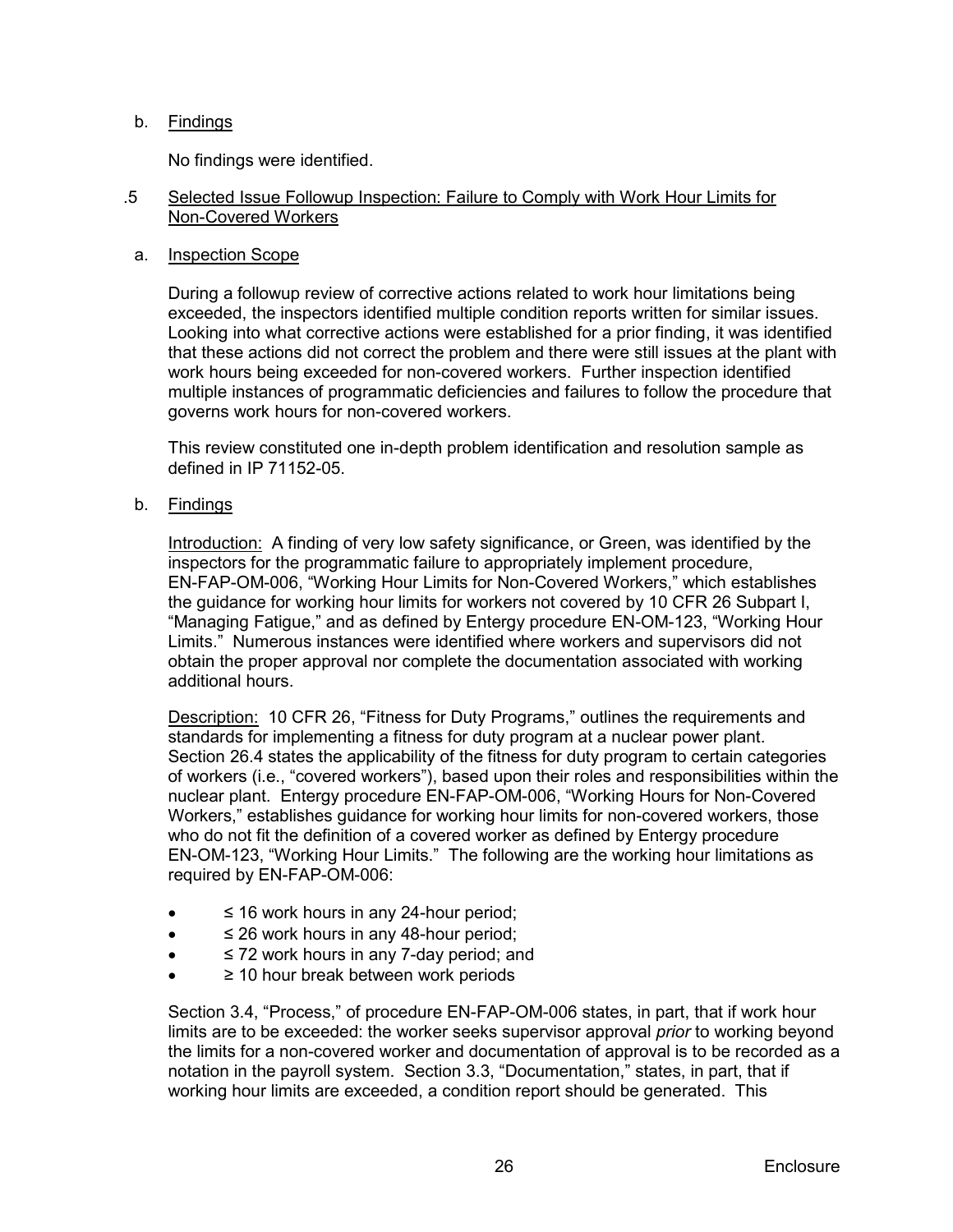procedure contains an allowance for department level management who perform oversight functions to obtain approval from the General Manager Plant Operations (GMPO) to exceed work hour limits, which can be documented in the form of a standing memo issued from the GMPO. A standing memo issued from the GMPO on April 25, 2012, defines department level management who fall under this exemption.

An inspection was conducted into the issue of work hour limits being exceeded by non-covered workers, who were working on safety-related equipment. It was identified that two supervisors exceeded the administrative work hour limits for non-covered workers without prior approval during this time. These individuals thought they were covered by the GMPO standing memo, which exempts department level management from the prior approval and condition report documentation requirements of the plant procedure, when, in fact, they did not fall into the category of "department level management" as defined by that memo. Additionally, two individual contributors performing the work on safety-related equipment exceeded the work hour limits for non-covered workers. These workers received verbal approval to do so from their manager/supervisor, but did not document this in the payroll system or write condition reports for it until prompted by a third-party. It was also discovered, through badge transaction reports, that a contractor working on a project involving safety-related equipment exceeded work hour limits and no condition report was generated nor a notation found on the time sheet.

An extent-of-condition review was conducted on condition reports generated for exceeding work hour limits for non-covered workers since January 1, 2012. An example was found where an individual exceeded work hour limits in March/April 2012 while preparing for the refueling outage and this individual had not requested permission to exceed the limits nor documented the issue in a condition report or payroll system until approximately three weeks later. Based on interviews and document reviews, it was identified that some plant personnel were not familiar with the administrative requirements of procedure EN-FAP-OM-006.

Analysis: The inspectors determined that the programmatic failure to appropriately implement procedure, EN-FAP-OM-006, "Working Hour Limits for Non-Covered Workers," was a performance deficiency warranting a significance evaluation. The inspectors determined that the finding was more than minor in accordance with IMC 0612 "Power Reactor Inspection Reports," Appendix B, "Issue Screening," effective September 7, 2012, because if left uncorrected, the failure to appropriately implement work hour limitations for non-covered workers could lead to more significant safety concerns associated with fatigue potentially impacting the conduct and oversight of work on safety significant components. In addition, the inspectors concluded that the failure to implement working hour limitations for non-covered workers in accordance with procedure EN-FAP-OM-006 was more than an isolated instance.

The performance deficiency also affected the Initiating Events cornerstone attribute of Equipment Performance, adversely impacting the cornerstone objective to limit the likelihood of events that upset plant stability and challenge critical safety functions during shutdown as well as power operations. Specifically, the individuals who exceeded the working hour limits for non-covered workers were involved in a forced outage for repair and inspection of a control rod drive mechanism housing (part of the primary coolant system pressure boundary) that had a thru-wall leak which caused an emergent plant shutdown. The questions in IMC 0609, Attachment 4, "Initial Characterization of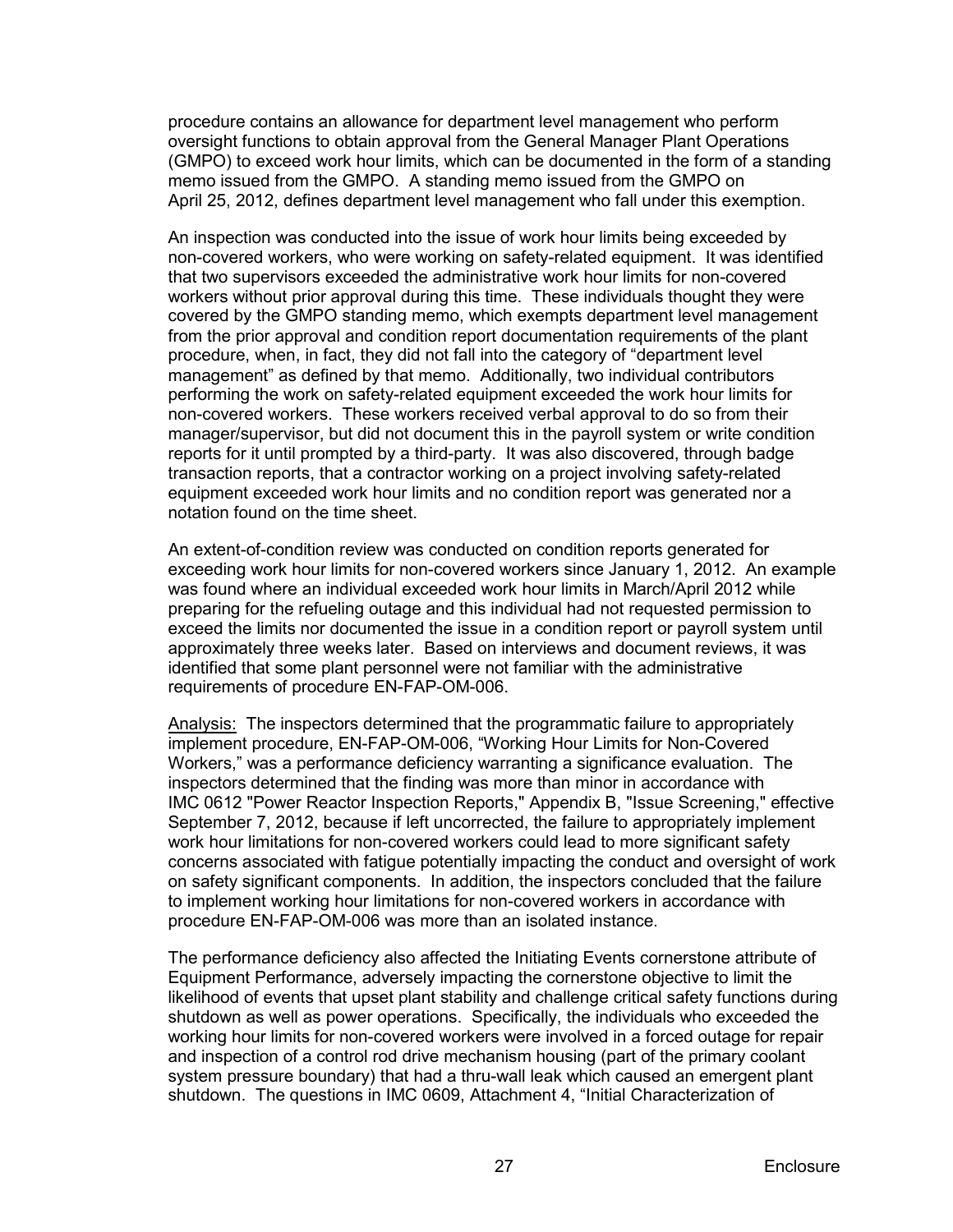Findings," effective July 1, 2012, for the Initiating Events Cornerstone, do not directly apply to this performance deficiency. The inspectors and regional Senior Risk Analyst concluded that the use of IMC 0609, Appendix M, "Significance Determination Process Using Qualitative Criteria," dated April 12, 2012, was the appropriate method for determining the significance. In accordance with Appendix M, management review of this issue determined that this finding was of very low safety significance, or Green, since the performance deficiency did not directly contribute to the event.

The finding had a cross-cutting aspect in the area of Problem Identification and Resolution, related to the cross-cutting component of the CAR, in that the licensee thoroughly evaluates problems such that the resolutions address causes and extent of conditions and also includes, for significant problems, conducting effectiveness reviews of corrective actions to ensure that the problems are resolved. In this finding, similar instances of non-covered workers not adhering to the standards for work hour limits and not initiating condition reports as required by EN-FAP-OM-006 were identified in 2011, and the corrective actions for those issues were not sufficient to prevent them from occurring again. Specifically, the Lower Tier Apparent Cause Evaluation completed in November 2011 (CR-PLP-2011-05116) for a similar NRC-identified work hours finding in September 2011 included corrective actions for: revising procedure EN-FAP-OM-006 (to Revision 3) to clearly delineate the documentation requirements for writing condition reports and making notations in the payroll system for department level management; having the GMPO issue a station communication on the requirements of the non-covered workers procedure if limits are going to be exceeded; and the GMPO issuing a standing memo for department level management exemptions from the procedure (issue date of February 1, 2012) [P.1(c)].

Enforcement: No violation of regulatory requirements occurred since the performance deficiency involved workers not covered by 10 CFR 26.205 through 26.209, which defines the work hour limitations and exceptions for covered workers. However, the inspectors did identify a FIN associated with this issue. The licensee documented the instances of exceeded work hour limits in its corrective action program as CR-PLP-2012-05821, CR-PLP-2012-05802, CR-PLP-2012-05843, CR-PLP-2012-03071, and CR-PLP-2012-06406. The licensee also documented the programmatic weaknesses associated with the use of EN-FAP-OM-006 in CR-PLP-2012-06144. Procedure EN-FAP-OM-006, "Working Hour Limits for Non-Covered Workers," was revised to clarify when and by whom condition reports should be written when working hour limits are to be exceeded, as well as, who should write the report. There is also a corrective action that will be implemented to present the procedure requirements to all departments and reinforce the expectations/standards with supervisors and above at the Leadership and Alignment Meeting. (FIN 05000255/2012005-02, Failure to Manage Non-Covered Worker Hours)

- .6 Selected Issue Followup Inspection: Substantive Cross-Cutting Issue in Oversight (H.4.c)
- a. Inspection Scope

During the 2012 mid-cycle review, the NRC noted that licensee performance had resulted in two cross-cutting themes. One of the themes was associated with Oversight under the Work Practices component of the Human Performance cross-cutting area (H.4.c).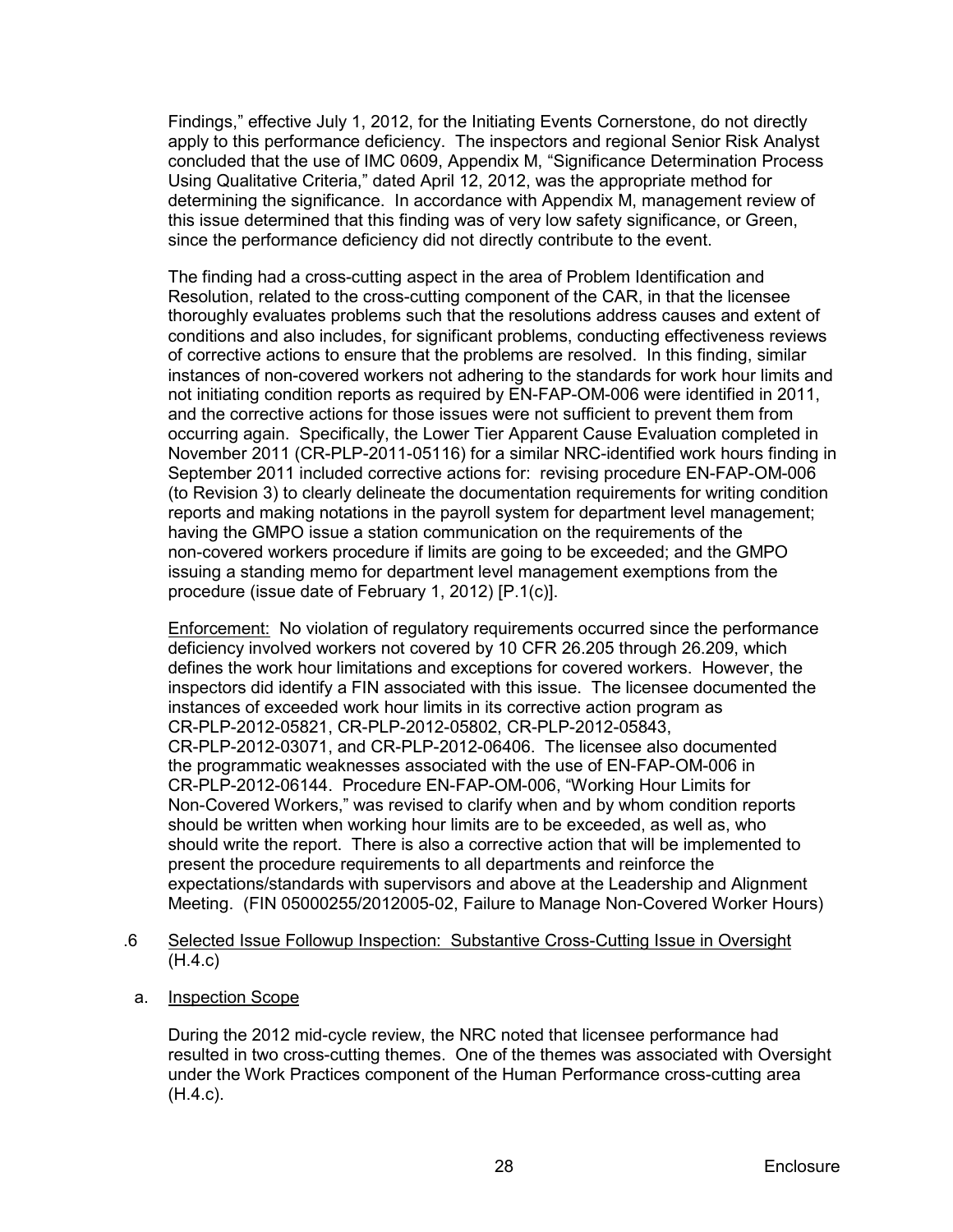The inspectors reviewed the causal evaluations, effectiveness reviews, condition reports, recovery plan, NRC inspection findings, and reviews conducted by Entergy corporate, the Palisades Corrective Action and Assessment Program, and the Palisades Quality Assurance program. Of note, the effectiveness review of corrective actions from the previously performed root cause evaluation and conducted in response to the NRC's mid-cycle assessment to leave this substantive cross-cutting issue open, revealed that those corrective actions to prevent recurrence (CAPRs) were not effective and did not drive the desired behavior changes. Those CAPRs included educating site leaders on the desired leadership behaviors and having those leaders complete "What It Looks Like" (WILL) sheet evaluations. The training was completed in late September 2012 and the WILL sheets could not be identified as having been completed in the manner prescribed by the corrective action. The effectiveness review identified the need to evaluate each individual supervisor's behaviors, delineate specific WILL sheets conducted for management observations (versus those done in other observation areas), find an effective way to trend that data, and ensure there is a reinforcement of expected behaviors from leaders. Other identified weaknesses from reviews conducted were in the areas of leadership engagement and intrusiveness, management's adherence to standards, and the oversight of supplemental workers. These observations concur with findings and observations the NRC provided throughout 2012.

In reviewing licensee performance over the third and fourth quarters of 2012, the inspectors noted that issues are still being encountered in the area of management oversight. For example, condition reports reviewed identified security management not conducting semiannual and annual training observations as required by their procedure and supplemental workers not completing all required training for supporting forced outage work. The NRC identified issues with the management and oversight of the Foreign Material Control program and the Work Hours program, which contributed to findings. There was also a stream analysis conducted by Palisades' personnel that identified inconsistent alignment and communications amongst the site management, which was identified as a potential contributor and common element for long-standing organizational and equipment issues. The aforementioned issues, along with other examples, illustrate a continued need for improvement in the area of oversight. New corrective actions have been developed to complete leadership assessments, conduct dynamic training activities related to reinforcing standards, behaviors, and observation skills, tracking and trending WILL sheets used specifically for observations of management, and conducting targeted observations/reviews of supplemental worker oversight for online and outage activities. This substantive cross-cutting issue will be further reviewed as part of the NRC's end-of-cycle assessment process.

This review constituted one in-depth problem identification and resolution sample as defined in IP 71152-05.

#### b. Findings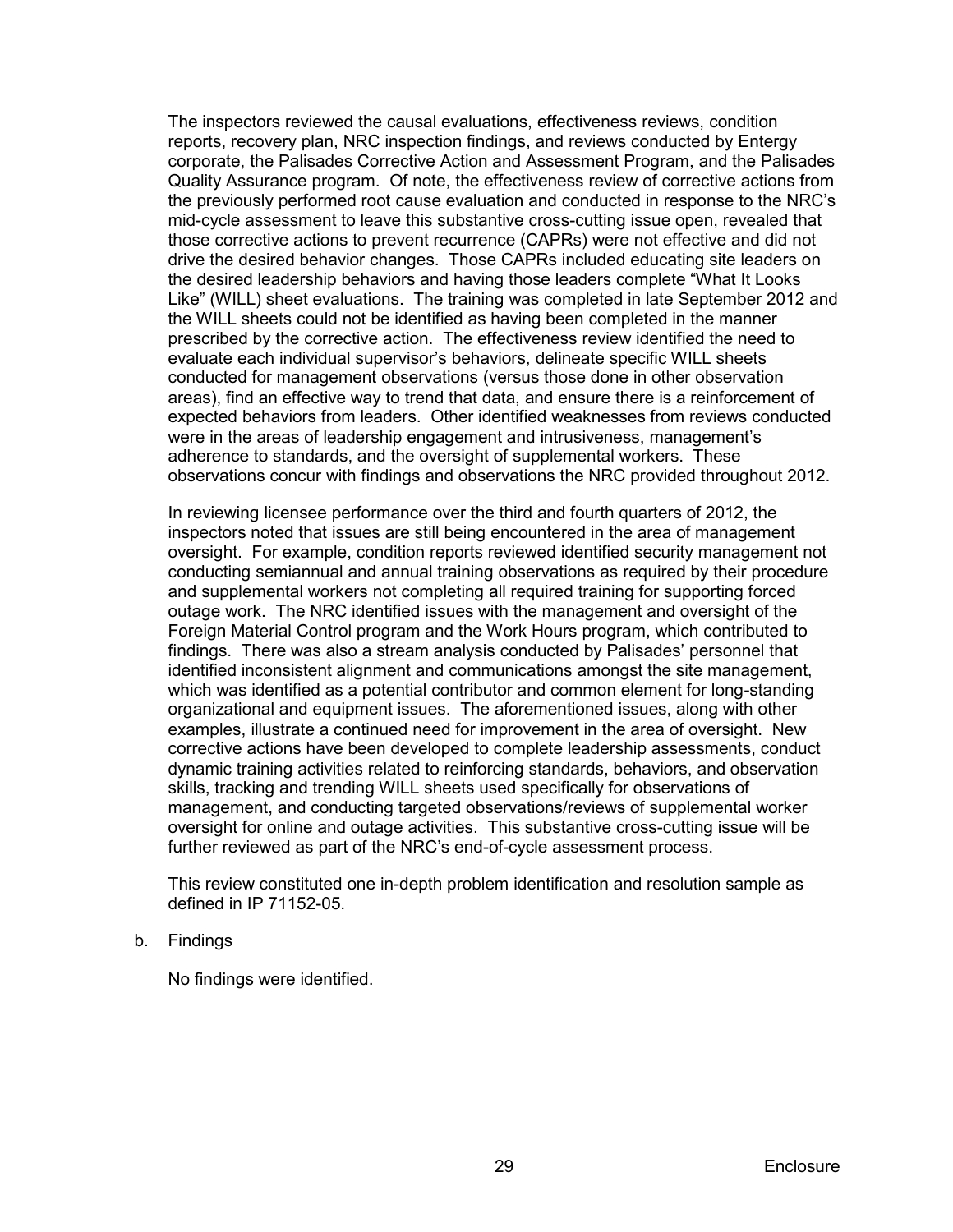### .7 Selected Issue Followup Inspection: Age Management of the Safety Injection Refueling Water Tank

### a. Inspection Scope

On March 25, 2011, the Palisades Nuclear Plant entered the period of extended operation of the renewed license. On May 18, 2011, leakage from the catacombs area beneath the SIRW tank was noted in CR-PLP-2011-02491. Ultimately the leakage was determined to be from the tank itself. Repairs to the tank were attempted during Refueling Outage 1R22; however, on June 12, 2012, the plant was shut down due to leakage from the SIRW tank exceeding the operational decision-making issue process trigger point of 31 gallons per day.

This history of low level leakage caused inspectors to be concerned with the potential effects, if any, that the wet environment might have on the aluminum floor of the SIRW tank. The inspectors reviewed the root cause report, CR-PLP-2012-4451, reviewed historical documentation of leakage and tank repairs, reviewed the license renewal application, and interviewed plant personnel to determine if potential aging impacts had been properly evaluated. One unresolved item (URI) was identified.

This review was performed as an in-depth problem identification and resolution sample as defined in IP 71152-05.

#### Unresolved Item: Safety Injection Refueling Water Tank Evaluation of Corrosion

Introduction: An Unresolved Item (URI) was identified by the inspectors concerning the failure to formally evaluate the aging effects of corrosion identified beneath the floor of the SIRW tank.

Description: After reviewing CR-PLP-2012-4451, the inspectors were concerned the associated aging effects of the accumulated water were not properly managed because the condition of the affected annulus region was not evaluated by the licensee. Specifically, the accumulated water beneath the floor of the SIRW tank created an environment that could promote corrosion of the tank floor, and this condition does not appear to be formally evaluated. Also, the potential for corrosion could be exacerbated by concrete-aluminum interaction. The inspectors required more information to determine whether this issue constituted a finding of significance.

This issue is considered an unresolved item pending further NRC review of the licensee's actions. (URI 05000255/2012005-03; Safety Injection Refueling Water Tank Evaluation of Corrosion)

#### <span id="page-33-0"></span>4OA3 Followup of Events and Notices of Enforcement Discretion (71153)

### .1 (Closed) Licensee Event Report 05000255/2012-001-00, Degraded Condition Due to Control Rod Drive Mechanism Housing Assembly Crack,

On August 12, 2012, with the plant shutdown in Mode 3 as a result of rising PCS unidentified leakage, a PCS pressure boundary leak was identified in the control rod drive mechanism (CRDM) number 24 upper housing assembly. Technical Specifications do not allow any pressure boundary leakage while the plant is operating (TS 3.4.13). Upon discovery of the leak, the plant was placed into Mode 5 to effect repairs. Initial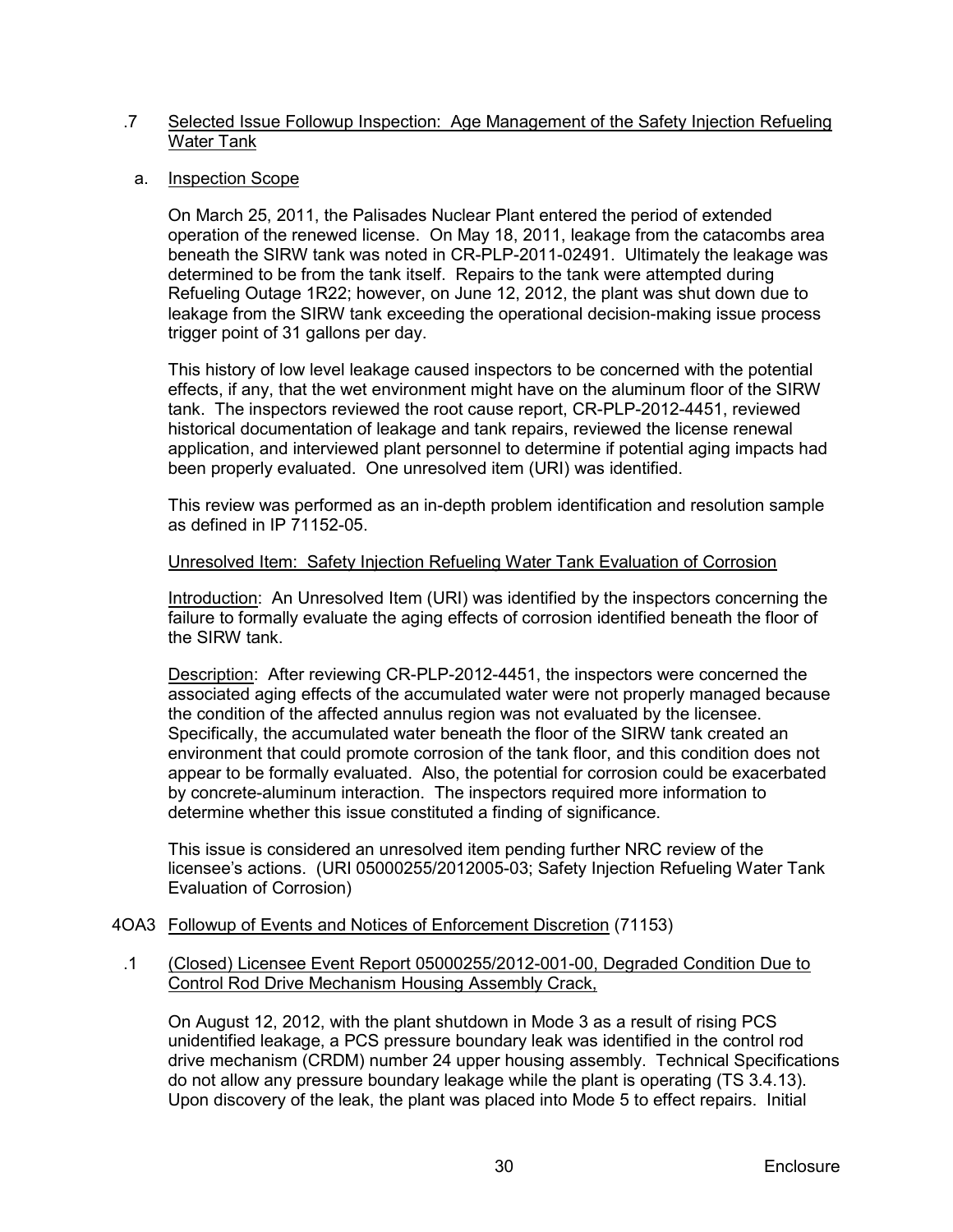examinations indicated the cause of the through-wall leak was transgranular stress corrosion cracking (TGSCC). Additional destructive examinations on CRDM 24 revealed eight other crack-like indications located on the inside surface of a weld in the housing assembly. The cause of this TGSCC was the result of stress on an inside weld surface due to manufacturing irregularities and misalignments between the upper housing assembly and supporting components and an additional unique stressor that has not yet been identified. The CRDM 24 upper housing assembly was replaced with a modified design and eight additional CRDM upper housing assemblies were examined using ultrasonic non-destructive testing. No deficiencies were noted on the additional eight assemblies. Palisades experienced a similar issue in a different location of the CRDM assembly in 2001. Because of the nature of this failure and potential safety significance, the NRC performed a special inspection which was documented in report 05000255/2012012. This Licensee Event Report (LER) was reviewed with no additional findings being identified and no additional violations of NRC requirements occurred. Additional inspections will be conducted to assess the licensee's cause evaluation. Documents reviewed as part of this inspection are listed in the attachment. This LER is closed.

This event followup review constituted one sample as defined in IP 71153-05.

## .2 (Closed) Licensee Event Report 05000255/2011-003-00, Potential Condition Prohibited by Technical Specifications due to Jacket Water Pump Seal Leakage

On March 7, 2011, the jacket water pump on the 1-2 EDG was replaced. Through subsequent surveillance testing in April of 2011, the licensee identified erratic and increasing amounts of water leakage from the tell-tale drain of the jacket water pump. The EDG was declared inoperable, and a new jacket water pump was installed. Over the next several months and into 2012, the licensee evaluated the capability of the removed jacket water pump to determine whether or not the EDG could have fulfilled its safety functions for its 30 day mission time. Part of the evaluation included the construction of a test loop at an outside contractor facility to run the degraded pump and assess its performance. Based on the testing results and measured leakage from the pump while it was installed on the EDG, the licensee concluded the EDG would have remained operable and subsequently cancelled the LER. The NRC did not have any concerns with this evaluation. The LER and cancellation were reviewed and no findings or violations of NRC requirements were identified. This LER is closed.

This event followup review constituted one sample as defined in IP 71153-05.

# <span id="page-34-0"></span>4OA5 Other Activities

### .1 (Closed) Temporary Instruction 2515/187 – Inspection of Near-Term Task Force Recommendation 2.3 Flooding Walkdowns

a. Inspection Scope

The inspectors verified that the licensee's walkdown packages for the diesel fuel storage tank (T-10A), the outside yard, the screenhouse, the auxiliary building, and the turbine building contained the elements as specified in NEI 12-07 Walkdown Guidance document.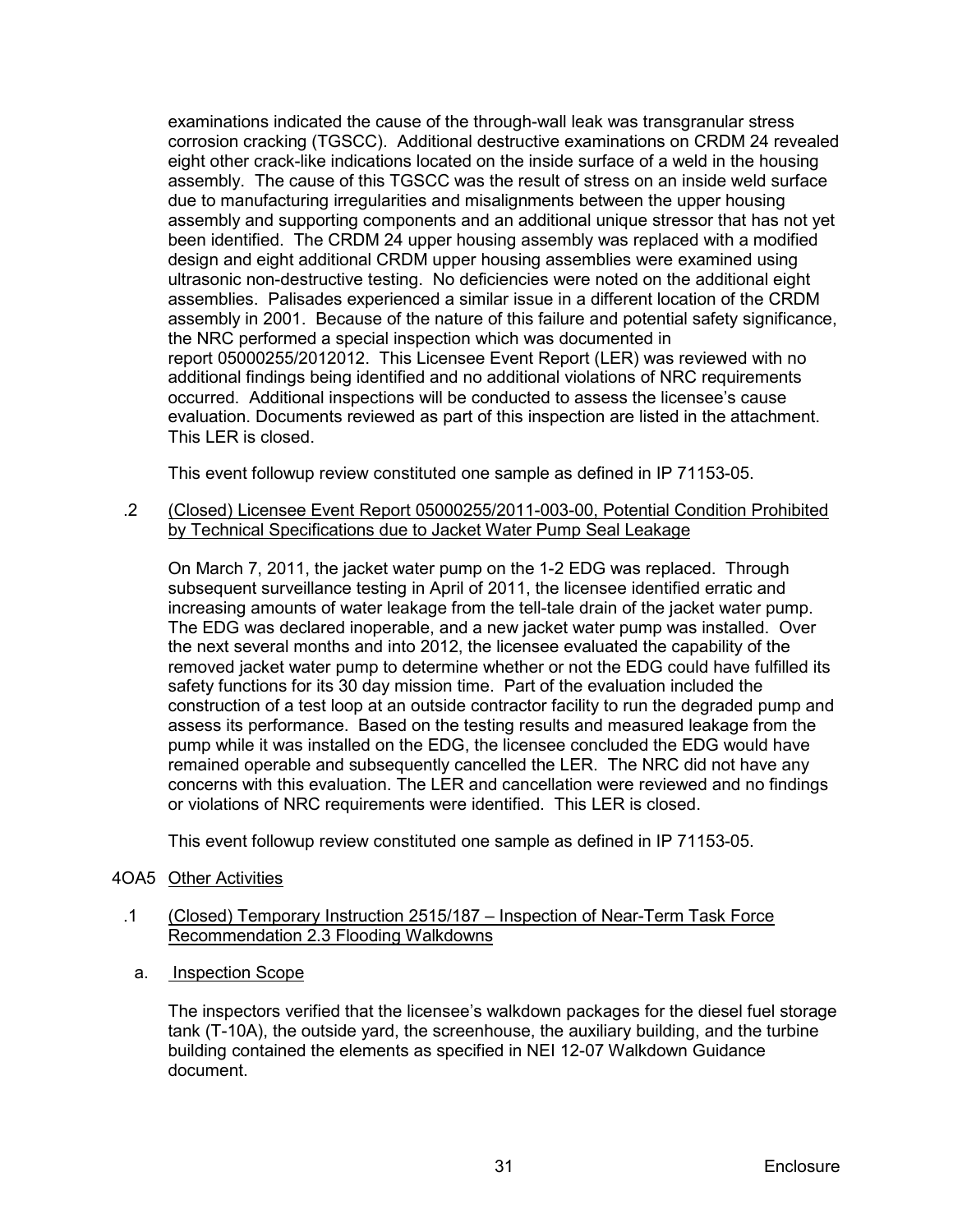The inspectors accompanied the licensee on their walkdown of the screenhouse and the turbine building and verified that the licensee confirmed the following flood protection features:

- incorporated Passive features such as berm walls; building floors, ceilings, and walls; instrumentation panels; electrical junction boxes; penetrations; floor drains; and cable tray ways; and
- incorporated Active features such as watertight doors and hatches, sump pumps, and check valves in floor drains.

Visual inspection of the flood protection feature was performed if the flood protection feature was relevant. External visual inspections for indications of degradation that would prevent its credited function from being performed were completed. Critical structures, systems, and components' dimensions were measured. The available physical margin to flood height, where applicable, was determined. Flood protection feature functionality was determined using visual observation and by reviewing applicable plant documents.

The inspectors independently performed a walkdown of the auxiliary building and verified that the following flood protection features were in place and able to perform their intended functions:

- auxiliary building and containment building external walls;
- diesel generator room, 1C Switchgear room, component cooling water room, and engineered safeguards rooms' watertight doors, walls, floors, and ceilings; and
- other incorporated passive features such as piping and conduit penetrations, floor drains, cable tray ways, electrical junction boxes, and instrumentation panels.

The inspectors verified that noncompliances with current licensing requirements, and issues identified in accordance with the 10 CFR 50.54(f) letter, Item 2.g of Enclosure 4, were entered into the licensee's corrective action program. In addition, issues identified in response to Item 2.g that could challenge risk significant equipment and the licensee's ability to mitigate the consequences of a flood will be subject to additional NRC evaluation.

b. Findings

No findings were identified.

- .2 (Closed) Temporary Instruction 2515/188 Inspection of Near-Term Task Force Recommendation 2.3 Seismic Walkdowns
- a. Inspection Scope

The inspectors accompanied the licensee on their seismic walkdowns of the cable spreading room on October 17, spent fuel pool heat exchanger room on October 4, and west engineered safeguards room on October 9, and verified that the licensee confirmed that the following seismic features associated with the spent fuel pool heat exchangers and cooling pumps, shutdown cooling heat exchangers, various pneumatic and electrical components in the auxiliary feedwater system, and various safety-related electrical cabinets were free of potential adverse seismic conditions. Conditions checked were: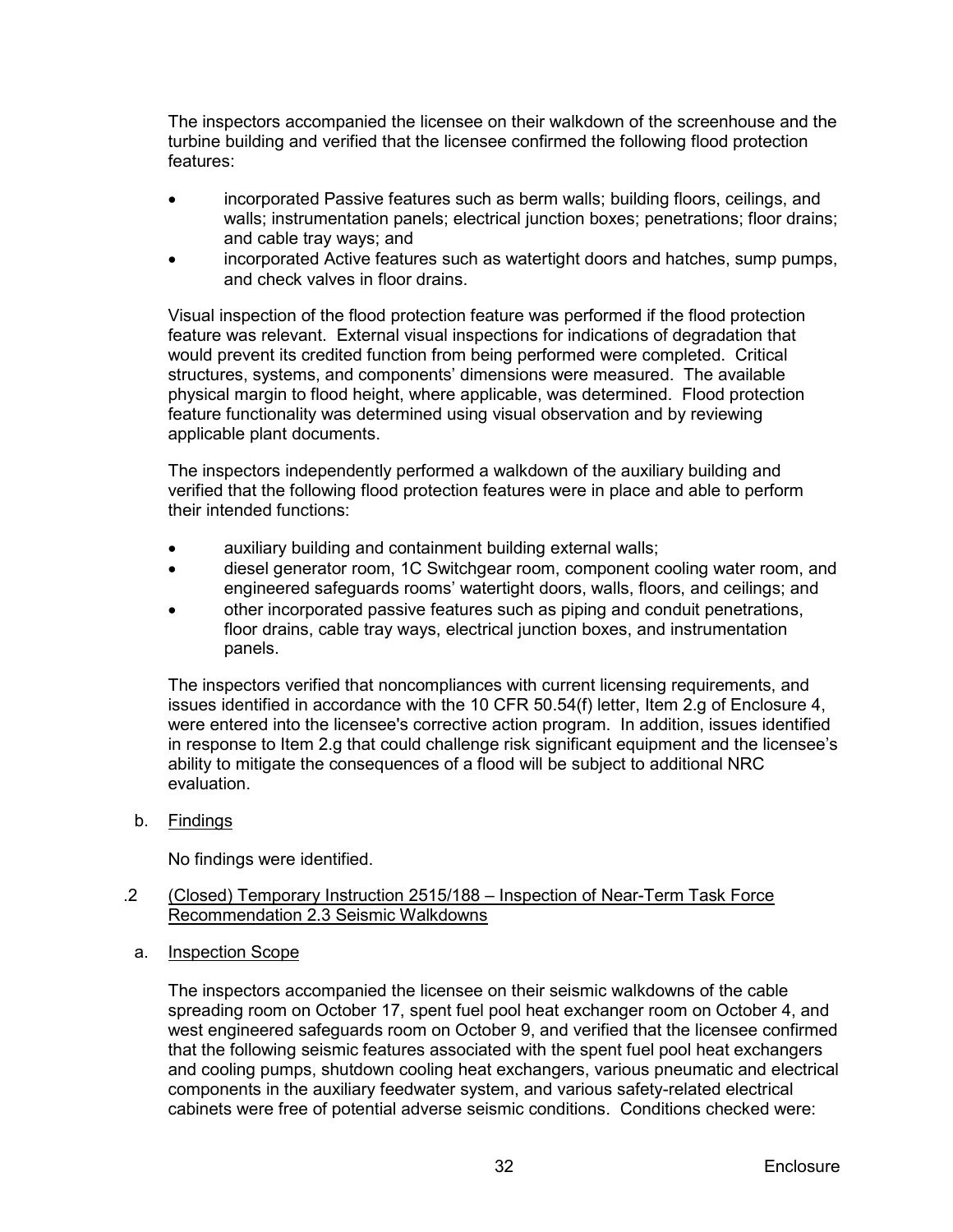- anchorage was free of bent, broken, missing or loose hardware;
- anchorage was free of corrosion that is more than mild surface oxidation;
- anchorage was free of visible cracks in the concrete near the anchors;
- anchorage configuration was consistent with plant documentation;
- SSCs will not be damaged from impact by nearby equipment or structures;
- overhead equipment, distribution systems, ceiling tiles and lighting, and masonry block walls are secure and not likely to collapse onto the equipment;
- attached lines have adequate flexibility to avoid damage;
- the area appears to be free of potentially adverse seismic interactions that could cause flooding or spray in the area;
- the area appears to be free of potentially adverse seismic interactions that could cause a fire in the area, and;
- the area appears to be free of potentially adverse seismic interactions associated with housekeeping practices, storage of portable equipment, and temporary installations (e.g., scaffolding, lead shielding).

The inspectors independently performed their walkdown on November 27 and verified that the 1-1 EDG and its various support equipment adhered to the above criteria and compared their notes to those generated by the licensee.

Observations made during the walkdown that could not be determined to be acceptable were entered into the licensee's corrective action program for evaluation.

Additionally, inspectors verified whether there were items that could allow the spent fuel pool to drain down rapidly and if they had been added to the Seismic Walkdown Equipment List (SWEL) and walked down by the licensee.

b. Findings

No findings were identified.

### .3 (Discussed) Temporary Instruction -2515/182 - Review of the Industry Initiative to Control Degradation of Underground Piping and Tanks

a. Inspection Scope

Leakage from buried and underground pipes has resulted in ground water contamination incidents with associated heightened NRC and public interest. The industry issued a guidance document, NEI 09-14, "Guideline for the Management of Buried Piping Integrity" (ADAMS Accession No. ML1030901420) to describe the goals and required actions (commitments made by the licensee) resulting from this underground piping and tank initiative. On December 31, 2010, NEI issued Revision 1 to NEI 09-14, "Guidance for the Management of Underground Piping and Tank Integrity," (ADAMS Accession No. ML110700122), with an expanded scope of components which included underground piping that was not in direct contact with the soil and underground tanks. On November 17, 2011, the NRC issued TI-2515/182, "Review of the Industry Initiative to Control Degradation of Underground Piping and Tanks," to gather information related to the industry's implementation of this initiative.

The inspectors reviewed the licensee's programs for buried pipe, underground piping and tanks in accordance with Temporary Instruction (TI)-2515/182 to determine if the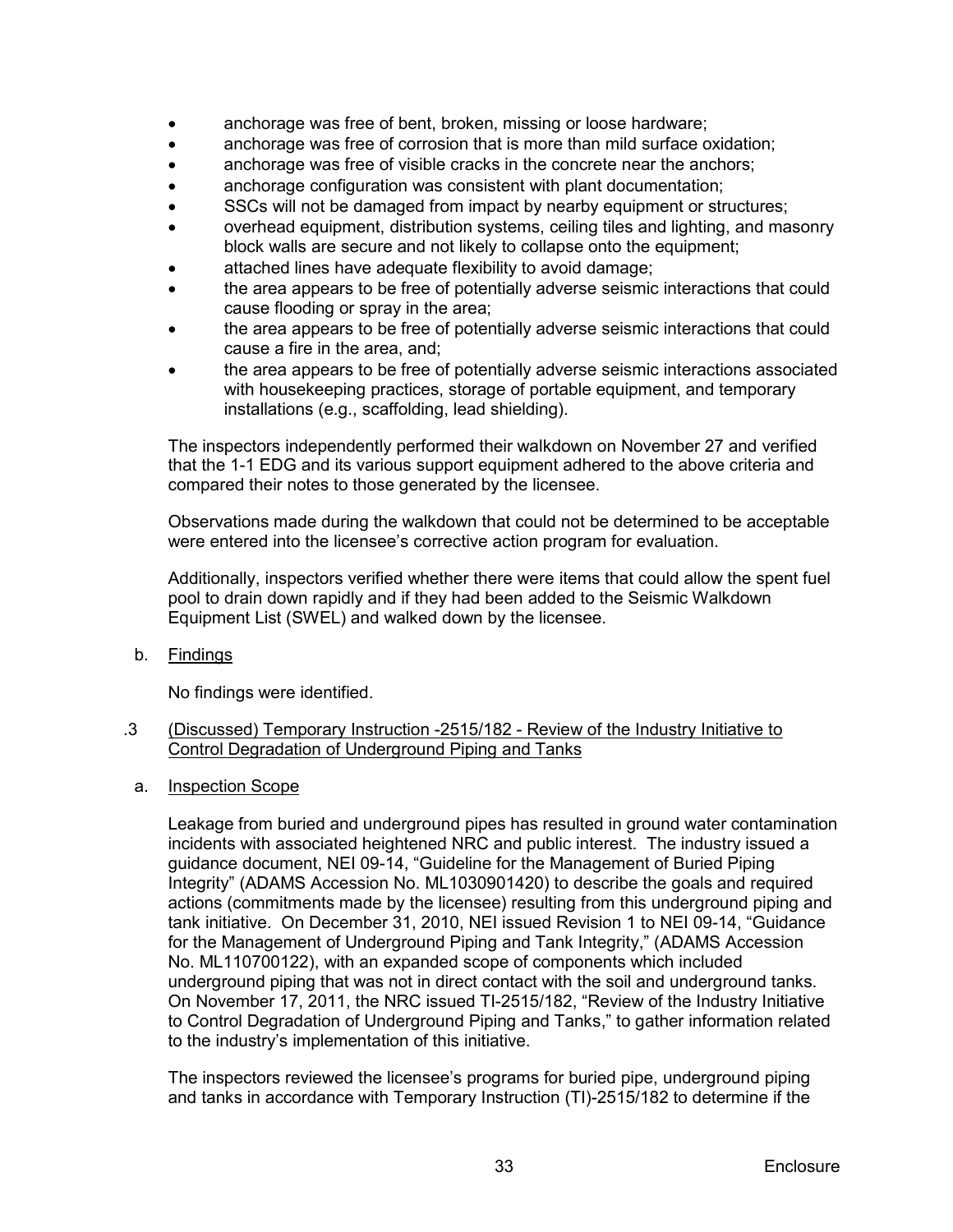program attributes and completion dates identified in Sections 3.3 A and 3.3 B of NEI 09-14 Revision 1 were contained in the licensee's program and implementing procedures. For the buried pipe and underground piping program attributes with completion dates that had passed, the inspectors reviewed records to determine if the attribute was in fact complete and to determine if the attribute was accomplished in a manner which reflected good or poor practices in program management.

Based upon the scope of the review described above, Phase I of TI-2515/182 is considered complete. However, the inspectors could not determine if the licensee's program met all applicable aspects of NEI 09-14 Revision 1 pending resolution of the URI discussed below.

### Unresolved Item: Underground Pipe and Tank Program- Potential Deviations from Nuclear Energy Institute 09-14 Guideline

Introduction: The inspectors identified an URI associated with the licensee's Underground Piping and Tanks Inspection and Monitoring Program, for potential deviations from NEI 09-14 "Guideline for the Management of Buried Piping Integrity."

**Description:** The licensee's buried piping and underground piping and tanks program was inspected in accordance with Paragraphs 03.01.a through 03.01.c of TI-2515/182 and the inspector could not determine if the program met all applicable aspects of NEI 09-14 Revision 1, as set forth in Table 1 of the TI. Specifically, the following six issues were identified that appeared to deviate from the NEI 09-14 guideline.

- The inspectors identified a site procedure, EN-DC-343, "Underground Piping and Tanks Inspection and Monitoring Program," that allowed exclusion of buried pipe line segments and appeared to conflict with Section 3.1 "Scope" of NEI 09-14, which included: "All piping that is below grade and contains any fluid and is in direct contact with the soil." Specifically, EN-DC-343 Section 5.3, "Risk Ranking," step 4, stated, "An underground segment whose failure is inconsequential and would cause no direct or collateral damage to plant SSC's may be excluded from the scope of the program." The inspectors were concerned that providing a procedure which allowed excluding pipe segments within the scope of the NEI 09-14 guidelines from the risk ranking process, may require a deviation from NEI 09-14, Section 3.1.
- The licensee had previously identified (reference LO-HQNLO-2008-00015, CA 511) that site procedures EN-DC-343, "Underground Piping and Tanks Inspection and Monitoring Program," and CEP-UPT-0100, "Underground Piping and Tanks Inspection and Monitoring," did not contain instructions for justifying and approving exceptions to the initiative and assigned a due date of December 30, 2013, to correct this error. However, the licensee had not considered Section 6.2.1, "Procedures and Oversight," of NEI 09-14, which required that the necessary procedural governance and oversight responsibilities be in place by June 30, 2010, and this included a process for justifying and approving exceptions to the initiative. The inspectors were concerned that lack of procedural instructions for justification of exceptions to the initiative by the due date, may require a deviation from the NEI 09-14 Section 6.2.1.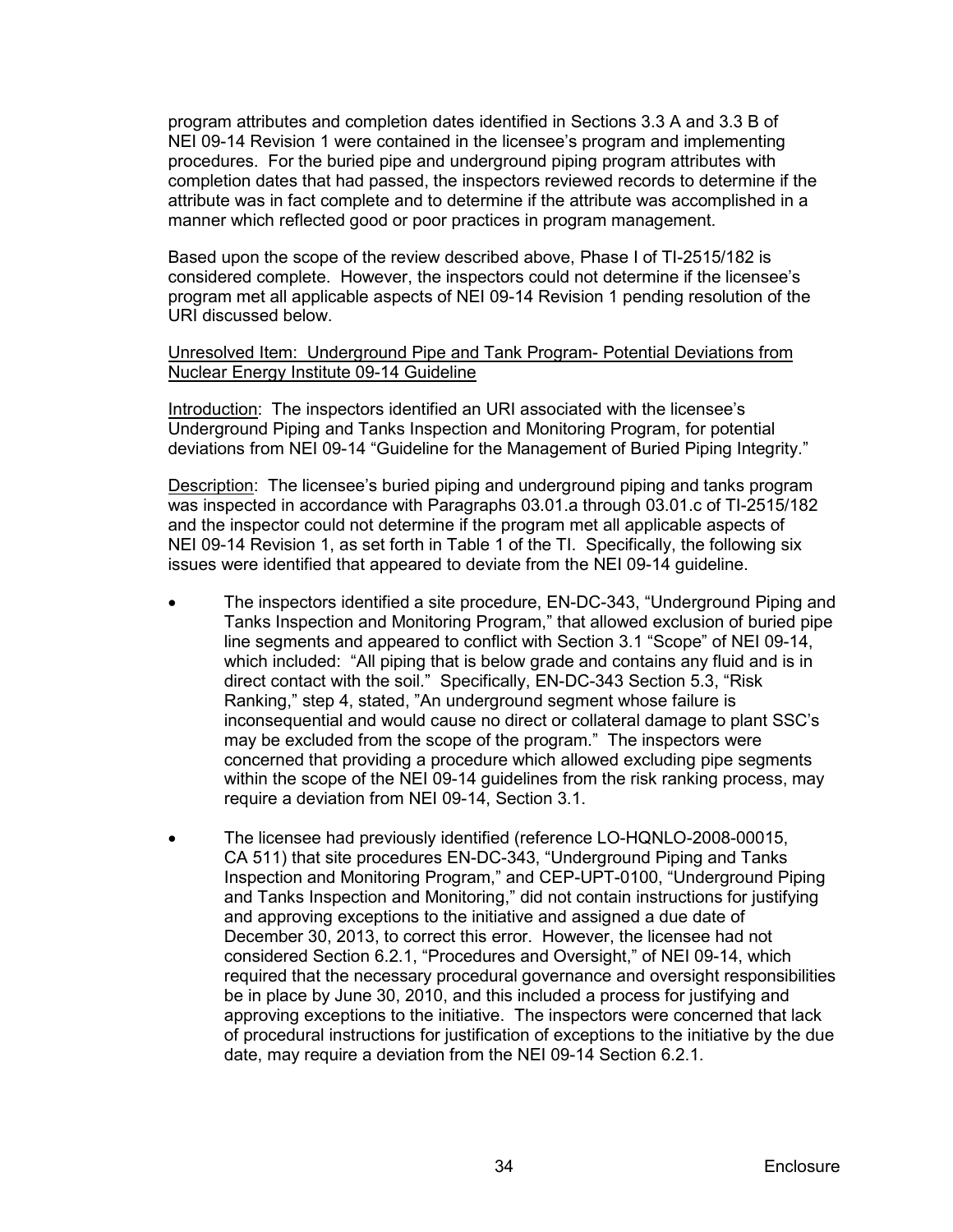- The licensee had previously identified (reference LO-HQNLO-2008-00015, CA 511) that site procedures EN-DC-343, "Underground Piping and Tanks Inspection and Monitoring Program," and CEP-UPT-0100, "Underground Piping and Tanks Inspection and Monitoring," did not contain instructions to report buried pipe inspection results to the Electric Power Research Institute (EPRI) and established a due date of December 30, 2013, to correct these procedures. However, the licensee had not considered Section 3.3.A.4, "Plan Implementation," of NEI 09-14, which required implementation of the inspection plan to start no later than June 30, 2012, and Paragraph 6.2.4, "Plan Implementation," of NEI-09-14 required all inspection results (whether degradation exists or not) be reported to EPRI in the manner proscribed by the Buried Piping Integrity Group Project Manager. The licensee could not provide records to demonstrate that the results of buried pipe inspections were reported to EPRI (most recent inspections of buried pipe were completed in November of 2012). The inspectors were concerned that not providing EPRI with the buried pipe inspection results may require a deviation from the NEI 09-14 Sections 3.3.A.4 and 6.2.4.
- The licensee had previously identified (reference CR-PLP-2012-00631 and LO-PLPLO-2011-00127) that 16 buried lines containing radiological materials and in excess of 75 nonradiological buried lines were not included in the buried pipe program and risk evaluation completed in 2008 (reference LO-HQNLO-2008-00015, CA 25, 26 and 27). The licensee had contracted with a vendor to redo a risk evaluation of the piping within the program by February of 2013 and stated the scope of this new risk evaluation would include the buried lines missed in the original reviews. However, the licensee had not considered Section 3.3. A.2 "Risk Ranking" of NEI 09-14 which required completion of the risk ranking of buried pipe segments by December 31, 2010, to determine the likelihood and consequences of failure for each buried pipe segment. The inspectors were concerned that by not including a substantive number of buried pipe lines in the original risk ranking by the due date, may require a deviation from the NEI 09-14 Section 3.3.A.2.
- The inspectors identified that the licensee's buried pipe risk ranking had not been periodically reviewed and updated since the original risk ranking was completed in 2008 (reference LO-HQNLO-2008-00015, CA 25, 26 and 27). This appeared to conflict with Sections 3.3.A.2 and 6.2.2 of the NEI guidelines, which stated that the risk ranking shall be periodically reviewed and updated as necessary to reflect inspection results, changes in operating conditions, and design modifications. Further, the lack of a review was not consistent with Section 5.9.2 of CEP-UPT-0100, "Underground Piping and Tanks Inspection and Monitoring," which required the Underground Pipe and Tank Program Engineer and the Groundwater Protection Specialist to perform a periodic review (at six month intervals) to update the scope and risk ranking for changes that have occurred. The inspectors were concerned that the lack of periodic reviews of the program scope and risk ranking may require a deviation from the NEI 09-14 Section 3.3.A.2 and 6.2.2.
- The inspectors identified that SEP-UIP-005, "Underground Components Inspection Plan," Revision 1, did not contain each of the attributes required for an inspection plan as discussed in NEI 09-14 Section 3.3.A.3. Specifically, for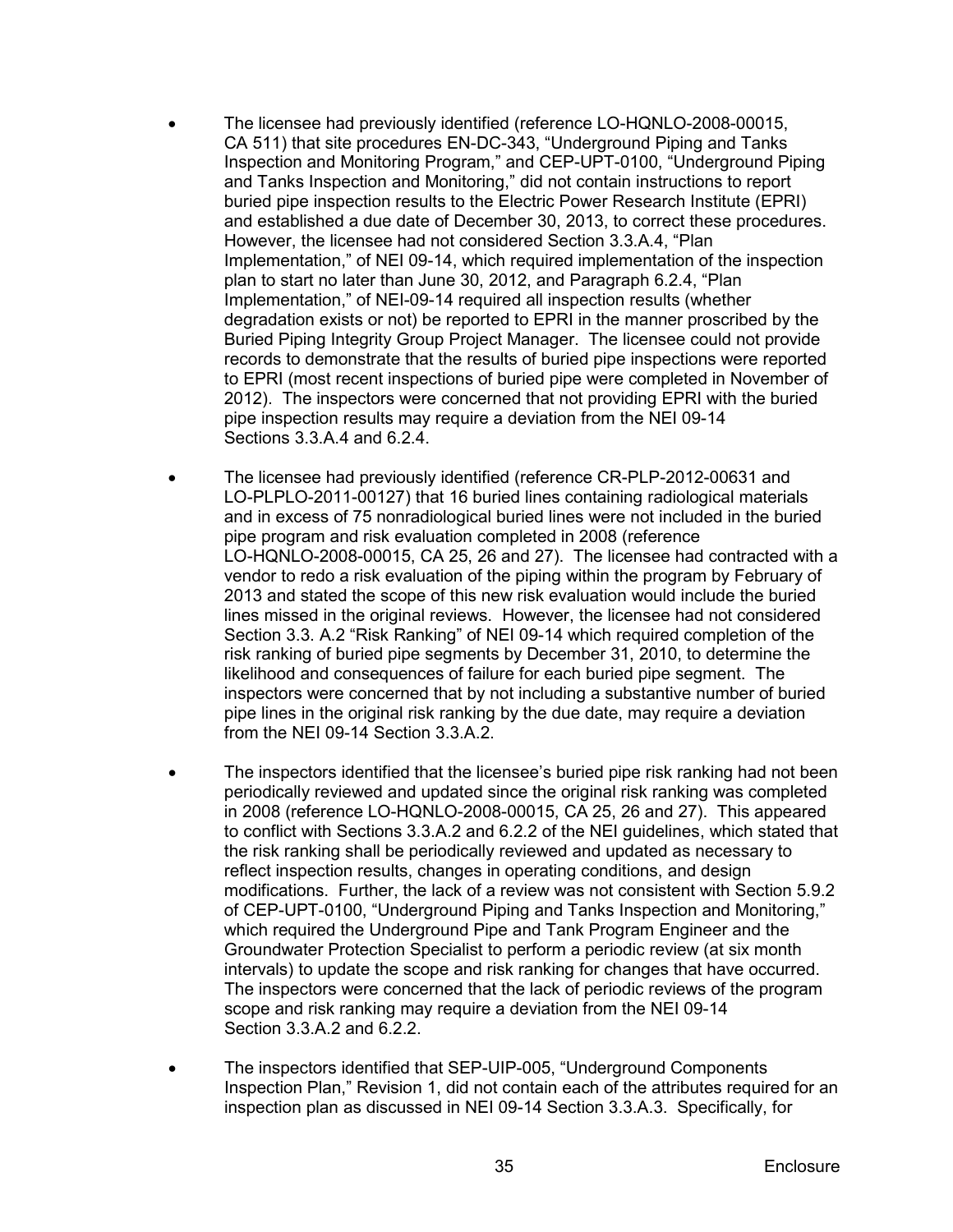buried piping containing radiological material identified in Appendix A1 of SEP-UIP-005, 13 lines did not identify the portion of the line (piping segment) subject to inspection and 7 lines did not identify the intended/potential inspection technique. Additionally, for non-radioactive buried piping lines identified in Appendix A2 of SEP-UIP-005, each of the 27 lines listed did not identify the risk ranking nor the pipe segment subject to inspection, and for 10 lines the intended/potential inspection technique was not identified. Therefore, SEP-UIP-005 appeared to conflict with NEI 09-14 Section 3.3.A.3, "Inspection Plan," that required the inspection plan to include the following key attributes: identification of piping segments to be inspected, potential inspection techniques, inspection schedule based on risk ranking, and assessment of cathodic protection (if applicable). The inspectors were concerned that licensee's Underground Components Inspection Plan did not identify specific pipe segments to be inspected, included pipe segments without inspection techniques, and set an inspection schedule without risk ranking pipe segments, and may require a deviation from NEI 09-14 Section 3.3.A.3.

NEI 09-14 Section 6.2.6 states, "If a utility finds itself outside of a required initiative element, and takes immediate action to meet the element, a deviation justification is not required, but the condition should be entered into the CAP and the Buried Pipe Integrity Task Force should be notified." At the conclusion of the inspection, the licensee documented these issues in CR-PLP-2012-07697 and intended to discuss resolution of these issues with NEI. These examples of potential deviations from NEI 09-14 represent an unresolved item (URI 05000255/2012005-04, Underground Pipe and Tank Program-Potential Deviations from NEI 09-14 Guideline) pending completion of reviews by the licensee and NEI to determine the final status/disposition of these items.

- .4 (Closed) NRC Temporary Instruction 2515/177, "Managing Gas Accumulation in Emergency Core Cooling, Decay Heat Removal, and Containment Spray Systems (NRC Generic Letter 2008-01)"
	- a. Inspection Scope

During an earlier inspection period, the inspectors verified the licensee had implemented or was in the process of implementing the commitments, modifications, and programmatically controlled actions described in the licensee's response to NRC Generic Letter (GL) 2008-01, "Managing Gas Accumulation in Emergency Core Cooling, Decay Heat Removal, and Containment Spray Systems." This earlier activity was conducted in accordance with TI 2515/177 and was documented in Inspection Report 05000255/2011009. The TI remained opened for Palisades Nuclear Plant because, at the conclusion of that inspection period, questions remained unresolved regarding the methodology used by the licensee to develop their suction side void acceptance criteria.

During this inspection period, the inspectors consulted with the Office of Nuclear Reactor Regulation (NRR) and it was determined further evaluation by NRR was required in order to better understand the acceptability of the licensee's methodology and determine an adequate resolution. Therefore, this issue is being followed up as an URI as described below. Based on the inspection results documented in Inspection Report 05000255/2011009 and tracking the resolution of the questions associated with the acceptability of the licensee's methodology for developing void suction side acceptance criteria as an URI, this TI is considered closed for Palisades Nuclear Plant.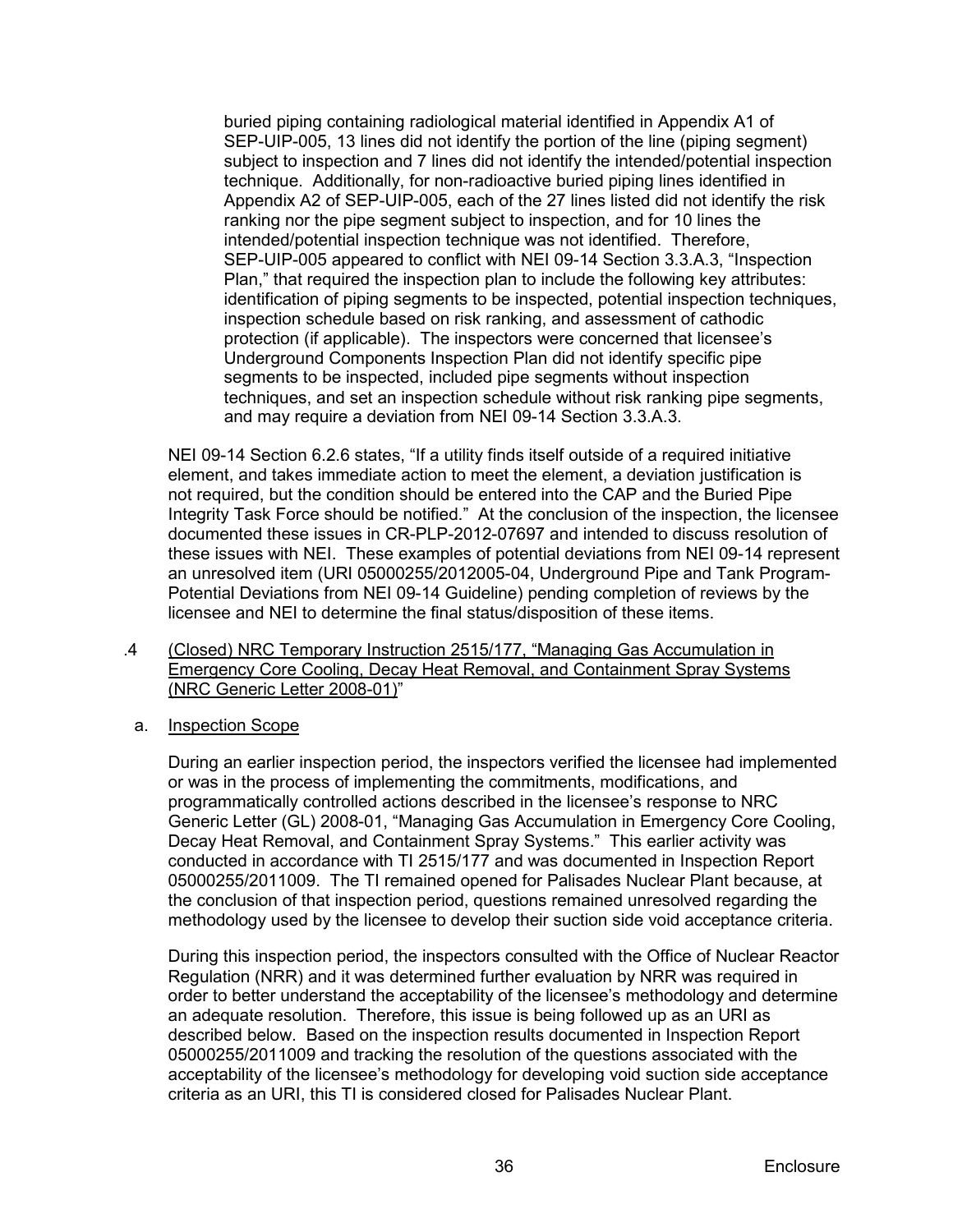The documents reviewed are listed in the Attachment to this report.

## Unresolved Item: Concerns with the Methodology Used to Determine Suction Side Void Acceptance Criteria

Introduction: The inspectors identified an URI regarding the methodology used by the licensee to develop their suction side void acceptance criteria. Specifically, the licensee's acceptance criteria was developed assuming an average over the transient duration time. As a result the inspector questioned if the methodology was acceptable.

Description: On January 11, 2008, the NRC requested each addressee of GL 2008-01 to evaluate its emergency core cooling, decay heat removal, and containment spray systems licensing basis, design, testing, and corrective actions to ensure gas accumulation was maintained less than the amount which would challenge the operability of these systems, and take appropriate actions when conditions adverse to quality were identified. In order to determine what amount of gas could challenge the operability of the subject systems, the licensee needed to develop appropriate acceptance criteria for evaluating identified voids. As part of this effort, the licensee developed acceptance criteria for evaluating voids identified in the suction side of the subject systems' pumps.

The suction side void acceptance criteria were based on an average over the transient duration time. This was inconsistent with the 0.5-second criterion recommended by NRR in TI 2515/177 Inspection Guidance (ML111660749). The NRR-recommended methodology was more conservative because it ensured there were no significant deviations exceeding the maximum recommended void fractions. However, because the licensee's methodology averaged over the entire transient duration time, it allowed void volumes that could significantly exceed the recommended void fraction when the actual duration transient time was shorter than the maximum allowable duration time specified by the recommended void fraction acceptance criteria. The inspectors discussed this observation with NRR. This issue was captured in the licensee's CAP as CR-HQN-2011-00853. Because the inspectors did not identify an existing void which would have exceeded the more conservative acceptance criteria, this issue does not involve current operability of any system.

This issue is unresolved pending further evaluation of the licensee's methodology (URI 05000255/2012005-05, Concerns with the Methodology Used to Determine Suction Side Void Acceptance Criteria)

#### .5 Review of Palisades 2012 INPO Evaluation

#### a. Inspection Scope

The inspectors reviewed the results of the 2012 INPO Evaluation per Executive Director of Operations Policy 220.

#### b. Findings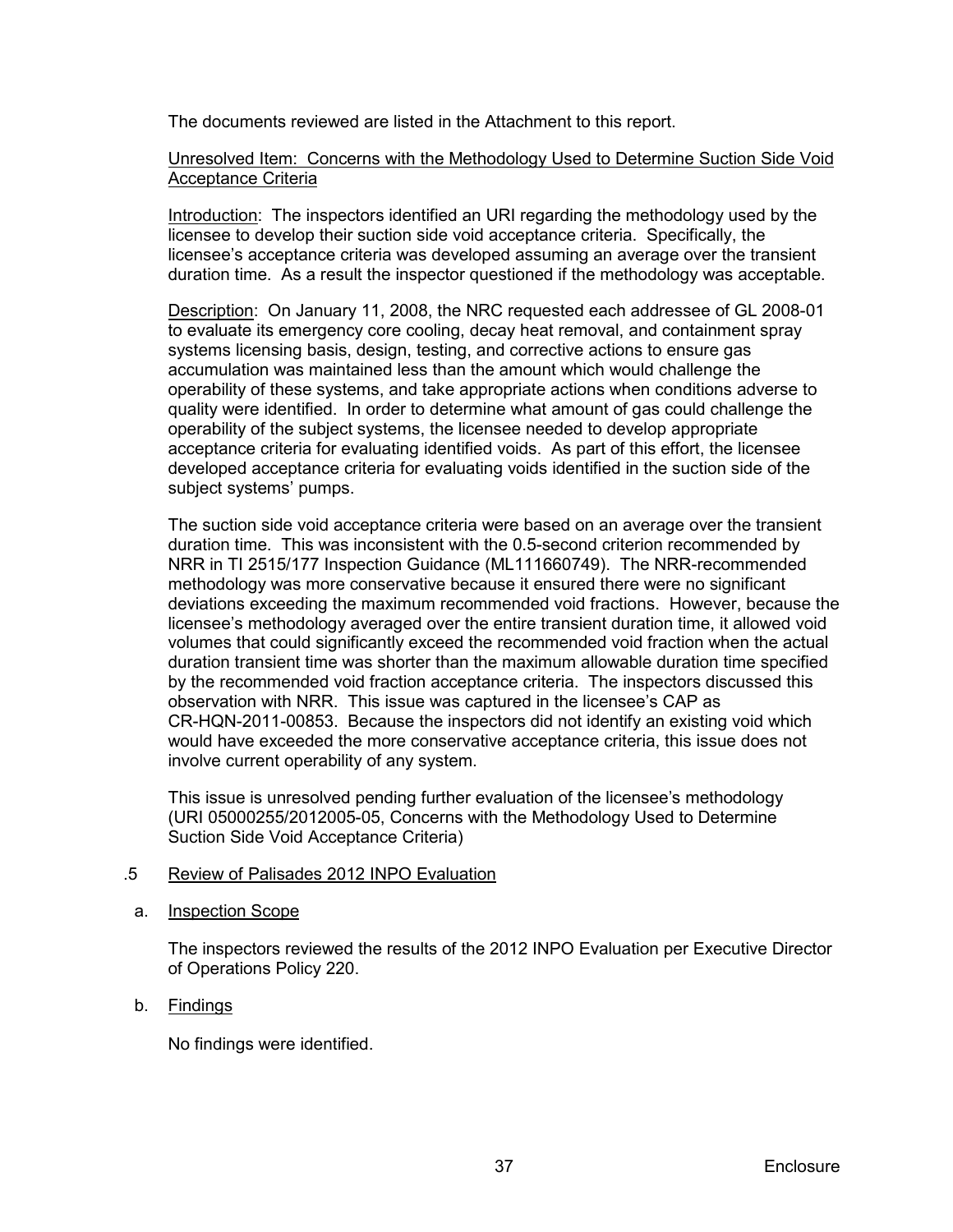## <span id="page-41-0"></span>4OA6 Management Meetings

### .1 Exit Meeting Summary

On January 22, 2013, the inspectors presented the inspection results to Mr. Anthony Vitale and other members of the licensee staff. The licensee acknowledged the issues presented. The inspectors confirmed that none of the potential report input discussed was considered proprietary.

### .2 Interim Exit Meetings

Interim exits were conducted for:

- The Review of the Industry Initiative to Control Degradation of Underground Piping and Tanks (TI -2515/182) with Site Vice President, Mr. T. Vitale, on December 13, 2012.
- The inspection results for the TI 2515/177 with Ms. B. Dotson, Regulatory Assurance, on December 12, 2012.
- The inspection results for the areas of radiological hazard assessment and exposure controls; and RCS specific activity, occupational exposure control effectiveness, and Radiological Effluent Technical Specification/Offsite Dose Calculation Manual radiological effluent occurrences performance indicator verification with Mr. T. Vitale, Site Vice President, on January 7, 2013.

The inspectors confirmed that none of the potential report input discussed was considered proprietary. Proprietary material received during the inspection was returned to the licensee.

#### <span id="page-41-1"></span>4OA7 Licensee-Identified Violations

No violations were identified.

# ATTACHMENT: SUPPLEMENTAL INFORMATION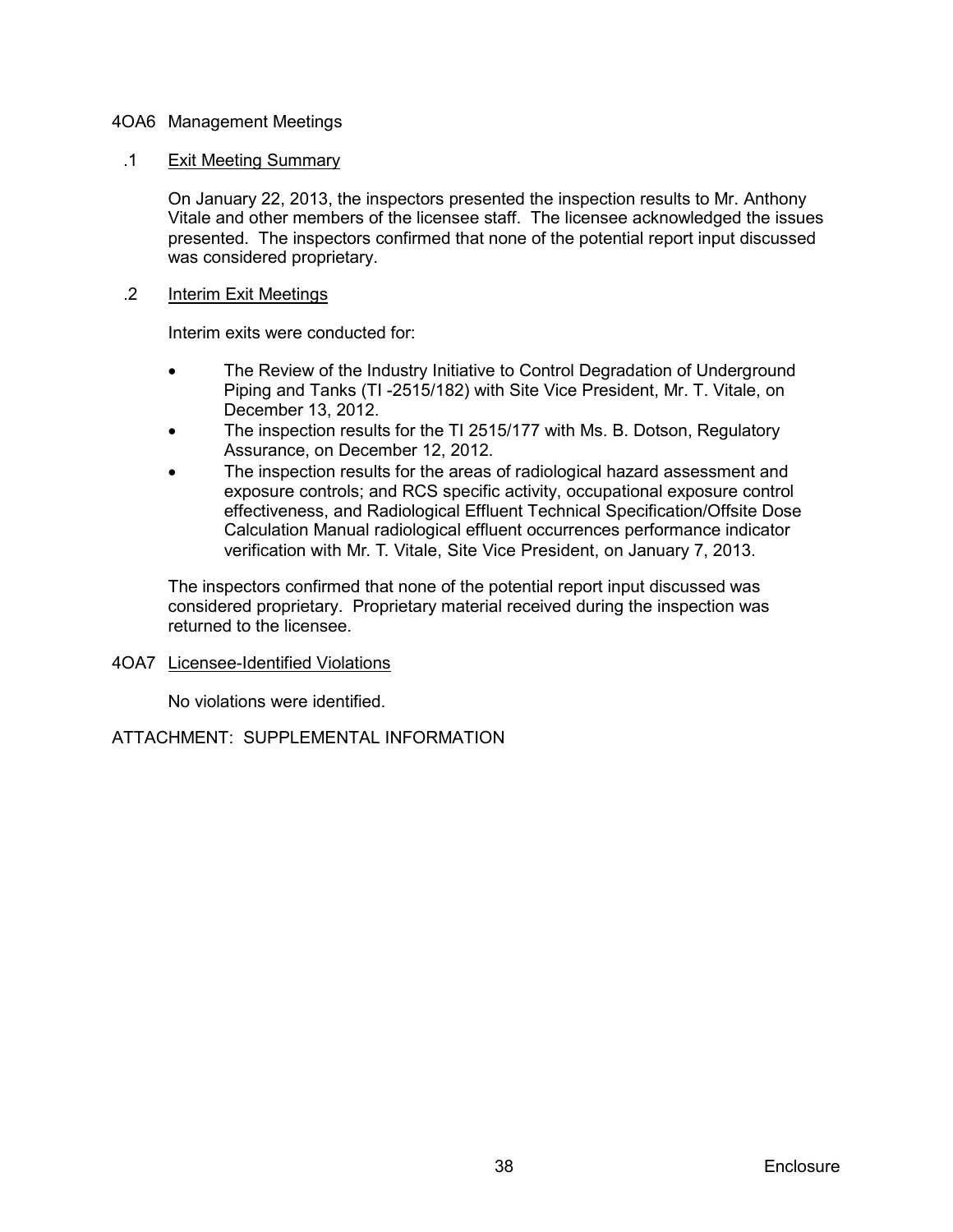# **SUPPLEMENTAL INFORMATION**

# **KEY POINTS OF CONTACT**

### <span id="page-42-1"></span><span id="page-42-0"></span>Licensee

- T. Vitale, Site Vice President
- B. Dotson, Licensing Specialist
- J. Miksa, Engineering Program Manager
- D. Moody, Radiation Protection Operations Supervisor
- J. Hager, Program Engineering- Backup Buried Pipe Program Owner
- C. Sherman, Radiation Protection Manager
- B. Stacks, Senior Engineer
- D. Watkins, Radiation Protection Operations Supervisor

#### Nuclear Regulatory Commission

A.M. Stone, Chief, Division of Reactor Safety, Engineering Branch 2

- J. Corujo-Sandín, Reactor Engineer
- N. Feliz Adorno, Reactor Engineer

# **LIST OF ITEMS OPENED, CLOSED AND DISCUSSED**

### <span id="page-42-2"></span>Opened

| 05000255/2012005-01 | <b>NCV</b> | Failure to Perform Immediate Operability Determination<br>(1R15)                                  |
|---------------------|------------|---------------------------------------------------------------------------------------------------|
| 05000255/2012005-02 | <b>FIN</b> | Failure to Manage Non-Covered Worker Hours (4OA2.5)                                               |
| 05000255/2012005-03 | <b>URI</b> | Safety Injection Refueling Water Tank Evaluation of<br>Corrosion (4OA2.7)                         |
| 05000255/2012005-04 | URI.       | Underground Pipe and Tank Program- Potential<br>Deviations from NEI 09-14 Guideline (4OA5.3)      |
| 05000255/2012005-05 | <b>URI</b> | Concerns with the Methodology Used to Determine<br>Suction Side Void Acceptance Criteria (4OA5.4) |

#### Closed

| 05000255/2012005-01  | <b>NCV</b> | Failure to Follow Operability Determination Procedure      |  |  |  |
|----------------------|------------|------------------------------------------------------------|--|--|--|
|                      |            | (1R15)                                                     |  |  |  |
| 05000255/2012005-02  | <b>FIN</b> | Failure to Appropriately Implement Procedure, "Working"    |  |  |  |
|                      |            | Hour Limits for Non-Covered Workers." (4OA2.5)             |  |  |  |
| 05000255/2012-001-00 | LER        | Degraded Condition Due to Control Rod Drive Mechanism      |  |  |  |
|                      |            | Housing Assembly Crack (4OA3.1)                            |  |  |  |
| 05000255/2011-003-00 | <b>LER</b> | Potential Condition Prohibited by Technical Specifications |  |  |  |
|                      |            | due to Jacket Water Pump Seal Leakage (4OA3.2)             |  |  |  |

# **Discussed**

None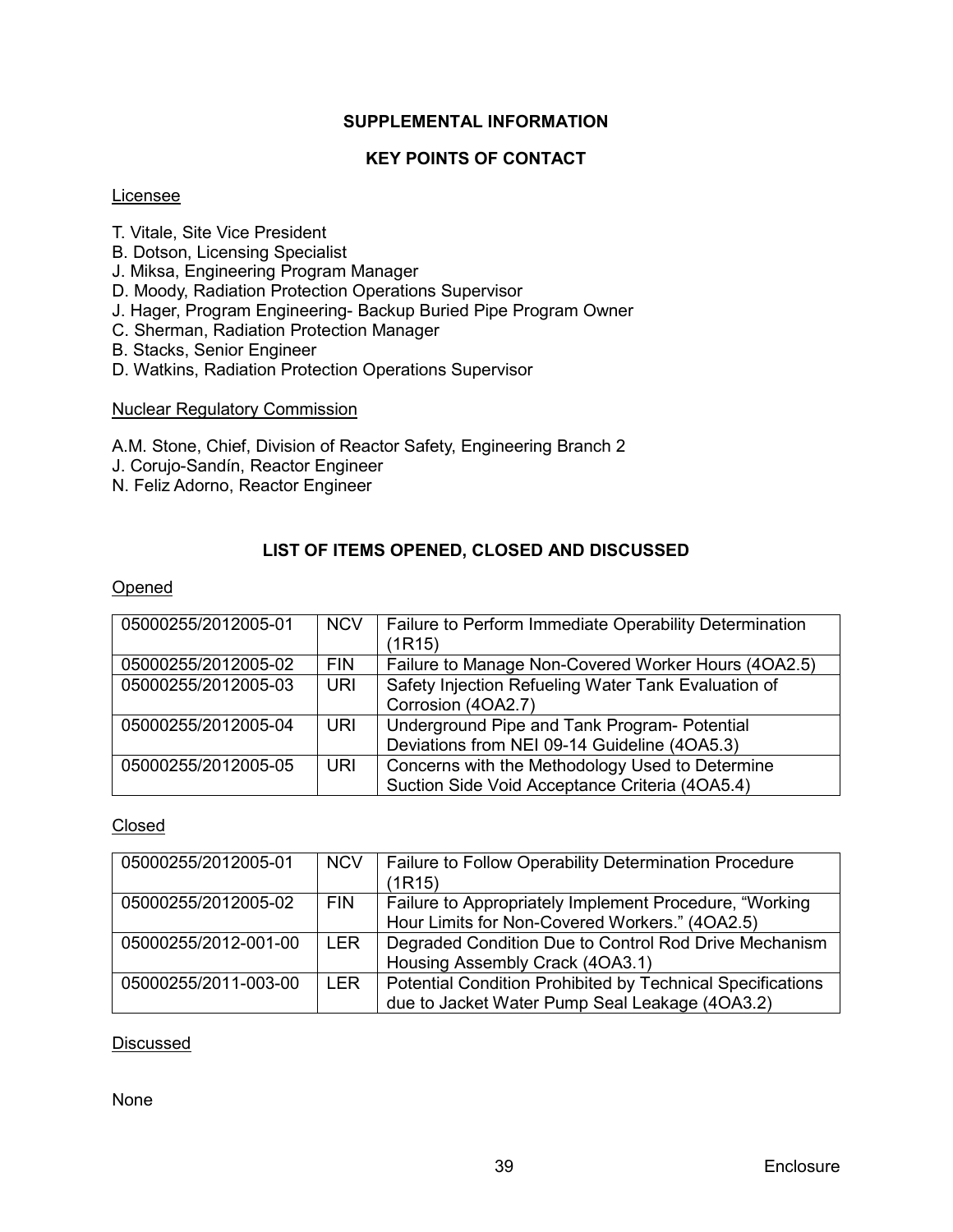# **LIST OF DOCUMENTS REVIEWED**

<span id="page-43-0"></span>The following is a partial list of documents reviewed during the inspection. Inclusion on this list does not imply that the NRC inspector reviewed the documents in their entirety, but rather that selected sections or portions of the documents were evaluated as part of the overall inspection effort. Inclusion of a document on this list does not imply NRC acceptance of the document or any part of it, unless this is stated in the body of the inspection report.

### 1R01 Adverse Weather Protection

- CR-PLP-2011-03634, Safeguards Transformer Berm Level Evaluation, August 16, 2011
- CR-PLP-2011-03746, Plant Access Road Washout East of Switchyard, August 2, 2011
- CR-PLP-2011-06298, Roadway Warning Signs for Overhead Hazards Needed, November 23, 2011
- CR-PLP-2012-06637, DRN for cold weather checklist not implemented properly, October 9, 2012
- ENS-EP-302, Severe Weather Response, Revision 11
- Maintenance Rule a(1) action plan for Ultimate Heat Sink in CR-PLP-2011-03766
- National Weather Service Reports for October 29-October 31
- ONP-12, Acts of Nature Off Normal Procedure, Revision 29
- SOP-14, Circulating Water and Chlorination Systems, Revision 68
- SOP-15, Service Water System, Revision 54
- SOP-23, Cold Weather Checklist, Revision 38
- SOP-3, Safety Injection and Shutdown Cooling System, Revision 89
- WO 54217325, Op Check P-5 and Recirc

#### 1R04 Equipment Alignment

- Admin 4.02, Control of Equipment, Revision 62
- Admin 4.28, Control of Switchyard Activities, Revision 5
- CR-PLP-2012-06944, Floor covered in boric acid due to leaky pump seal, October 30, 2012
- EN-FAP-WM-002, Critical Evolutions, Revision 1
- M-208, P&ID Service Water System, Sheet 1A, Revision 62
- M-214, P&ID Lube Oil, Fuel Oil, and Diesel Generator Systems, Sheet 1, Revision 77
- SOP-15, Service Water System, Revision 53
- SOP-22, Attachment 8, Diesel Generator System Checklist, Revision 54
- SOP-2A, Chemical and Volume Control System, Revision 75
- SOP-3, Engineering Safeguards System, Revision 89
- SOP-4, Containment Spray System, Revision 24
- Tagout 1C23-1, CVC-027-A-RV-2238 REP, Boric Acid to Blender Relief

# 1R05 Fire Protection

- EA-FPP-03-001, Fire Protection Calculation, Revision 3
- Fire Hazards Analysis, Revision 7
- Palisades Auxiliary Building East Engineering Safeguards Room / Elev. 570' Pre-Fire Plan (Fire Area 10)
- Palisades Auxiliary Building Spent Fuel Pool Area / Elev. 649' Pre-Fire Plan (Fire Area 17)
- Palisades Auxiliary Building Track Alley / Elev. 625' (Fire Area 19)
- Palisades Fire Protection Compensatory Measures Report, dated November 13, 2012
- Palisades Turbine Building 1-2 Diesel Generator Room / Elev. 590' (Fire Area 6)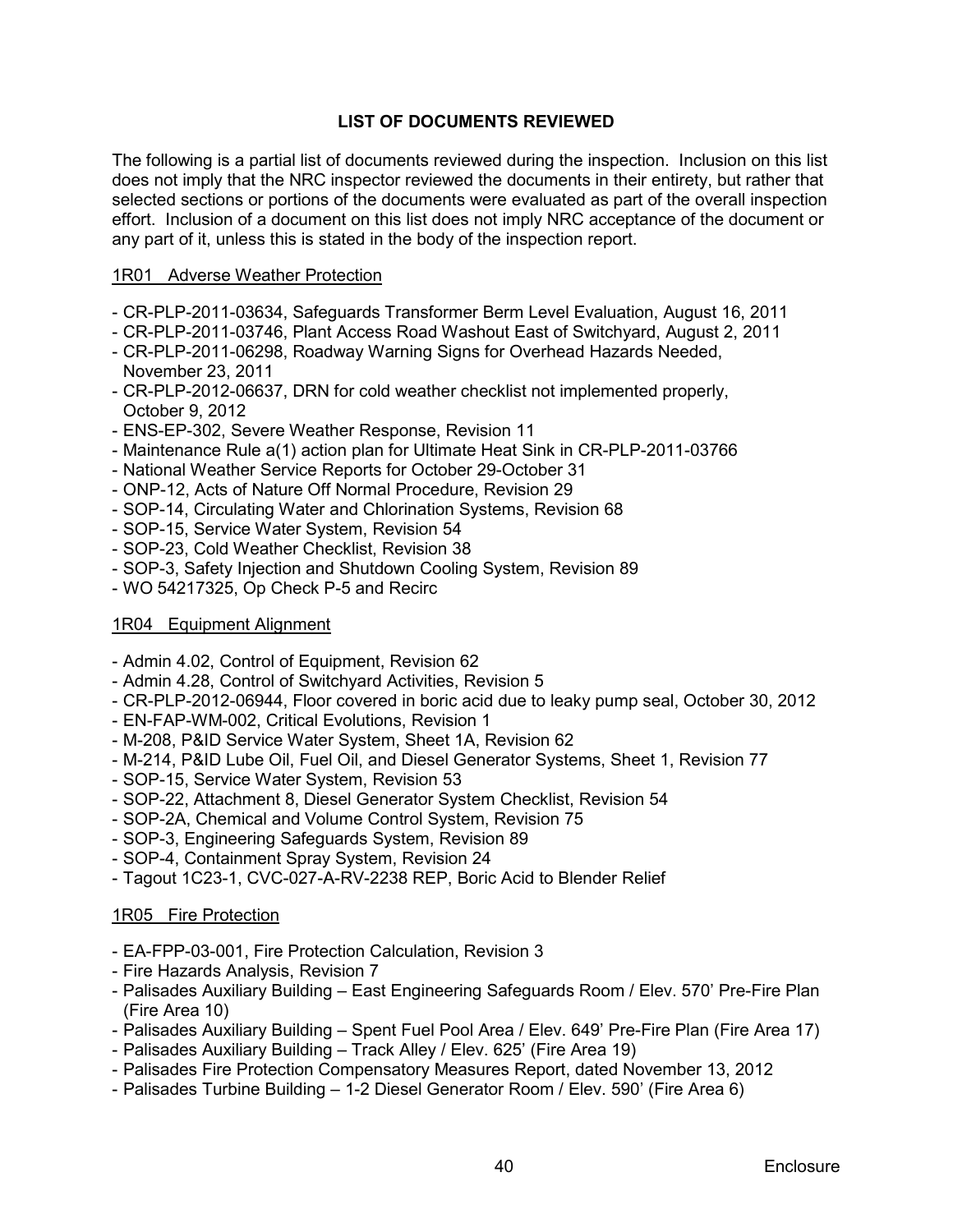# 1R06 Flood Protection Measures

- Cable and Raceway Schedules for Bus 1C Raceways (A001 through A563)
- DBD-7.08, Plant Protection Against Flooding Design Basis Document, Revision 6
- EA-C-PAL-95-1526-01, Internal Flooding Evaluation for Plant Areas Outside of Containment, Revision 2
- EPRI White Paper: Review of Suitability of EPR Medium Voltage Cables for Wet and Submerged Conditions, August 18, 2009
- List of Cable Codes for Cables in Bus 1C Raceways
- SPEC-E-21, Specification for 5kV and 3kV Insulated Power Cable, November 16, 1966
- SPEC-E-22, Specification for 600V Insulated Power and Control Cable, Revisions 2/3
- Tan-Delta Report Summary for Testing of 152-105 Cables, October 19, 2010

# 1R07 Heat Sink Performance

- FSAR Chapter 9, Auxiliary Systems, Revision 30
- GL 89-13, Service Water Problems Affecting Safety-Related Equipment, July 18, 1989
- MO-7A-2, Emergency Diesel Generator 1-2, Revision 81
- WO 213359, E-22B One-time inspection for renewed license
- WO 51670959, K-6B, PM of Aftercooler and Heat Exchangers

# 1R11 Licensed Operator Requalification Program

- EI-1, Emergency Classification and Actions, Revision 49
- EN-RE-327, PWR Startup Critical Predictions and Evaluation Process, November 6, 2012
- EOP-1.0, Standard Post-Trip Actions, Revision 13
- EOP-9.0, Functional Recovery Procedure, Revision 22
- GOP-3, Mode  $3 \ge 525$ °F to Mode 2, Revision 31
- ONP-1, Loss of Load, Revision 10
- ONP-23.1, Primary Coolant Leak, Revision 26
- ONP-23.2, Steam Generator Tube Leak, Revision 14
- Palisades Site Emergency Plan, Supplement 1
- PLSXM-OPS-128, Simulator Exam Scenario, Revision 2
- SOP-2A, Chemical and Volume Control System, Revision 75
- SOP-6, Reactor Control System, Revision 32

# 1R12 Maintenance Effectiveness

- 125V Vital DC Power System Health Report, dated November 13, 2012 Activities for Charging Pumps P-55A, P-55B, and P-55C
- ARP-20B, Diesel Generator 1-2 Scheme EK-30, Revision 5
- Charging Pump Reliability Improvement Plan, March 16, 2011
- Chemical Volume Control (CVC) Charging/Letdown System Health Report, 2<sup>nd</sup> Quarter 2012
- CR Interim and Periodic Review for CR-PLP-2009-00043, CVC Has Had a Repeat Functional Failure, August 6, 2012
- CR-PLP-2009-00043, Chemical and Volume Control System Has Had a Repeat Functional Failure, January 7, 2009
- CR-PLP-2010-05859, Cracks in Turbocharger Support Weld, November 8, 2010
- CR-PLP-2011-00062, Petcock Valve for Cylinder 1L of EDG 1-1 Vibrated Open, January 4, 2010
- CR-PLP-2011-01933, K-6B Diesel Generator has Jacket Water Seal Leak, April 18, 2011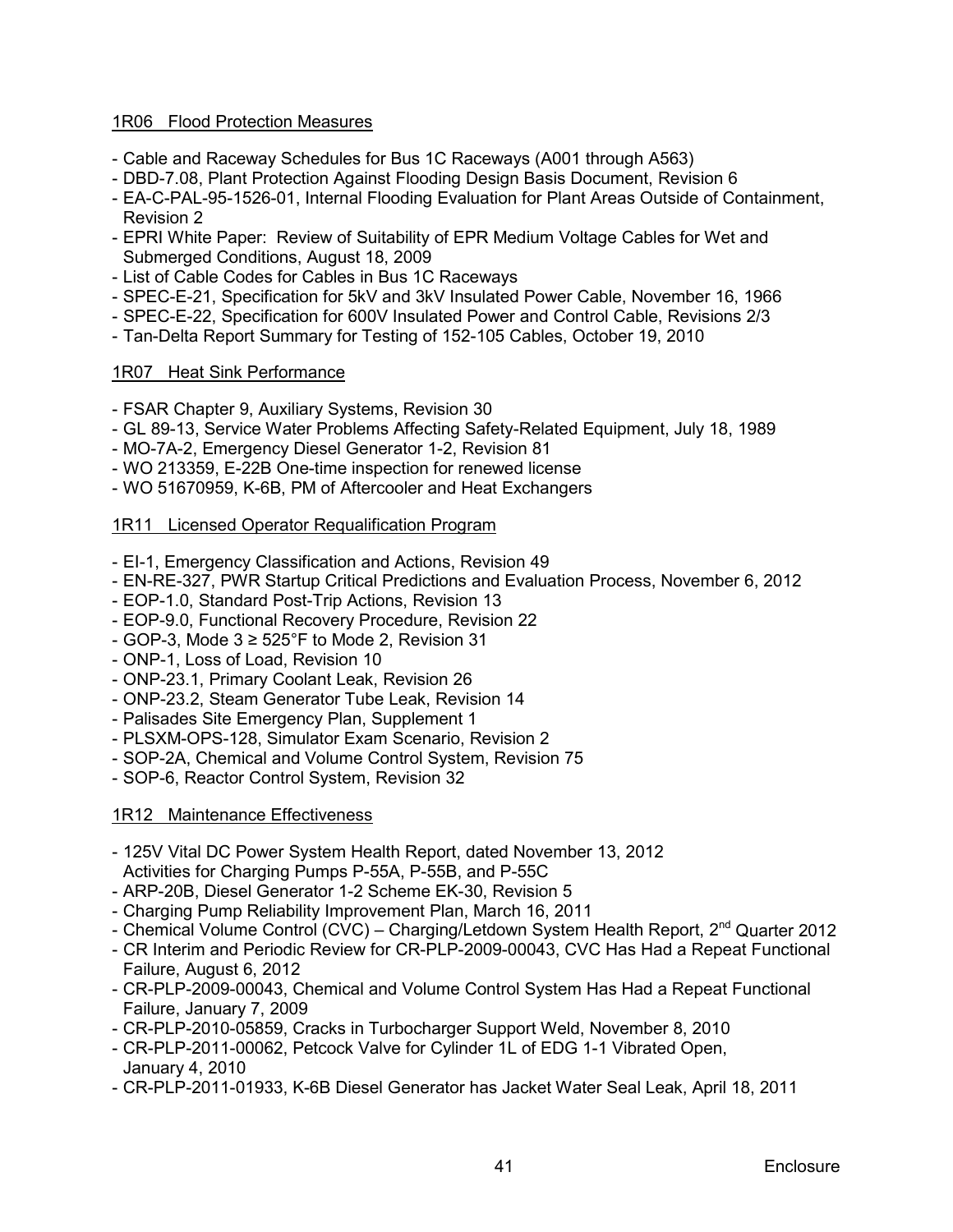- CR-PLP-2011-02469, Emergency Diesel Generator Exceeds Maintenance Rule Performance Criteria, May 17, 2011
- CR-PLP-2011-02469, Maintenance Rule (a)(1) Action Plan Emergency Diesel Generator K-6B, Revision 2
- CR-PLP-2011-04822, Reactor Trip occurred during maintenance on a DC supply panel, September 25, 2011
- CR-PLP-2011-04831, Received unexpected alarm for DC powered equipment, September 23, 2011
- CR-PLP-2011-04835, Breaker 72-01, Isolation Breaker to DC Battery No 1, September 26, 2011
- CR-PLP-2011-05470, Maintenance Rule plant level performance criteria for Vital DC Power System has been exceeded, October 19, 2011
- CR-PLP-2012-00031, K-6A Starting Air Pressure Indicator reading High out of Spec, January 3, 2012
- CR-PLP-2012-01175, K-6B Starting Air Pressure Indicator reading High out of Spec, March 17, 2012
- CR-PLP-2012-03042, Charging Pump P-55C Did Not Start During RT-8C, Engineered Safeguards Testing, April 22, 2012
- CR-PLP-2012-03677, Functional Failure Identified for Charging Pump P-55C Breaker 52-1105 Failure to Close when Pump Start was Commanded, May 6, 2012
- CR-PLP-2012-04083, Erratic Coolant Temperatures for Diesel Generator 1-3, May 23, 2012
- CR-PLP-2012-05123/5920, Maintenance Rule Functional Failure Identified for Charging Pump P-55C Which Has Degraded Flow, July 17, 2012
- CR-PLP-2012-06514, K-6A Lube Oil and Jacket Water Temperature Instruments found out of Calibration, October 1, 2012
- CR-PLP-2012-07051, Breaker 52-1105 Tripped on Overcurrent Which Tripped Charging Pump P-55C, November 4, 2012
- CR-PLP-2012-07383, Charging Pump P-55C Experienced Additional Functional Failure While in Maintenance Rule (a)(1), November 26, 2012
- CR-PLP-2012-07416, Local Charging Flow Indicator FI-0212 is Reading Low When Compared with Control Room Charging Flow Indicating Alarm and Expected Charging Pump Flows, November 27, 2012
- CR-PLP-2012-07434, Charging Pump P-55A Suction Accumulator T-105A Had an As-Found Pressure High Out of Spec, November 28, 2012
- CR-PLP-2012-07435, Charging Pump P-55A Discharge Accumulator T-106A Had an As-Found Pressure Low Out of Spec, November 28, 2012
- CR-PLP-2012-0754, CR-PLP-2012-0788, CR-PLP-2012-0978 and CR-PLP-2012-01071 ODMI, February 15, 2012
- EGAD-EP-10, Maintenance Rule Scoping Document, Revision 5
- Emergency Diesel Generators System Health Report, 2<sup>nd</sup> Quarter 2012
- EN-DC-150, Condition Monitoring of Maintenance Rule Structures, Revision 2
- EN-DC-204, Maintenance Rule Scope and Basis, Revision 2
- EN-DC-206, Maintenance Rule (a)(1) Process, Revision 2
- LO-WTPLP-2012-00413, Work Task to Track Outstanding Maintenance Rule (a)(1) Monitoring
- Maintenance Rule (a)(1) Action Plan for Charging Pumps P-55A, P-55B, and P-55C, Revision 10
- Maintenance Rule Unavailability Performance Indicator Data K-6B from October 2010-October 2012
- Maintenance Rule Unavailability Performance Indicator Data K-6B from October 2010-October 2012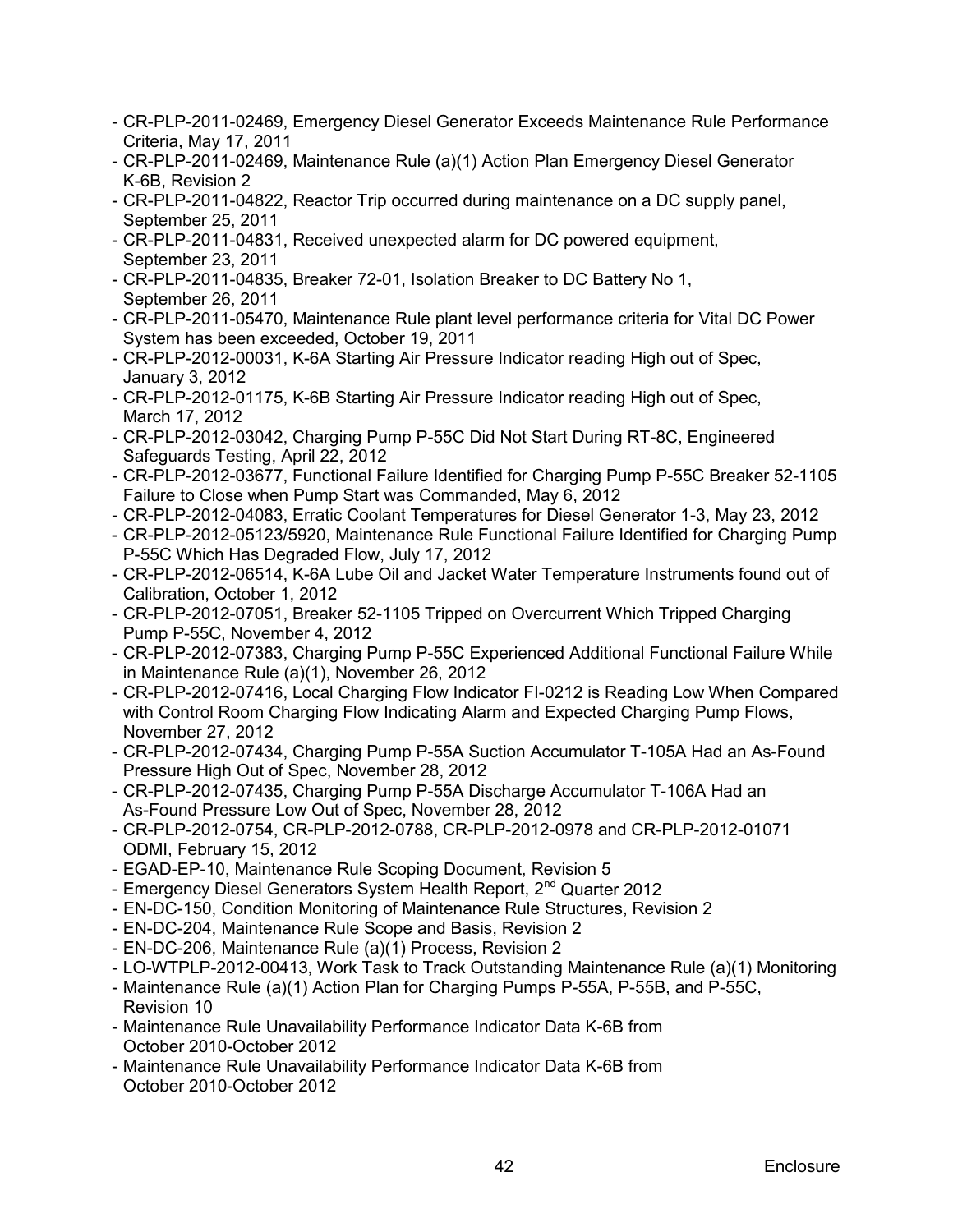- Operational Decision-Making Issue (ODMI): Double Charging and Letdown Pump Operational Guidance, Revision 6, January 13, 2011
- WO 52300736, P-55B Charging Pump 18 Month PM and Install EC 33705, October 18, 2012
- WO 52320270, P-55C Charging Pump 18 Month PM and Install EC 38063, October 24, 2012
- Work Order Summary report for 125V DC system, report run November 15, 2012

# 1R13 Maintenance Risk Assessments and Emergent Work Control

- Administrative Procedure 4.02, Control of Equipment, Revision 62
- Administrative Procedure 4.28, Control of Palisades Switchyard Activities, Revision 5
- Drawing E-8 Sheet 3, Power Supply for Datalogger and Critical Function Monitor, Revision 14
- Drawing E-943, Sheet 5, ED-205 Schematic Power Feeds, Revision 5
- EN-FAP-WM-002, Critical Evolutions, Revision 1
- EN-OP-102, Protective and Caution Tagging, Revision 14
- EN-OP-119, Protected Equipment Postings, Revision 5
- EN-WM-104, Online Risk Assessment, Revision 6
- WO 262786, Replace Breaker 72-901

### 1R15 Operability Determinations and Functionality Assessments

- ASME Code Case N-513-3, Evaluation Criteria for Temporary Acceptance of Flaws in Moderate Energy Class 2 or 3 Piping, January 26, 2009
- CR-PLP-2010-00551, Past operability evaluation regarding unfiltered air in-leakage into control room envelope
- CR-PLP-2012-06323, NRC identified puddle under MV-SW136, September 20, 2012
- CR-PLP-2012-06365, UT measurements show less than nominal wall thickness, September 25, 2012
- CR-PLP-2012-06521, ET inspection identified need for tube plugging, October 1, 2012
- CR-PLP-2012-06739, NRC questions regarding accuracy of jacket water heat exchanger tube thickness, October 3, 2012
- CR-PLP-2012-07030, NRC concern regarding potentially missed 50.72 report, November 1, 2012
- CR-PLP-2012-07047, Steam water leak on inlet side of MV-MS526, November 4, 2012
- CR-PLP-2012-07134, 'B' TMM failed, November 8, 2012
- CR-PLP-2012-07693, Unclear guidance in DWO-1, December 12, 2012
- DBD 1.06, Control Room HVAC System, Revision 8
- Drawing FDM-911(Q), Heating, Ventilating, and air conditioning control room analysis, Revision 11
- DWO-1, Operator's Daily/Weekly Items Modes 1-4, Revision 100
- EC Reply 40168, E-22A Jacket water cooler condition, Revision 0
- EN-OP-104, Operability Determination Process, Revision 6
- Operating Requirements Manual, Revision 12
- RT-71E, Main Steam, Feedwater, and Auxiliary Feedwater Systems, Class 2 System Inservice Test, Revision 8
- SEP-ISI-PLP-003, Palisades Inservice Inspection Master Plan Fourth Interval, ASME Section XI, Division 1, Revision 0
- SOP-35, Neutron Monitoring System, Revision 16

#### 1R18 Temporary and Permanent Modifications

- Connecticut Yankee LER 78-04/1T regarding gas generation in SFP racks, May 1, 1978

- EA-SFP-91-001, Determination of Maximum Lifting Load to Apply to a Fuel Assembly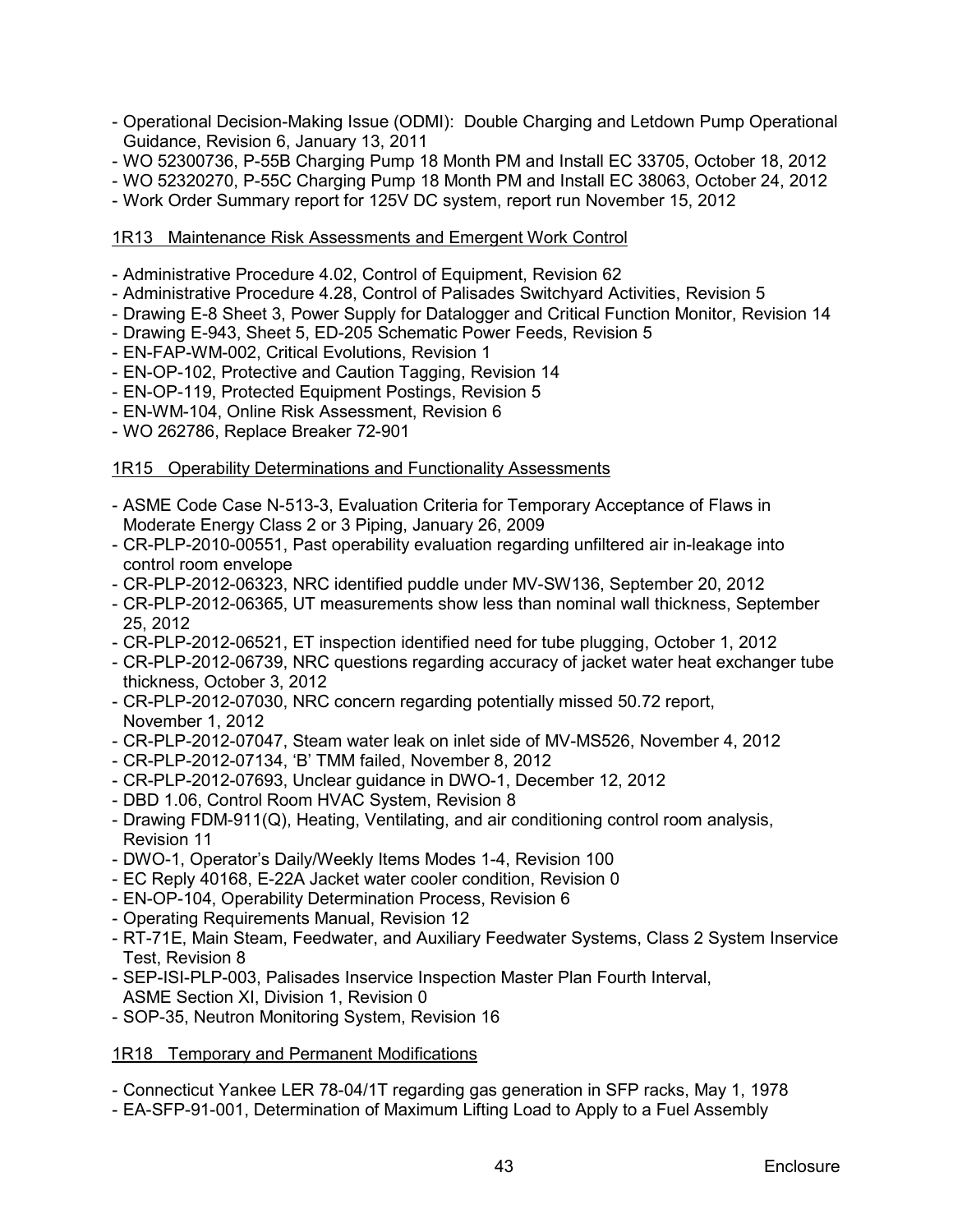- EM-04-29 Fuel Move Sheets for stuck assembly liberation
- EN-LI-100, Process Applicability Determination, Revision 12
- FHSO-5, Movement of Fuel Using Overhead Crane, Revision 7
- FSAR Section 9.11, Auxiliary Systems, Revision 29
- PLP-RPT-10-00047, Palisades Stuck Bundle in Rack-Bundle Damage Assessment, Revision 0
- TMOD No. EC 38643, Addition of Vent Holes in Region 1 Spent Fuel Storage Racks to support Stuck Bundle Extraction, Revision 1
- WO 299458, Remove 11 stuck fuel assemblies

## 1R19 Post-Maintenance Testing

- Admin Procedure 9.06, ASME Boiler and Pressure Vessel Code Section XI Repair/Replacement Plan, Revision 13
- Administrative Procedure 4.02, Section 11.0, Control of Doors, Hatches, and Floor Plugs, Revision 62
- CR-PLP-2012-06506, Entrance Door to Both D/G Rooms from Outside Open Without Operations Authorization, October 1, 2012
- CR-PLP-2012-06580, During K-6A EDG 1-1 PMT Run an Oil Leak was Found Between Lube Oil Filter and Its Upper Drain, October 4, 2012
- CR-PLP-2012-07082, Incorrect PMT specified for MV-SW136, November 6, 2012
- CR-PLP-2012-07270, Computer Failed During Check Valve Testing for CK-FW729, P-8A/B AFW Supply to S/G E-50A, November 15, 2012
- Drawing VEN-J447, Sheet 43(6), Auxiliary Feedwater Actuation System, Revision 76
- EM-09-14, VT-2 Examinations, Revision 8
- FWS-M-28, Auxiliary Feedwater Pumps P-8A and P-8B Pump Maintenance, Revision 9
- FWS-M-6, Attachments 5 & 6, Auxiliary Feedwater Turbine Maintenance, Revision 24
- MO-7A-1, Technical Specification Surveillance Procedure: Emergency Diesel Generator 1-1, Revision 81
- Procedure SOP-30, Station Power, Revision 67
- Procedure SPS-E-17, Temporary Installation and Removal of Spare Circuit Breakers, Revision 20
- SOP-22, Emergency Diesel Generators, Revision 54
- WO 30871-01, P-8B (Steam Driven Aux Feedwater Pump) Replace Inboard Bearing Housing Oil and Inspect Inboard Packing, November 14, 2012
- WO 327249, MV-SW136 has a pinhole leak through valve body wall
- WO 51657171, Return Breaker 52-1214 to Service, November 30, 2012
- WO 52294708, P/S 0708, Replace Power Supply AFAS Sensor Channel Logic
- WO 52359659-01, K-8 AFW Pump P-8B Turbine Driver Mechanical Maintenance, November 14, 2012
- WO 52419158, MO-7A-1 Emergency Diesel Generator 1-1 (K-6A), October 4, 2012

#### 1R20 Outage Activities

- EN-RE-327, PWR Startup Critical Predictions and Evaluation Process, November 6, 2012
- GOP-14, Shutdown Cooling Operations, Revision 44
- GOP-3, Mode  $3 \ge 525$ °F to Mode 2, Revision 31
- GOP-8, Power Reduction and Plant Shutdown to Mode 2 or 3 ≥ 525°F, Revision 30
- SOP-1B, Primary Coolant System, Cooldown, Revision 13
- SOP-6, Reactor Control System, Revision 32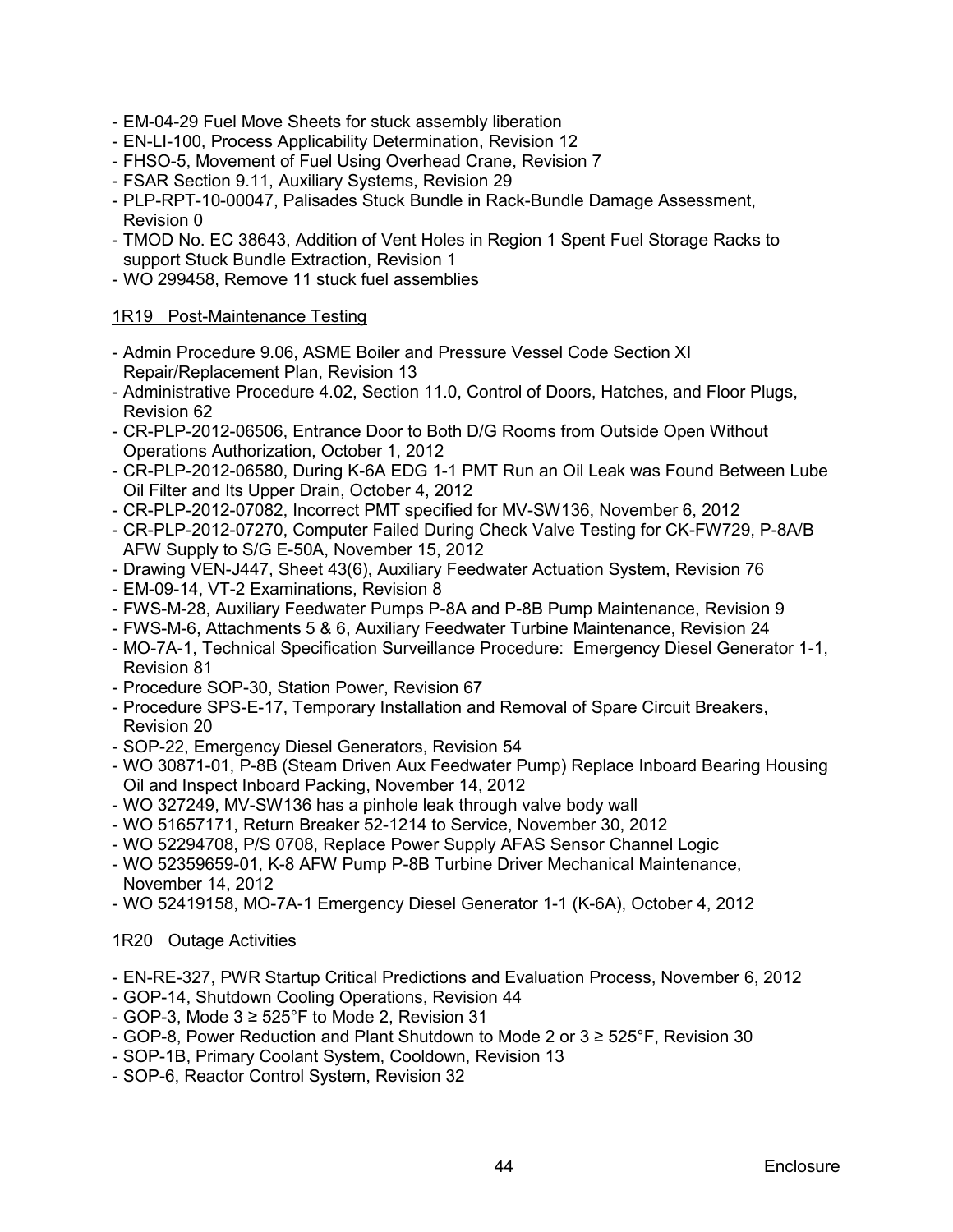## 1R22 Surveillance Testing

- WO 52426447, ME-12A Battery Checks
- RI-23C, Functional Testing of TMM- Channel C, Revision 17
- WO 52433801, MO-7A-2, 1-2 Emergency Diesel Generator

# 1EP4 Emergency Action Level and Emergency Plan Changes

- EI-1, Emergency Classification and Actions, Revision 55
- EI-4.1, Technical Support Center Activation, Revision 22
- EI-4.2, Operations Support Center Activation, Revision 23
- EI-4.3, Emergency Operations Facility Activation, Revision 24 and 26
- EI-7.0, Emergency Post Accident Sampling and Determination of Fuel Failure Using Dose Rates, Revision 13

### 1EP6 Drill Evaluation

- Drill guide, December 13, 2012 Emergency Plan Drill
- Site Emergency Plan, Revision 22

# 2RS1 Radiological Hazard Assessment and Exposure Controls

- CR-PLP-2011-04657, Inappropriate Use of Anticipated Dose Rate Alarms, September 17, 2011
- CR-PLP-2012-04093, Worker Entered the Radiologically Controlled Area Using another Worker's Dosimeter of Legal Record, June 12, 2012
- CR-PLP-2012-7689, Procedure SR-12 "Sealed Source Leak Test" Duplicates the Efforts Established in EN-RP-143 "Source Control", December 12, 2012
- CR-PLP-2012-7690, Semiannual Door Surveillance Not Performed, December 12, 2012
- EN-RE-220, PWR Control of Miscellaneous Material in the Spent Fuel Pool, Revision 2
- EN-RP-101, Access Control for Radiologically Controlled Areas, Revision 7
- EN-RP-121, Radioactive Material Control, Revision 7
- EN-RP-143, Source Control, Revision 9
- Radiation Work Permit and Associated ALARA Files, RWP 20120313, Forced Outage T-58 Safety Injection Refueling Water Tank (SIRW) and Catacomb Maintenance, Revision 11
- Radiation Work Permit and Associated ALARA Files, RWP 20120319, Forced Outage: Repair of CRD-24 Housing Including Project Support Activities, Revision 8
- Radiation Work Permit and Associated ALARA Files, RWP 20120454, S/G Primary Side Activities, Revision 5
- SR-12, Sealed Source Leak Test, Revision 9
- WI-RSD-H-010, Release of Items, Revision 15
- Work Order 52381998 01, Inventory Non-Fuel Items in Spent F Pool, June 18, 2012
- Work Order 52406049 01, SR-12 Sealed Source Leak Test, September 14, 2012

# 4OA1 Performance Indicator Verification

- Cooling Water Support Systems Mitigating Systems Performance Indicator Validation Packages, October 2011 thru September 2012
- EN-LI-114, Performance Indicator Process, Revision 4
- EN-LI-114, Performance Indicator Process, Revision 4
- Mitigating System Performance Index Basis Document, June 26, 2008
- MSPI Validation Packages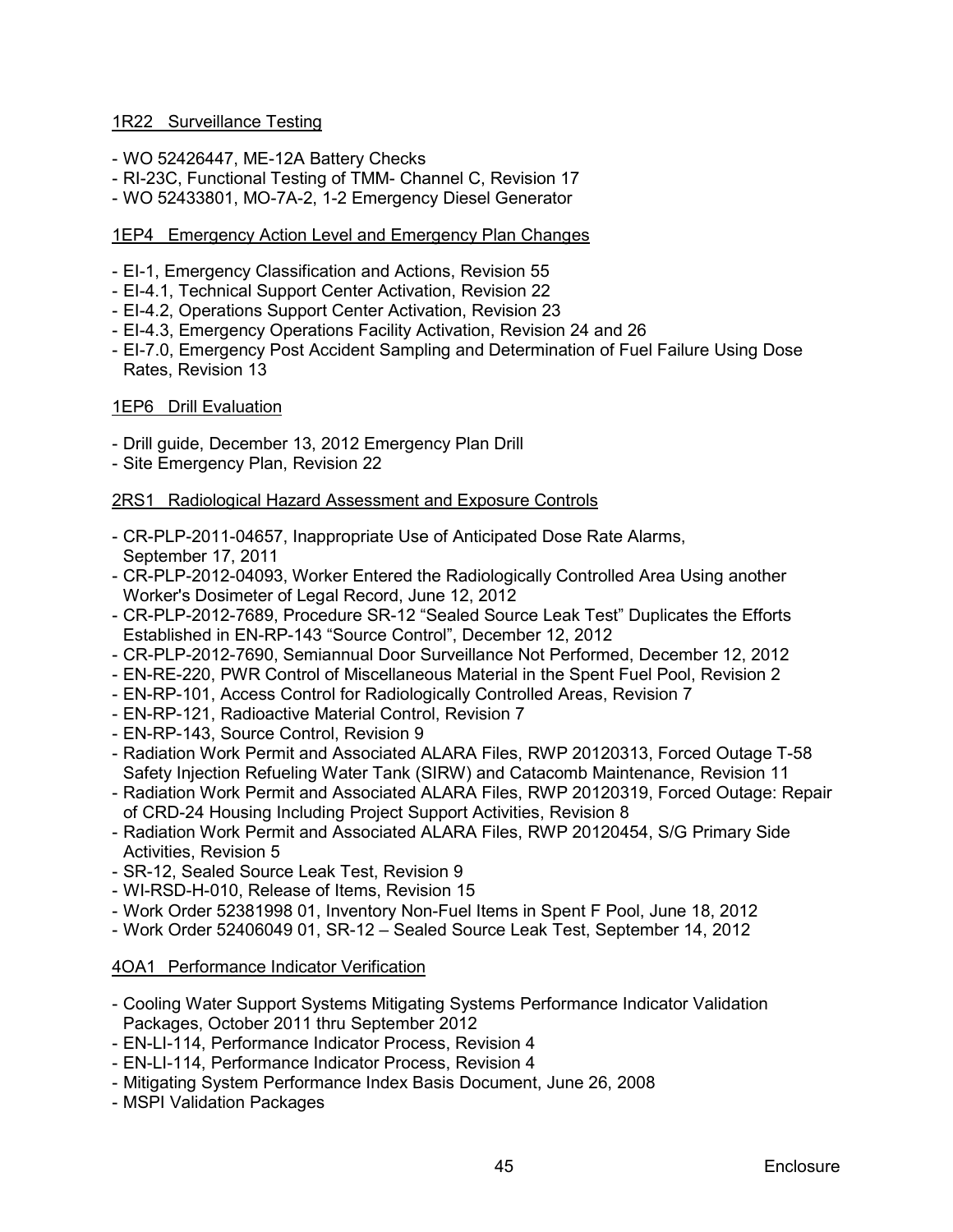- NRC Indicator Occupational Exposure Control Effectiveness (OR-1), October 6, 2011
- NRC Indicator Occupational Exposure Control Effectiveness (OR-1), January 6, 2012
- NRC Indicator Occupational Exposure Control Effectiveness (OR-1), October 2, 2012
- NRC Indicator Reactor Coolant System (RCS) Specific Activity (B1-1), October 4, 2011
- NRC Indicator Reactor Coolant System (RCS) Specific Activity (B1-1), January 5, 2012NRC Indicator Occupational Exposure Control Effectiveness (OR-1), April 12, 2012
- NRC Indicator Reactor Coolant System (RCS) Specific Activity (B1-1), April 4, 2012
- NRC Indicator Reactor Coolant System (RCS) Specific Activity (B1-1), July 1, 2012
- NRC Indicator Reactor Coolant System (RCS) Specific Activity (B1-1), October 1, 2012
- NRC Indicator RETS/ODCM Radiological Effluent Occurrences (PR-1), January 5, 2012
- NRC Indicator RETS/ODCM Radiological Effluent Occurrences (PR-1), April 4, 2012
- NRC Indicator RETS/ODCM Radiological Effluent Occurrences (PR-1), July 3, 2012
- NRC Indicator RETS/ODCM Radiological Effluent Occurrences (PR-1), October 3, 2012
- Palisades LER 2011-005-00, Service Water Pump Shaft Coupling Failure, October 3, 2011
- Palisades MSPI Basis Document, June 26, 2008
- Selected logs, October 1,2011 through September 30, 2012
- Various Operations Logs, fourth quarter 2011 thru third quarter 2012

# 4OA2 Problem Identification and Resolution

- 51-9186021-000, Palisades T-58 SIREW Nozzle L Weld Location Destructive Evaluation Report, July 11, 2012
- Control Room Alarms report, October 2011 through October 2012
- Control Room Deficiencies report, October 2011 through October 2012
- CR-PLP-2011-00676, Review of Operating Experience, February 11, 2011
- CR-PLP-2011-00684, Potential NRC Finding, February 11, 2011]
- CR-PLP-2011-03406, Screenwash pump charging springs open, July 11, 2011
- CR-PLP-2011-03766, a(1) action plan for Ultimate Heat Sink
- CR-PLP-2012-01091, SIRW Tank Operability Evaluation, February 16, 2012
- CR-PLP-2012-04451, SIRW Tank leakage, June 12, 2012
- CR-PLP-2012-06211, SCCI in Conservative Assumptions to remain open, September 13, 2012
- D-PAL-90-248, Control Room Ceiling Leakage, October 8, 1990
- EN-FAP-OM-006, Working Hour Limits for Non-Covered Workers, Revisions 4 & 5
- EN-OM-123, Fatigue Management Program, Revision 4
- LO-PLPLO-2012-21, Maintenance Recovery Plan and Work Preparation Focused Self-Assessment, July 16-19, 2012
- Nuclear oversight fleet trend report, July 2012-October 2012
- Operations Aggregate List, November 1, 2012
- Operations Department performance indicators, November 2011 thru November 2012
- Operator Aggregate Impact Index, October 2011 through October 2012
- Operator Burden Report, October 2011 through October 2012
- Operator Workarounds report, October 2011 through October 2012
- Palisades Operator Aggregate Index Report, November 1, 2012
- PAL-UT-12-022, T-58 SIRW Tank UT Results, July 2, 2012
- PMCR 00157732, T-58 SIRW Tank Inspection PM, 11/14/2012
- Procedure No 4.12, Operator Work-Around Program, Revision 7
- T-12241-HK, Low Frequency Electromagnetic Technique of Safety Injection Refueling Water Tank, July 2, 2012
- Third quarter CA&A trend report
- Third quarter Operations trend report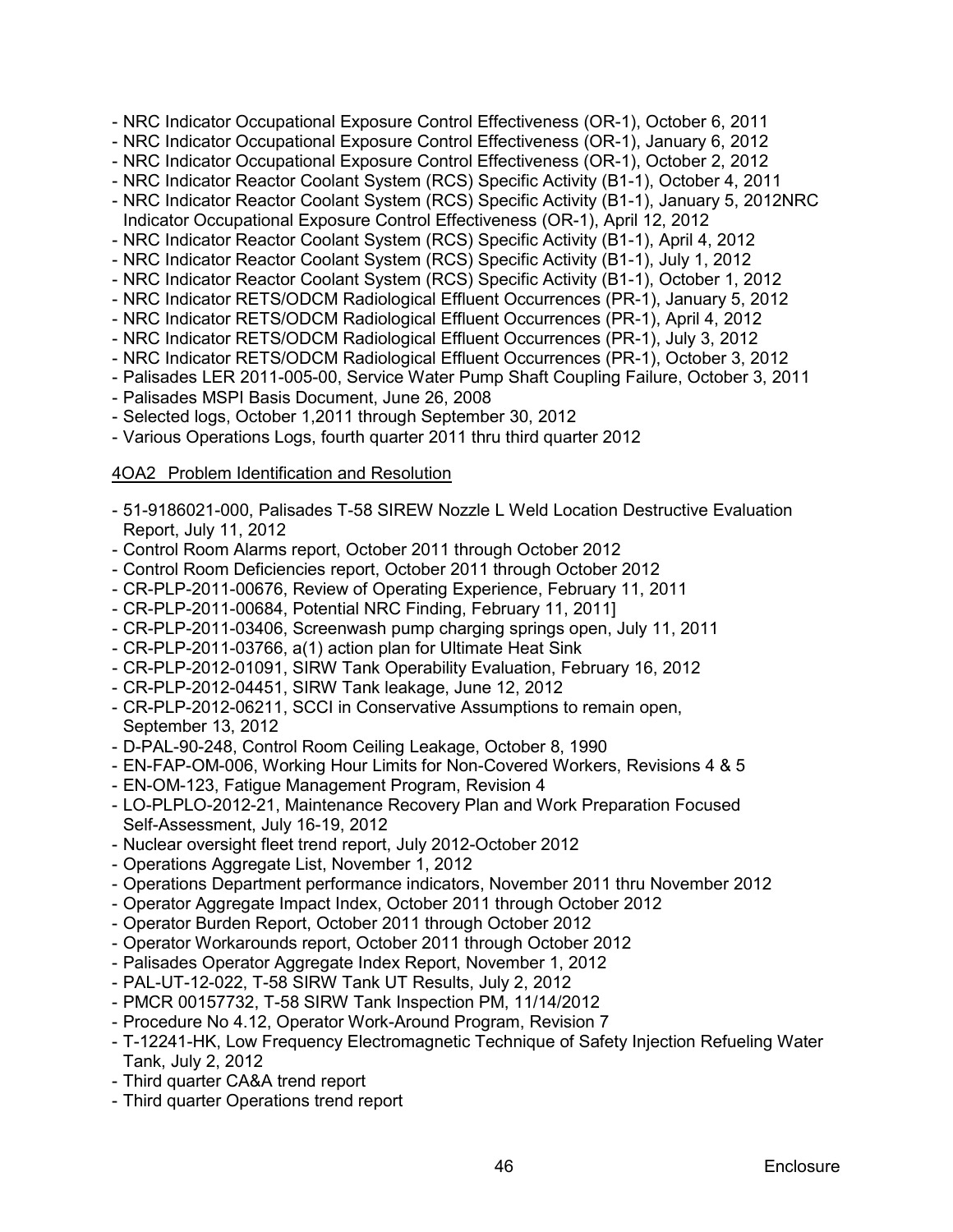- Third quarter PS&O trend report
- Third quarter Radiation Protection Trend report
- VEN-C18, Lap Welded Bottom for 46'0" I.D. Tank, Revision 3

# 4OA3 Followup of Events and Notices of Enforcement Discretion

- Cancellation of Licensee Event Report (LER) 2011-003, Potential Condition Prohibited by Technical Specifications due to Jacket Water Pump Seal Leakage, Entergy letter dated June 6, 2012
- Licensee Event Report (LER) 05000255/2011-003-00, Potential Condition Prohibited by Technical Specifications due to Jacket Water Pump Seal Leakage, Revision 0
- Licensee Event Report (LER) 05000255/2012-001-00, Degraded Condition Due to Control Rod Drive Mechanism Housing Assembly Crack, Revision 0

# 4OA5 Other Activities

- ARP-1, Alarm Response Procedure: Turbine Condenser and Feedwater Scheme EK-01, Revision 69
- AT-0175, Deficiencies noted on day tank bolts, March 14, 2006
- Auxiliary Building and External Barriers Flooding Walkdown List, September 26-28, 2012
- AWC-04, Diesel generator room walkby checklist
- C-12, Plant Area Grading Plan, Revision 9
- C-228, Tank T-10A Foundation Sections and Details, Sheet 3, Revision 4
- C-228, Tank T-10A Foundation, Sheet 2, Revision 0
- C-4, Plant Area Plan Detail Area A, Sheet 1, Revision 14
- C-5, Plant Area Plan Detail Area B, Sheet 1, Revision 28
- C-6, Plant Area Plan Detail Area C, Revision 21
- C-7, Plant Area Plan Detail Area D, Revision 39
- C-8, Plant Area Plan Detail Area E, Revision 8
- C-853, Plant Area Plan Detail Area G, Revision 16
- C-9, Plant Area Plan Detail Area F, Revision 9
- CEP-UPT-0100, Underground Piping and Tanks Inspection and Monitoring, Revision 1
- Consumers Drawing 950W48, Sheet 68, Diesel Day Tank
- CR-HQN-2011-00853, CDBI Identified Criteria And Methodology For Determining Acceptable Void Sizes On The Suction Side Of Pumps Has Changed Since Initially Calculated At Palisades, August 4, 2011
- CR-PLP-2012-00631, Errors and Omissions in the Inspection Population of the Buried Pipe and Tanks Program, January 25, 2012
- CR-PLP-2012-06369, T-10A Diesel Oil Storage Tank Junction Box J1199 Has a Loose Hatch and Conduit A631 Has a Deformed Cover, September 25, 2012
- CR-PLP-2012-06370, LT-1400 Diesel Oil Storage Tank T-10A Level Transmitter Pipe Has Some Minor Degradation, September 25, 2012
- CR-PLP-2012-06381, Junction Box J14R is Not Protected Against External Flooding, September 25, 2012
- CR-PLP-2012-06382, Junction Box J91 is Not Protected Against External Flooding, September 25, 2012
- CR-PLP-2012-06383, Service Water Pump Pressure Switches Not Protected Against External Flooding, September 25, 2012
- CR-PLP-2012-06401, Junction Box J14L is Not Protected Against External Flooding, September 26, 2012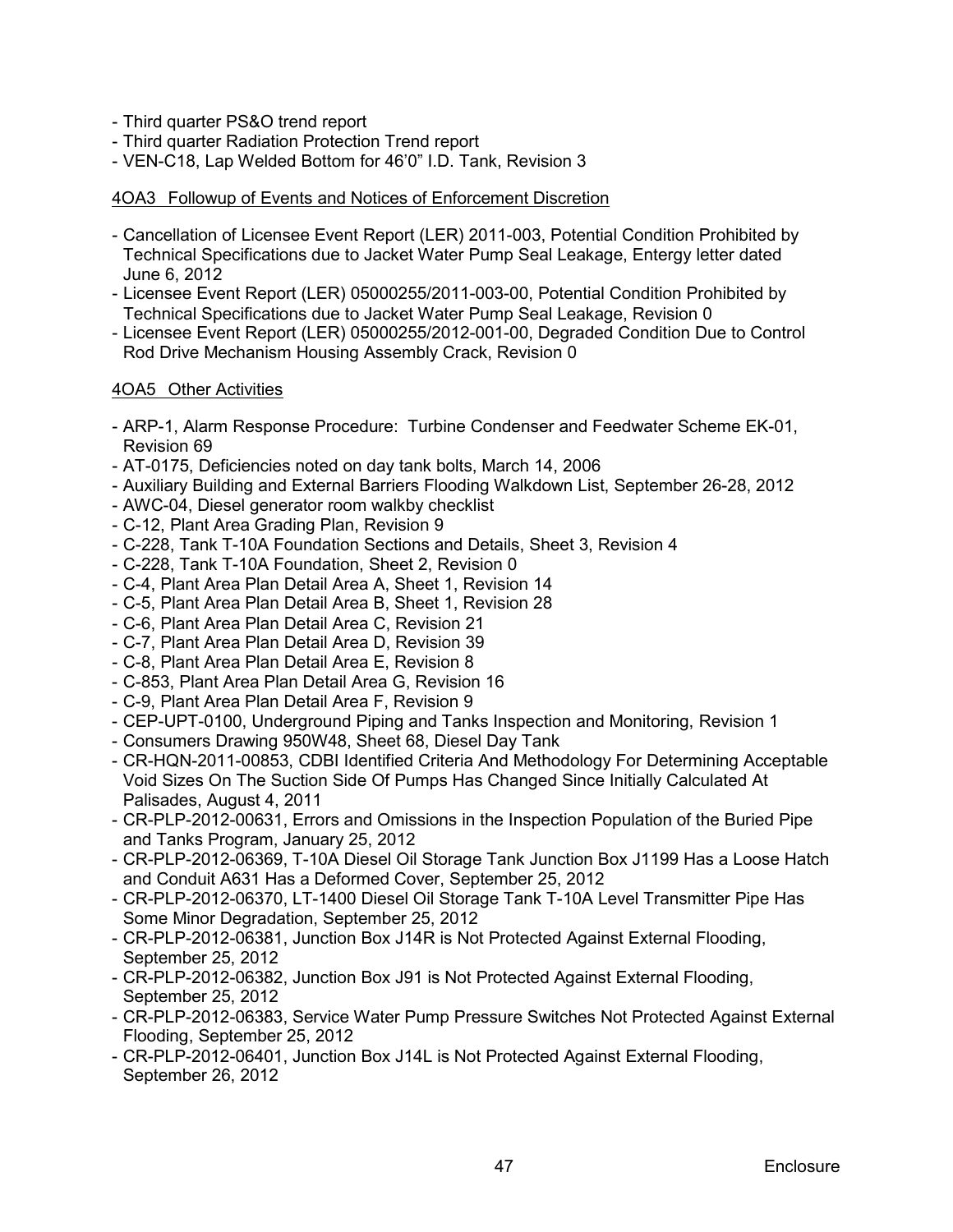- CR-PLP-2012-06471, Conduit for Card Reader at Aux Feed Pump Room is Not Sealed for Flooding or Fire Protection, September 28, 2012
- CR-PLP-2012-06472, Conduit for Card Reader at 1C Switchgear Room Door is Not Sealed for Flooding or Fire Protection, September 28, 2012
- CR-PLP-2012-06643, Water intrusion noted in west safeguards room, October 9, 2012
- CR-PLP-2012-06644, PT-0762C AFW low suction pressure trip missing nut, October 9, 2012
- CR-PLP-2012-06662, Conduit for Aux Feed Room Sump Pump P-970 Switch Was Not Sealed for Flooding Protection, October 10, 2012
- CR-PLP-2012-06670, Open S-hook for lighting fixture, October 11, 2012
- CR-PLP-2012-06742, Piping span exceeds unsupported length, October 16, 2012
- CR-PLP-2012-07083, No full thread engagement on SFP heat exchanger bolt, October 4, 2012
- CR-PLP-2012-07149, CST level transmitters should have been installed in seismic configuration, November 8, 2012
- CR-PLP-2012-7687, Periodic Review of Buried Pipe Risk Ranking, December 12, 2012
- CR-PLP-2012-7692, VT-1 Certification records for inspector that were completed in November 2012 not available, December 12, 2012
- CR-PLP-2012-7694- Lack of Access and Control for Buried Pipe Program Data Base Controls, December 12, 2012
- CR-PLP-2012-7697 Implementation Deficiencies Identified for the Underground Piping and Tanks Program, December 12, 2012
- Design Basis Document 7.08, Plant Protection Against Flooding, Revision 6
- Diesel Fuel Storage Tank (T-10A) Flooding Walkdown Package, September 24, 2012
- E-154, Schematic Diagram Service Water Pump, Sheet 1, Revision 23
- E-154, Schematic Diagram Service Water Pump, Sheet 2, Revision 16
- E-154, Schematic Diagram Service Water Pump, Sheet 3, Revision 3
- E-219, Schematic Diagram Service Water Valves, Sheet 1, Revision 13
- E-219, Schematic Diagram Service Water Valves, Sheet 2, Revision 13
- E-219, Schematic Diagram Service Water Valves, Sheet 3, Revision 18
- E-307, Embedded Conduit and Grounding Turbine Building Elev. 590', Revision 30
- E-309, Embedded Conduit and Grounding Reactor Building Elev. 590', Revision 12
- E-402, Lighting and Communications Turbine Building, Area 6 Elev. 590'-0", Sheet 0, Revision 42
- E-618, Connection Diagram Junction Box J14L, Sheet 14L, Revision 4
- E-618, Connection Diagram Junction Box J14R, Sheet 14R, Revision 9
- ECH-EP-10-0001, Radiological SSC Groundwater Initiative Risk Evaluation Criteria, Revision 0
- ECH-EP-12-00001, Guidelines for Management of Reasonable Assurance of Integrity for Above and Underground SSC Containing Radioactive Material, Revision 0
- EN-DC-170, Fukushima Near Term Task Force Recommendation 2.3 Flooding Walkdown Procedure, Revision 0
- EN-DC-174, Engineering Program Section, Revision 4
- EN-DC-343, Underground Piping and Tanks Inspection and Monitoring Program, Revision 6
- EN-EP-S-002-MULTI, Underground Piping and Tanks General Visual Inspection, Revision 1
- Engineering Report No. PLP-RPT-12-00142, Palisades Nuclear Plant Flooding Walkdown Submittal Report for Resolution of Fukushima Near Term Task Force Recommendation 2.3: Flooding, Revision 0, November 20, 2012
- Final Safety Analysis Report, Section 2.2, Hydrology, Revision 30
- Final Safety Analysis Report, Section 5.4.1, Flooding From Natural Sources, Revision 30
- FTK-ESPP-G00121, Underground Piping/Tanks Program Owner, Revision 5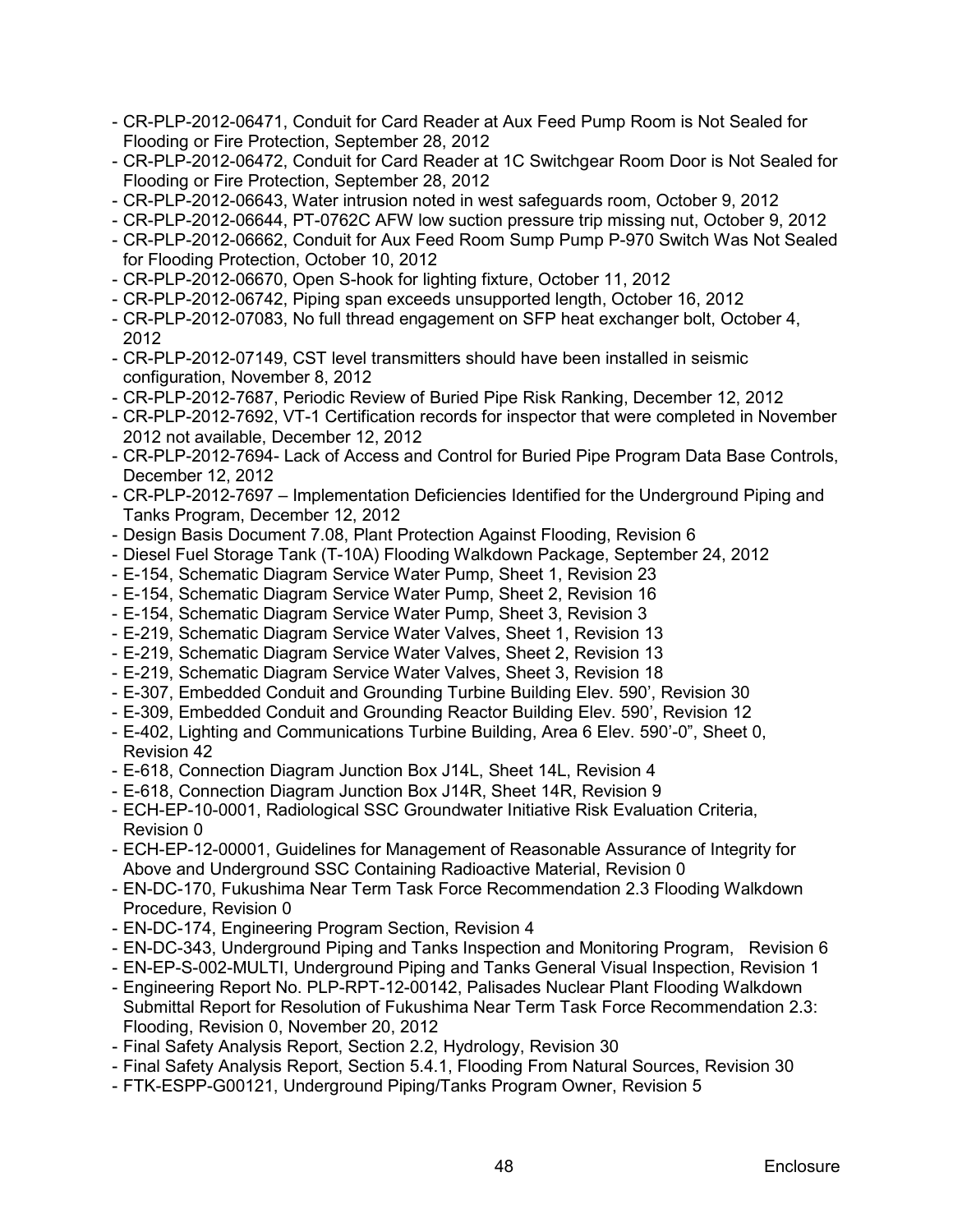- Letter Structural Integrity Associates, Palisades Buried Piping Program Support: BP Works 2.0 database and MapProView, August 2, 2012
- MSM-M-16, Inspection of Watertight Barriers, Revision 17
- NRC Letter: Resolution of Unresolved Safety Issue A-46, Verification of Seismic Qualification of Equipment in Operating Plants, September 25, 1998
- Operability Evaluation for Condition Reports CR-PLP-2012-06381, 06382, 06401, and 06472, October 4, 2012
- Operability Evaluation for Conduit at Security Card Reader at Entrance to Aux Feedwater Pump Room, September 29, 2012
- Outside (Yard) Flooding Walkdown Package, September 25, 2012
- Screenhouse Flooding Walkdown List, September 24, 2012
- Seismic walkdown checklists associated with 1-1 EDG and day tank
- Seismic walkdown checklists for cable spreading room
- Seismic walkdown checklists for SFP heat exchanger room
- Seismic walkdown checklists for west engineering safeguards room
- Turbine Building Flooding Walkdown List, September 25, 2012
- VEN-M101 Sheet 2526(1), Diesel Generator Heat Exchanger, Revision 7
- WO 327102-04, Seal Conduit at Auxiliary Feedwater Pump Room Outlet, October 10, 2012
- WO 52233622-01, Annual Inspection of Watertight Barriers, January 21, 2011
- WO 52319806-01, Annual Inspection of Watertight Barriers, February 7, 2012
- WO 52358031-01, AFW Pump Room Sump Pump P-970 Op Check, July 27, 2012
- WR 285993, J-14L, Repair J-Box to Prevent Flood Water Entry, October 4, 2012
- WR 285994, J-14R, Repair J-Box to Prevent Flood Water Entry, October 4, 2012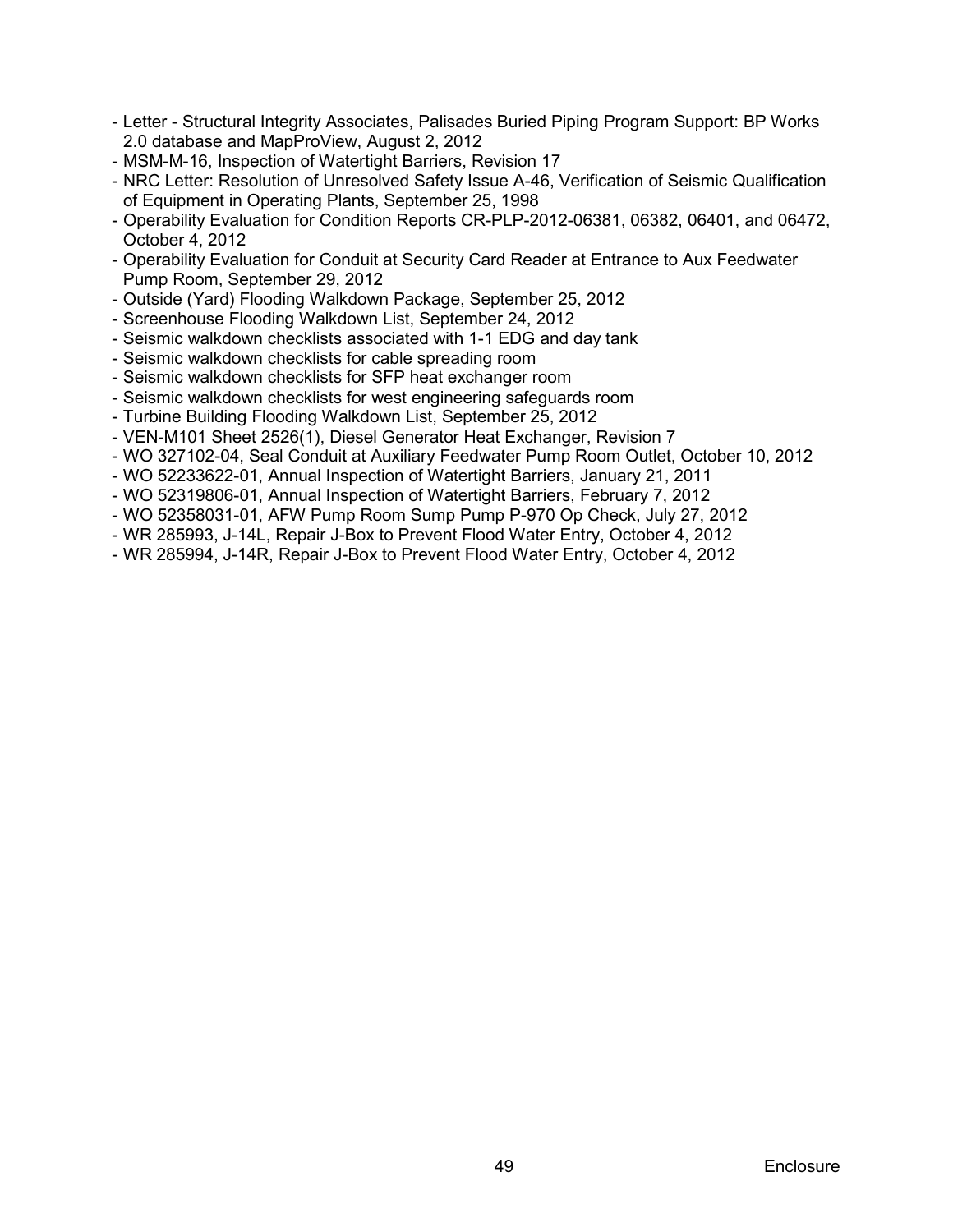# **LIST OF ACRONYMS USED**

<span id="page-53-0"></span>

| AC           | <b>Alternating Current</b>                     |
|--------------|------------------------------------------------|
| <b>ADAMS</b> | Agencywide Document Access Management System   |
| ASME         | American Society of Mechanical Engineers       |
| <b>CAP</b>   | <b>Corrective Action Program</b>               |
| <b>CAPR</b>  | <b>Corrective Action to Prevent Recurrence</b> |
| <b>CFR</b>   | Code of Federal Regulations                    |
| <b>CRD</b>   | <b>Control Rod Drive</b>                       |
| <b>CRDM</b>  | <b>Control Rod Drive Mechanism</b>             |
| <b>EDG</b>   | <b>Emergency Diesel Generator</b>              |
| <b>EPIP</b>  | <b>Emergency Plan Implementing Procedures</b>  |
| <b>EPRI</b>  | <b>Electric Power Research Institute</b>       |
| GL           | Generic Letter                                 |
| <b>GMPO</b>  | <b>General Manager Plant Operations</b>        |
| <b>IMC</b>   | <b>Inspection Manual Chapter</b>               |
| IP           | <b>Inspection Procedure</b>                    |
| IR           | <b>Inspection Report</b>                       |
| <b>LER</b>   | <b>Licensee Event Report</b>                   |
| <b>MSPI</b>  | <b>Mitigating Systems Performance Index</b>    |
| <b>NCV</b>   | <b>Non-Cited Violation</b>                     |
| <b>NEI</b>   | <b>Nuclear Energy Institute</b>                |
| <b>NRC</b>   | U.S. Nuclear Regulatory Commission             |
| <b>NRR</b>   | Office of Nuclear Reactor Regulation           |
| <b>NSIR</b>  | <b>Nuclear Security and Incident Response</b>  |
| <b>PARS</b>  | <b>Publicly Available Records System</b>       |
| <b>PCS</b>   | <b>Primary Coolant System</b>                  |
| PI           | Performance Indicator                          |
| <b>RCS</b>   | <b>Reactor Coolant System</b>                  |
| <b>RWP</b>   | <b>Radiation Work Permit</b>                   |
| <b>SIRW</b>  | Safety Injection Refueling Water               |
| <b>SSC</b>   | Structure, System and Components               |
| <b>TGSCC</b> | <b>Transgranular Stress Corrosion Cracking</b> |
| ΤI           | <b>Temporary Instruction</b>                   |
| <b>TS</b>    | <b>Technical Specification</b>                 |
| <b>UFSAR</b> | <b>Updated Final Safety Analysis Report</b>    |
| URI          | Unresolved Item                                |
| <b>WILL</b>  | <b>What It Looks Like</b>                      |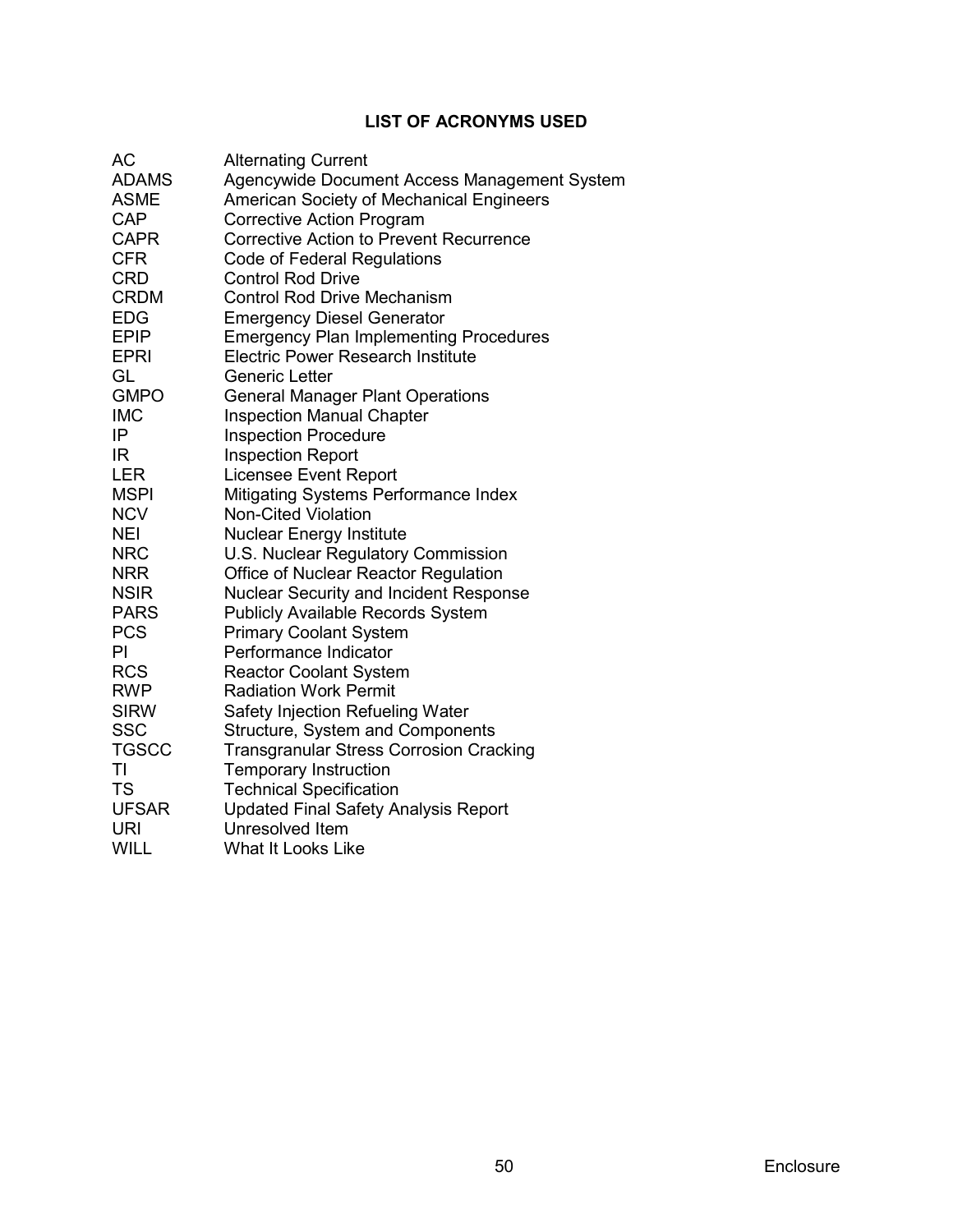A. Vitale  $-2$ -

In accordance with 10 CFR 2.390 of the NRC's "Rules of Practice," a copy of this letter, its enclosure, and your response (if any) will be available electronically for public inspection in the NRC Public Document Room or from the Publicly Available Records System (PARS) component of NRC's Agencywide Document Access and Management System (ADAMS). ADAMS is accessible from the NRC Web site at<http://www.nrc.gov/reading-rm/adams.html> (the Public Electronic Reading Room).

Sincerely,

### */RA/*

John B. Giessner, Chief Branch 4 Division of Reactor Projects

Docket No. 50-255 License No. DPR-20

Enclosure: Inspection Report 05000255/2012005 w/Attachment: Supplemental Information

cc w/encl: Distribution via ListServ

DOCUMENT NAME: G:\DRPIII\PALI\Pal 2012 005.docx  $\Box$  Publicly Available  $\Box$  Non-Publicly Available  $\Box$  Sensitive  $\Box$  Non-Sensitive

| To receive a copy of this document, indicate in the concurrence box "C" = Copy without attach/encl "E" = Copy with attach/encl "N" = No copy |               |                  |  |  |  |  |
|----------------------------------------------------------------------------------------------------------------------------------------------|---------------|------------------|--|--|--|--|
| <b>OFFICE</b>                                                                                                                                | RIII          | <b>RIII</b>      |  |  |  |  |
| <b>NAME</b>                                                                                                                                  | JLennartz:dtp | <b>JGiessner</b> |  |  |  |  |
| <b>DATE</b>                                                                                                                                  | 02/08/13      | 02/11/13         |  |  |  |  |

*OFFICIAL RECORD COPY*